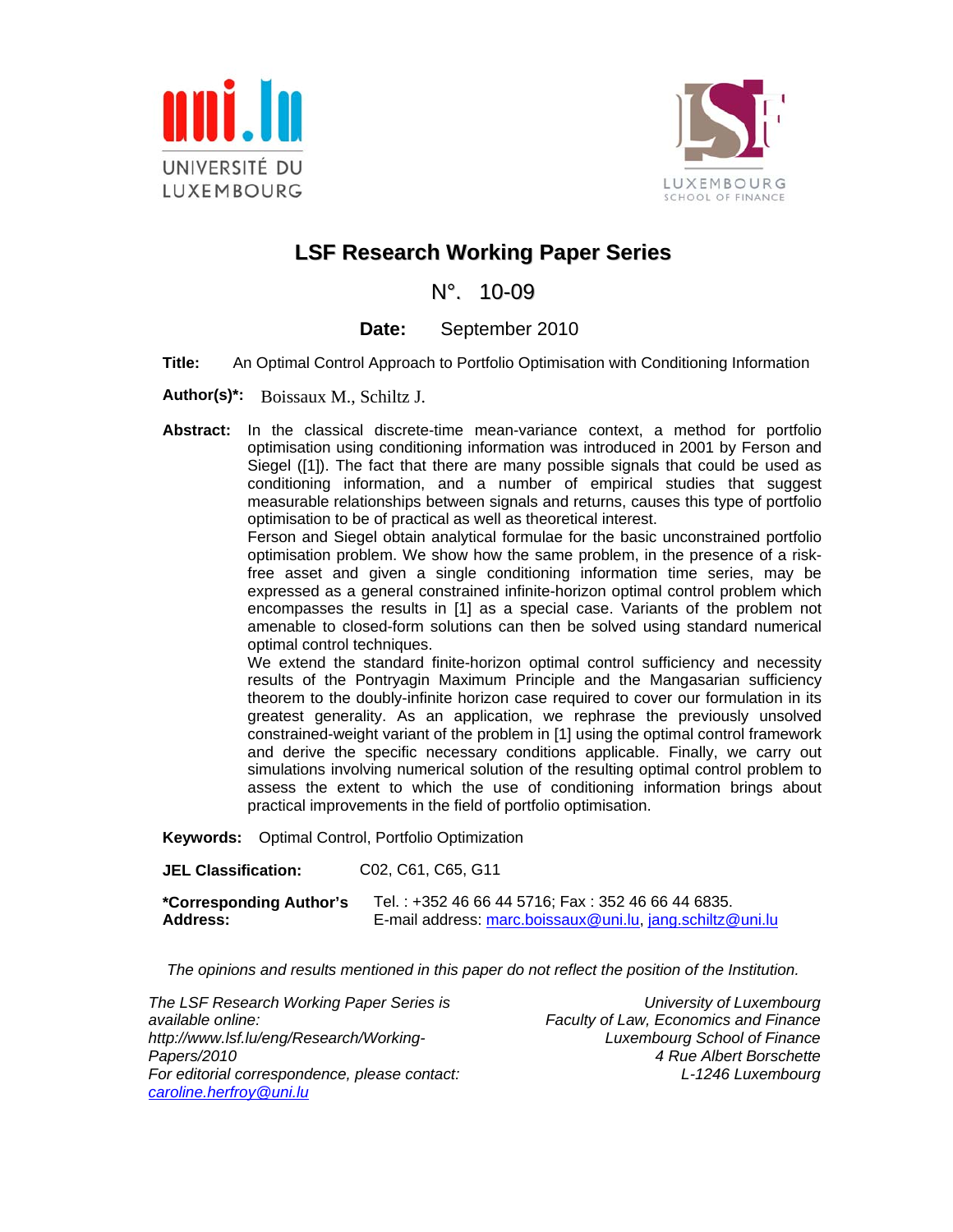# An Optimal Control Approach to Portfolio Optimisation with Conditioning Information

Marc Boissaux marc.boissaux@uni.lu

Jang Schiltz jang.schiltz@uni.lu

Luxembourg School of Finance University of Luxembourg, Luxembourg

This version: March 28, 2011 Original version: September 27, 2010

#### Abstract

In the classical discrete-time mean-variance context, a method for portfolio optimisation using conditioning information was introduced in 2001 by Ferson and Siegel ([1]). The fact that there are many possible signals that could be used as conditioning information, and a number of empirical studies that suggest measurable relationships between signals and returns, causes this type of portfolio optimisation to be of practical as well as theoretical interest.

Ferson and Siegel obtain analytical formulae for the basic unconstrained portfolio optimisation problem. We show how the same problem, in the presence of a risk-free asset and given a single conditioning information time series, may be expressed as a general constrained infinite-horizon optimal control problem which encompasses the results in [1] as a special case. Variants of the problem not amenable to closed-form solutions can then be solved using standard numerical optimal control techniques.

We extend the standard finite-horizon optimal control sufficiency and necessity results of the Pontryagin Maximum Principle and the Mangasarian sufficiency theorem to the doubly-infinite horizon case required to cover our formulation in its greatest generality. As an application, we rephrase the previously unsolved constrained-weight variant of the problem in [1] using the optimal control framework. Finally, we provide an illustration involving numerical solution of the resulting optimal control problem to assess the extent to which the use of conditioning information brings about practical improvements in the field of portfolio optimisation.

Keywords: Optimal Control, Portfolio Optimization JEL Codes: C02, C61, C65, G11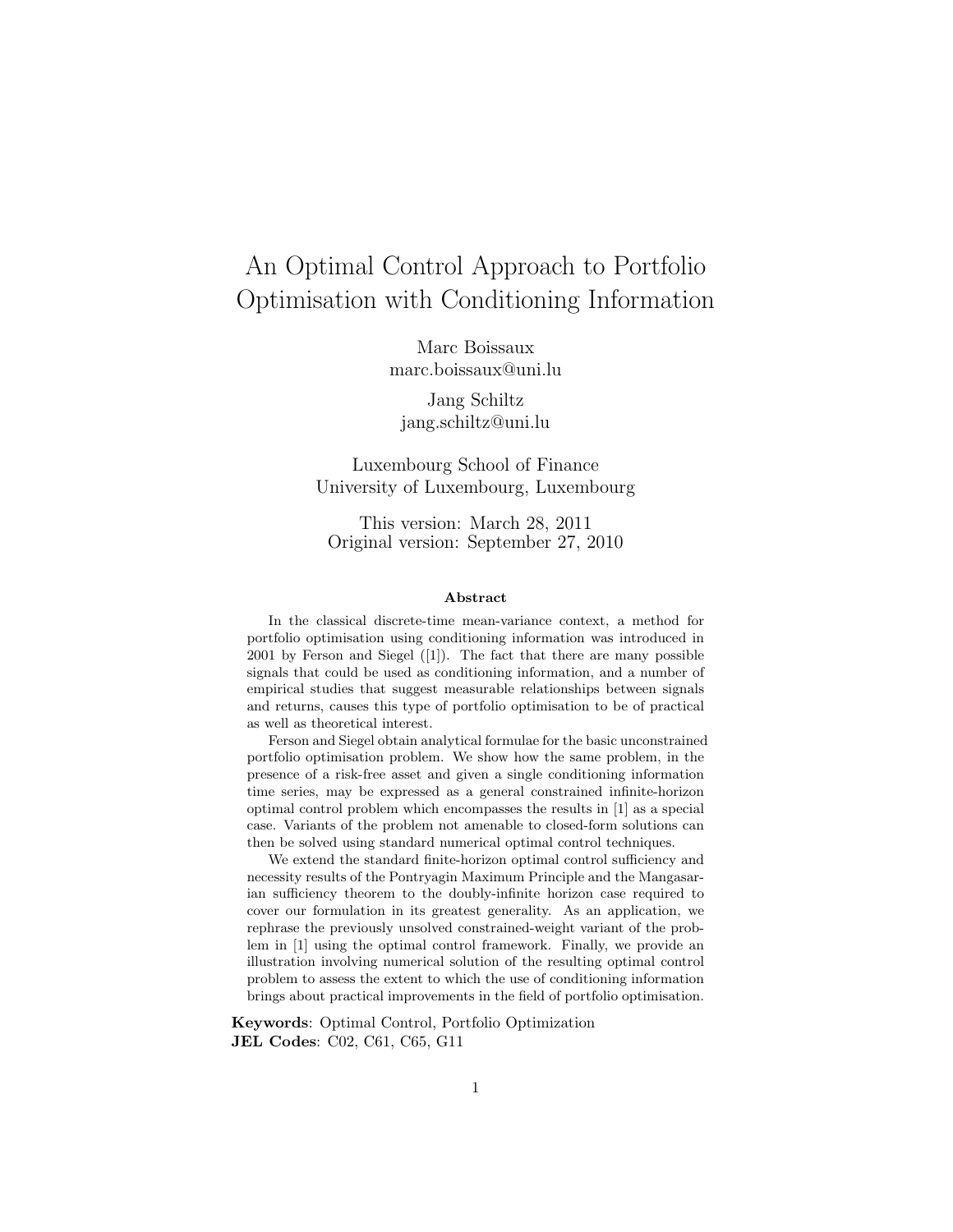### 1 Introduction

The present section introduces the problem of conditioned mean-variance portfolio optimisation and provides a brief survey of the existing literature. A number of indicators that could serve as conditioning information are briefly referenced and the GRAI indicator used in the later numerical illustration is discussed in slightly greater depth. Finally, the plan for the remaining sections of the paper is set.

#### 1.1 Problem history

Early discussions of the mean-variance portfolio optimisation problem with signalling were largely theoretical and based on asset pricing models such as proposed by Lucas ([2]), in which accumulating information known to the agents is part of the makeup of market-clearing equilibrium prices. This type of setup was discussed using functional analysis tools in a 1987 paper by Hansen and Richard ([3]), who distinguish in particular between the classical unconditional efficient frontier and the ("conditional") efficient frontier involving mean and variance estimates conditioned on the available market information. The authors then show that any return on the unconditional frontier will be located on the conditional frontier as well (that is, that any unconditionally efficient portfolio is conditionally efficient), but that the converse is not in general true. This result then suggests that, even in the presence of information, it is preferable to optimise the mean-variance tradeoff between unconditional moments as the resulting portfolios will be efficient in both domains.

The discussion in [3], although far-reaching, is given from an asset pricing point of view and does not yield concrete optimal portfolio weights for the type of problem examined. The paper assumes that a conditional efficient frontier can be built and focuses on its relationship to the classical frontier; it does not interest itself in how both frontiers could be built so as to take conditioning information into account.

That additional step was taken by Ferson and Siegel in [1]. The authors add a financial interpretation to the theoretical preference for continued use of unconditional moments shown in [3]: indeed this is placed within the frequently encountered context of an uninformed investor paying a portfolio manager, who may have access to additional information, to manage their investments. The uninformed investor will then gauge their manager's investment performance using only the basic (unconditioned) information available to them. In this constellation, it is advisable for the manager to ensure that their portfolio choices will be efficient in the classical unconditional manner as investors will otherwise regard them as inferior to portfolio managers who choose not to use conditioning information. This abets the theoretical conclusion of [3] and leads Ferson and Siegel to aim for a conditioned optimisation of unconditional portfolio moments.

The way in which [1] introduce conditioning information is very generic and the present paper will thus emulate it. The article exists within a discrete-time myopic investment world, such that only two time instants are considered - an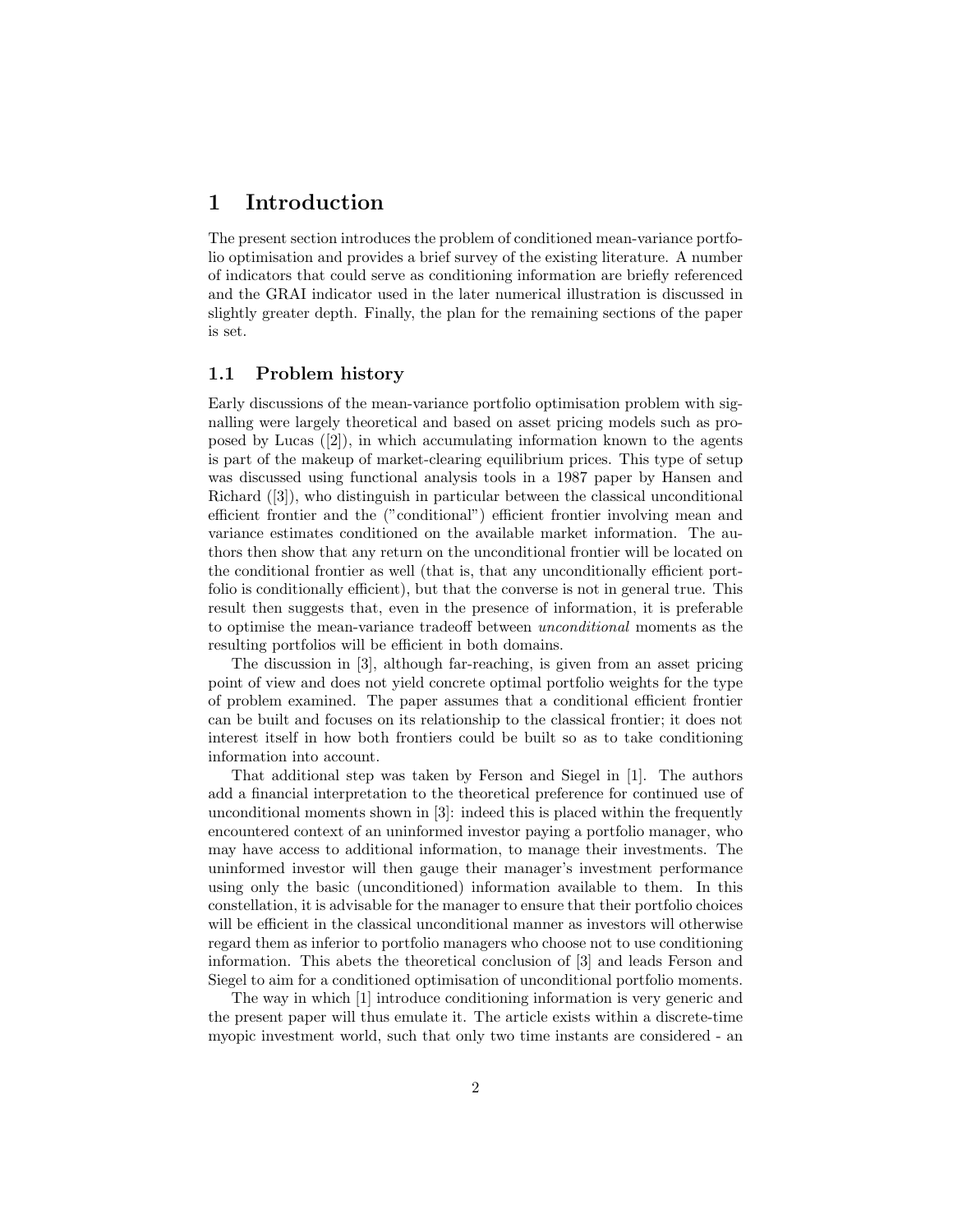initial time t, at which the investment choice is made, and a final time  $t + 1$ , at which the investment returns are examined. The authors assume the existence of a vector of signals  $s$ ; what makes these signals interesting to the portfolio manager is that there exists some measurable relationship  $\mu(s)$  between the signal as observed at the initial time and the return as revealed at the final  $time<sup>1</sup>$ . The fundamental signal-return relationship is then

$$
r_{t+1} = \mu(s_t) + \epsilon,\tag{1}
$$

where the time indices on  $r$  and on  $s$  will be suppressed in what follows. Here  $\epsilon$  is a noise term whose conditional mean given s is assumed to be zero. There is no specific requirement on the functional form of  $\mu(s)$ . Note that, with this model,

$$
E[r|s] = \mu(s) + E[\epsilon|s] = \mu(s)
$$

and that  $\mu(s)$  is regarded as deterministic once s is known i.e. contributes nothing to the conditional variance of returns.

Ferson and Siegel then obtain expressions for unconditional portfolio mean and variance given the signal-return relation (1) holds, and prove that the optimal portfolio weights in the presence of  $n$  risky assets and a risk-free asset with return  $r_f$  equal

$$
u'(s) = \frac{\mu_P - r_f}{E[(\mu(s) - r_f e)'\Lambda(s)(\mu(s) - r_f e)]} (\mu(s) - r_f e)'\Lambda(s), \tag{2}
$$

where  $\mu_P$  is the required expected unconditional portfolio return, e is an nvector of ones and  $\Lambda(s) = [(\mu(s) - r_f e)(\mu(s) - r_f e)' + \Sigma^2]^{-1}$ : here  $\Sigma^2$  (which may in its greatest generality be a function of  $s$ ) is the conditional covariance matrix  $E[\epsilon \epsilon' | s]$ .

Although the proofs given in [1] are nonconstructive, the results can be obtained through a variational argument from first principles. Examples of such arguments, which use stochastic Lagrange multipliers as analysed in [5], [6], are given by Chiang in [7], which obtains closed-form expressions for optimal weights within benchmark tracking variants of the basic mean-variance optimisation problem considered in [1]. Chiang also reports the results of an empirical study in the currency markets, using pure macroeconomic conditioning information such as forward premia or depreciation rates, and obtains marked improvements with respect to the classical solutions; however, a short exercise covering US equity markets yields less convincing figures.

Zhou ([8]) applies the analysis from [1] and [7] to Grinold's fundamental law of active portfolio management  $([9])$  which, as is pointed out, implies a context in which managers attempt to maximise conditional value-added through use of the information to which they have access. [8] obtains an alternative valuemaximising solution for unconditional value added and provides a numerical

<sup>&</sup>lt;sup>1</sup>Note it is this lagged relationship, with the optimisation opportunities it entails, which constitutes the principal fundamental difference between the present setup and market factor models such as the APT ([4]).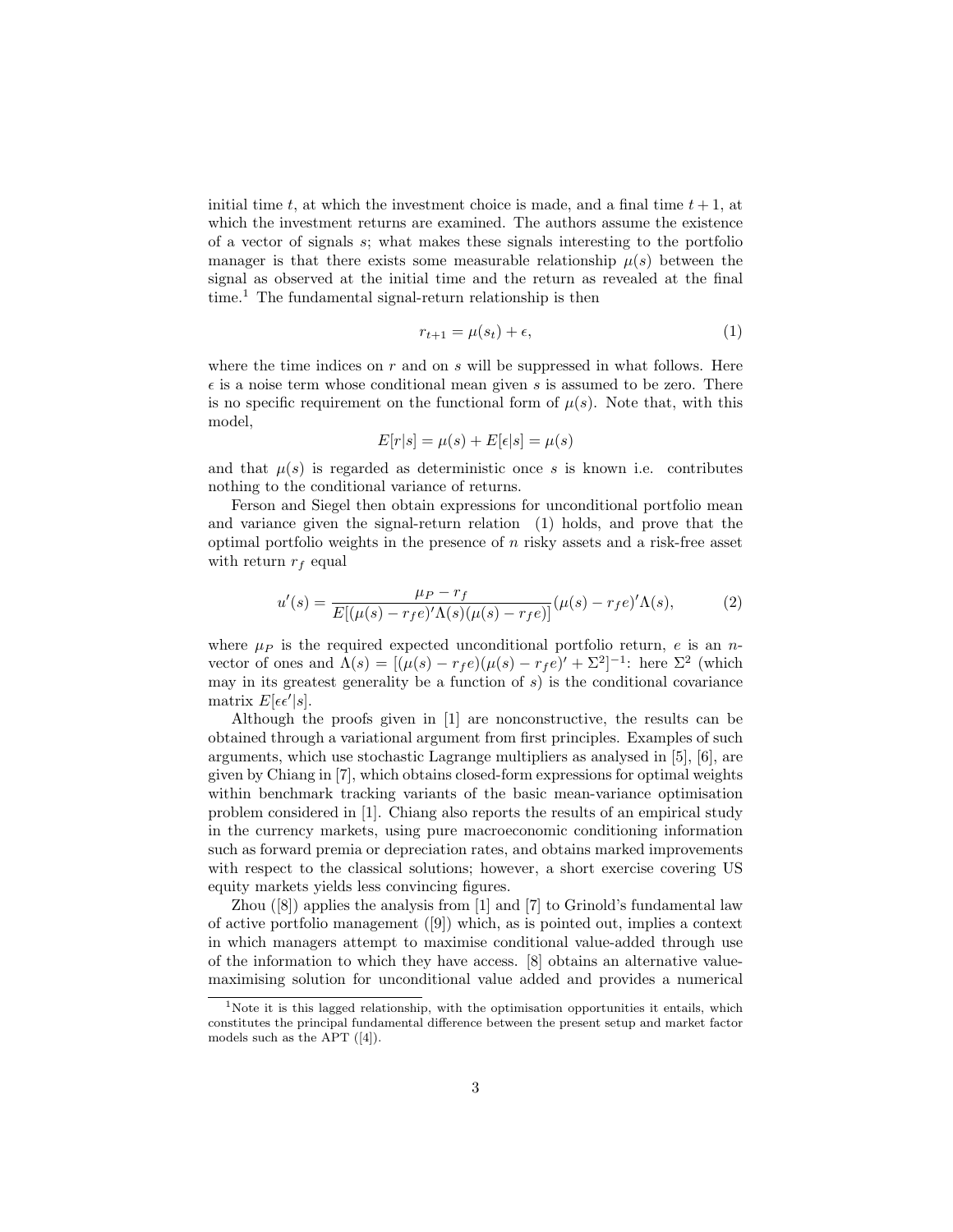illustration showing improvement with respect to the classical strategy derived in [9].

In an empirical paper, Basu et al. ([10]) condition on both business cycle predictors (such as treasury bill rate or credit spread) and pure investor sentiment indicators (obtained from a regular survey carried out by the University of Michigan) to optimise portfolios of trading strategies. Both market timing and momentum-based strategies are used and the results are tested, in particular, with respect to the October 1987 and post-Internet bubble stock market crashes. The authors find that the strategies do manage to signal position reductions in times of crisis, but that this is only the case if the full set of signals are used. A companion paper ([11]) carries out a similar study involving, in the role of portfolio assets, the S&P500 and US treasury indices, gold and the federal rate as a risk-free proxy. Conditioning information is provided by the VIX volatility index (see e.g. [12]) and futures data for each of the portfolio assets. Results are entirely compatible with those mentioned for [10].

Another study on optimisation of a portfolio of trading strategies is carried out by Luo et al. ([13]), who do not use the Ferson and Siegel result, but optimise expected quadratic utility, from which they subtract an additional term that introduces a penalty for investment gearing and is specified as a function of the signal. The resulting strategy, at the very least related to that of  $[1]$ , is then applied to a portfolio of trading strategies in the FX markets with a signal obtained through PCA reduction of indicators taken from various asset markets. As a result, improved performance is again seen with respect to the benchmark, which is made up of an equally weighted basket of the strategies in the portfolio.

#### 1.2 Possible indicators

There is intuitive appeal in the definition or construction of indices that may be seen to represent the attitude of investors in the widest sense. The above literature review gives a good indication of the scope of different indicators that could meaningfully be used in the role of the conditioning signal. Some research literature focusing exclusively on the elaboration of such indices also exists. The angle is then generally not one of portfolio optimisation, but a more economic one in which it is attempted (for its own sake) to separate the different but related factors of overall market risk levels, investor risk aversion and (more short-term) investor sentiment: see e.g. [14]. The resulting task of separating different types of psychological motivation of market participants is very difficult, especially as the terminology is not entirely unambiguous: for instance, risk aversion is considered constant through time in classical finance theory (see e.g. [15]). The paper [16] offers a useful survey of indices fitting within this research strand and tests various indices for their power in predicting financial crises.

A number of indices are formulated in ways that could perhaps best be labelled as ad hoc. These either directly consist of individual macroeconomic quantities chosen for an intuitive link they may have to a certain type of risk, or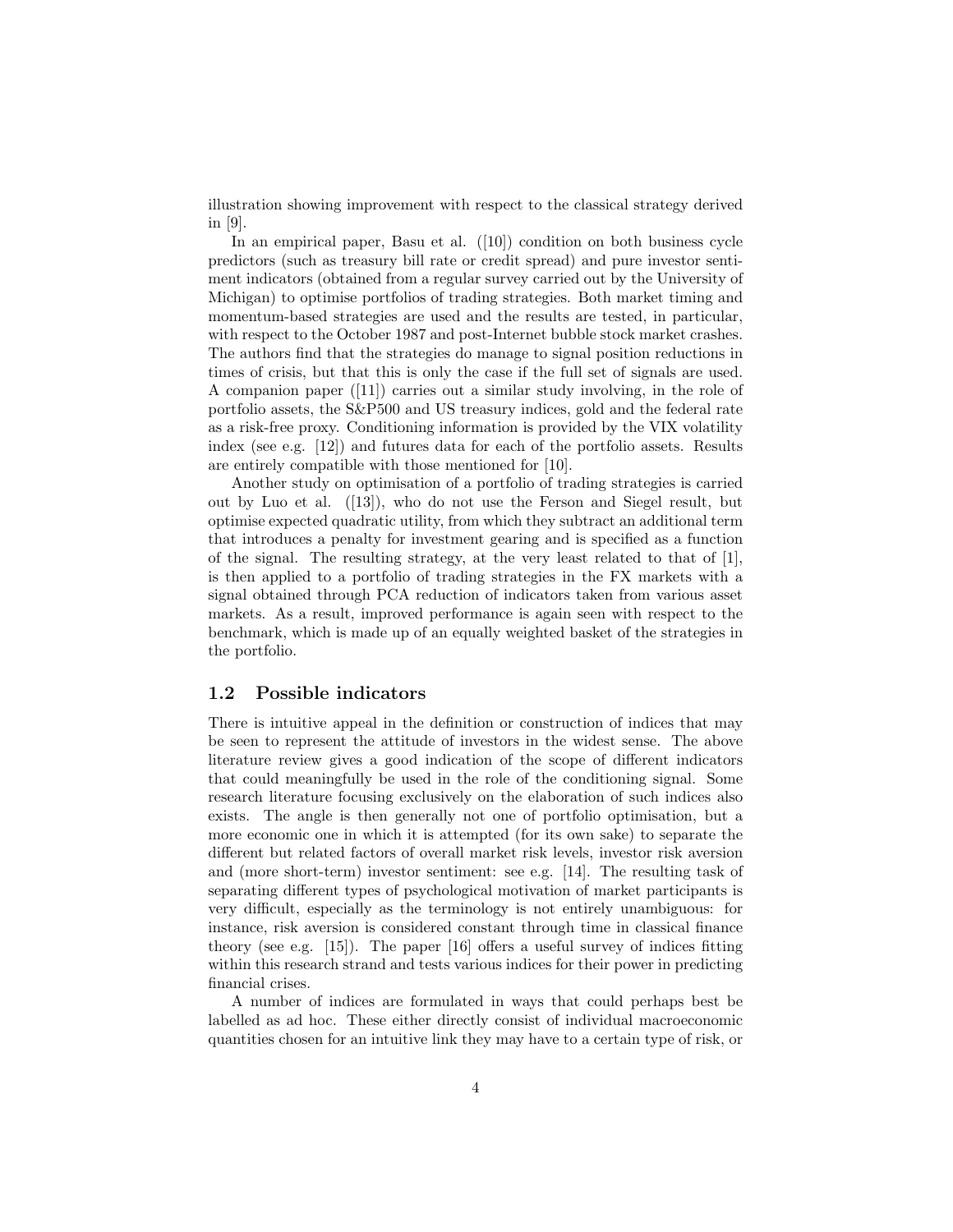some aggregation of several such quantities through either an averaging scheme or an application of principal components analysis. Good examples of such indices are given by the PCA index used by Luo et al. in the study [13] cited above, as well as a PCA indicator proposed by Deutsche Bundesbank.

Theoretically motivated indices tend to belong to one of two strands. On the one hand, there are indices that use the implied option volatility quoted in the markets in some way. The predominant approach here is to extract the risk-neutral distribution of future returns from the quoted volatility surface and then to compare its expectation of extreme returns with that obtained econometrically from historical returns data, see [14] for a discussion of this type of index.

On the other hand and based on an earlier industry paper by Persaud, Kumar and Persaud ([17]) introduced a type of risk aversion index which was subsequently labelled as global risk aversion index, or GRAI. The intuition behind this is that it is possible to distinguish between price changes due to changes in "global" (overall market) risk and price changes due to changes in investor risk aversion, the first being directly proportional to the change in overall risk and the second, proportional to the risk of each individual asset. Accordingly, the rank correlation between (current) price changes and (previous) asset risk is expected to be significant when risk aversion has changed, but negligible when the root cause of the changes is a change in overall market risk.

The discussion by Misina (see [18], [19]) formalises the theoretical motivation given in the original paper by attempting to fit the developments within the framework of a CAPM market model. It finds that this is only possible when independence of returns is assumed, such that any cross-correlations between assets are eliminated. This is a significant assumption and [19] attempts to justify it by describing a data normalisation procedure.

Thus the theoretical solidity of the GRAI model may be imperfect. However, it is certainly the case that the elaboration of an unassailable theoretical foundation to justify the separation of market time series into factors subject to different psychological drivers is a very difficult, if not impossible project. Accordingly, the intuitive appeal behind GRAI has led to a number of researchers and financial organisations building their own versions of the index. In particular, a variant of GRAI which uses the coefficient of the regression between price changes and risk (as expressed using volatility) has become known as risk aversion index or RAI; [16] report that this variant was originally proposed by Wilmot et al. when establishing a risk appetite index for Crédit Suisse in 2004. The State Street investor confidence index (ICI) can also be seen as a type of RAI since it is theoretically constructed using a CAPM foundation similar to that referenced above; the main difference is that the ICI focuses on changes in investor holdings as well as in prices, and thus presupposes access to relevant data.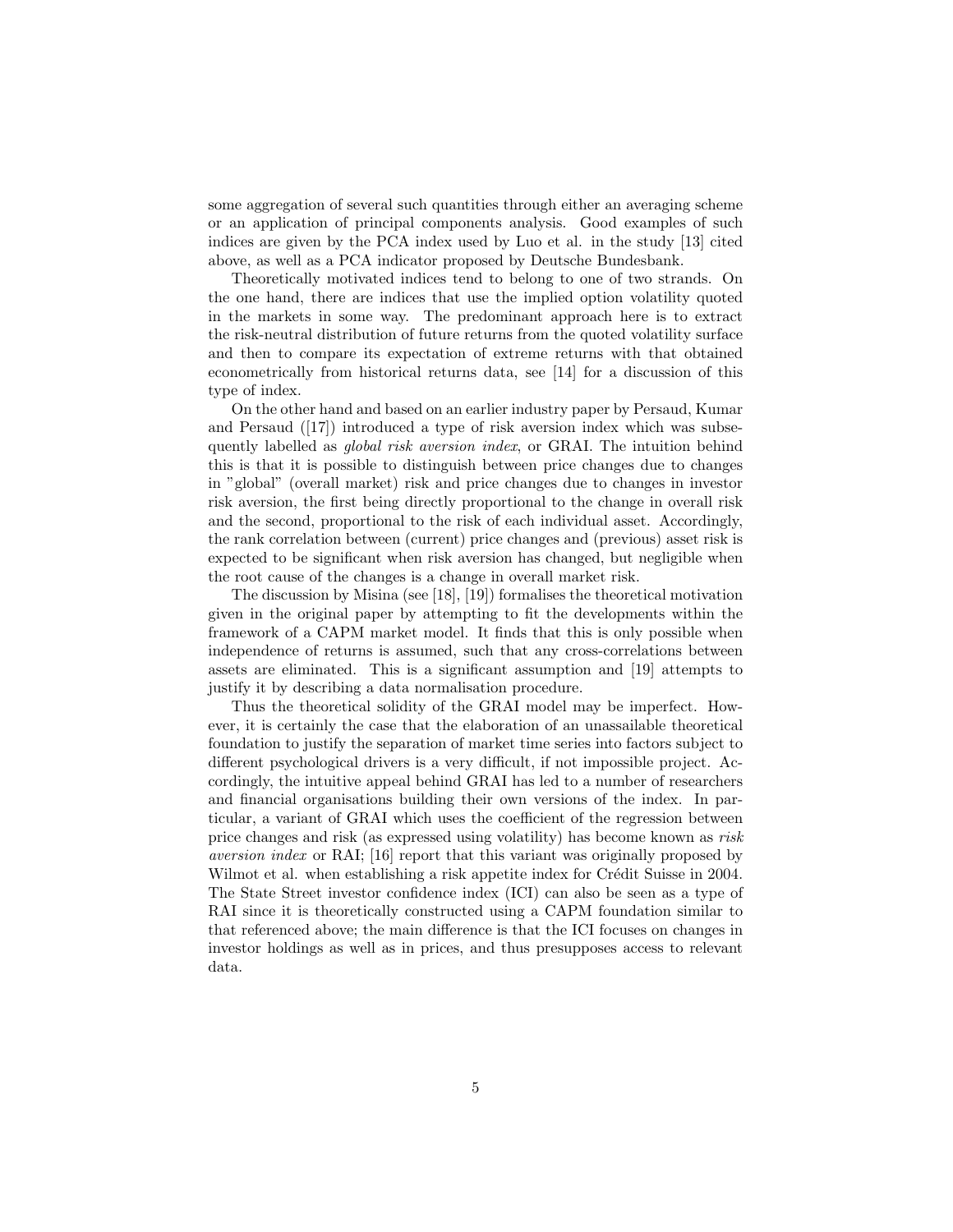### 1.3 Plan

The remainder of this paper is structured as follows. Section 2 establishes the generic extensions to standard results in the contingent fields of the calculus of variations and optimal control that are needed to support the general, doubly infinite signal support version of the conditioned optimisation problem. Section 3 uses these results to replicate results previously obtained by Ferson and Siegel ([1]), and to obtain a new open-loop expression for the specific problem of constrained conditioned portfolio optimisation in the presence of a risk-free asset. Section ?? reports the setup of a numerical illustration that was carried out, and gives the results obtained. Section 4 concludes.

### 2 Theoretical background

The present section introduces notation and shows how the classical optimal control results of the Pontryagin Minimum Principle and the Mangasarian sufficiency theorem can be extended to a problem domain that is doubly infinite. For a textbook treatment of the calculus of variations and optimal control, see e.g. [20].

A typical optimal control problem on a fixed finite interval  $I_S = [s^-, s^+]$ takes on the following format:

minimise 
$$
J_{I_S}(x(s), u(s)) = \int_{s^-}^{s^+} L(x(s), u(s), s) ds
$$
 (3)

subject to 
$$
\dot{x}(s) = f(x(s), u(s), s), \tag{4}
$$

$$
x(s^-) = x^-, x(s^+) = x^+, \tag{5}
$$

and 
$$
u(s) \in U \ \forall s \in I_S,
$$
 (6)

where  $x \in (\mathcal{C}[s^-, s^+])^m$ , both  $(L(x(s), u(s), s))$  and  $f(x(s), u(s), s))$  are jointly continuous with respect to both  $x(s)$  and  $u(s)$  and the control constraint set  $U \subseteq \mathbb{R}^n$  is convex (and constant in s). The functional  $J_{I_S}(x, u)$  is often called the cost function. Note the cost function notation is parameterised by the interval on which the function applies: this will be important to develop the limit case.

One notion relevant to the type of control problem discussed in this paper is that of autonomousness:

Definition 2.1 Consider the type of optimal control problem defined by (3), (4), (5) and (6) above. The problem is said to be autonomous if none of the state differential equation component functions  $f_i(x(s), u(s), s), i \in \{1, \ldots m\},$ depend explicitly on s.

Remark Clearly, any non-autonomous problem can be transformed into an autonomous one by defining an additional state  $x_{m+1}(s)$  such that  $x_{m+1}(s^-) =$  $s^-$  and  $\dot{x}_{m+1}(s) = 1$ : thus  $x_{m+1}(s) = s \,\forall s \in I_s$ . This shows that problem autonomousness is largely a question of problem formulation, and that any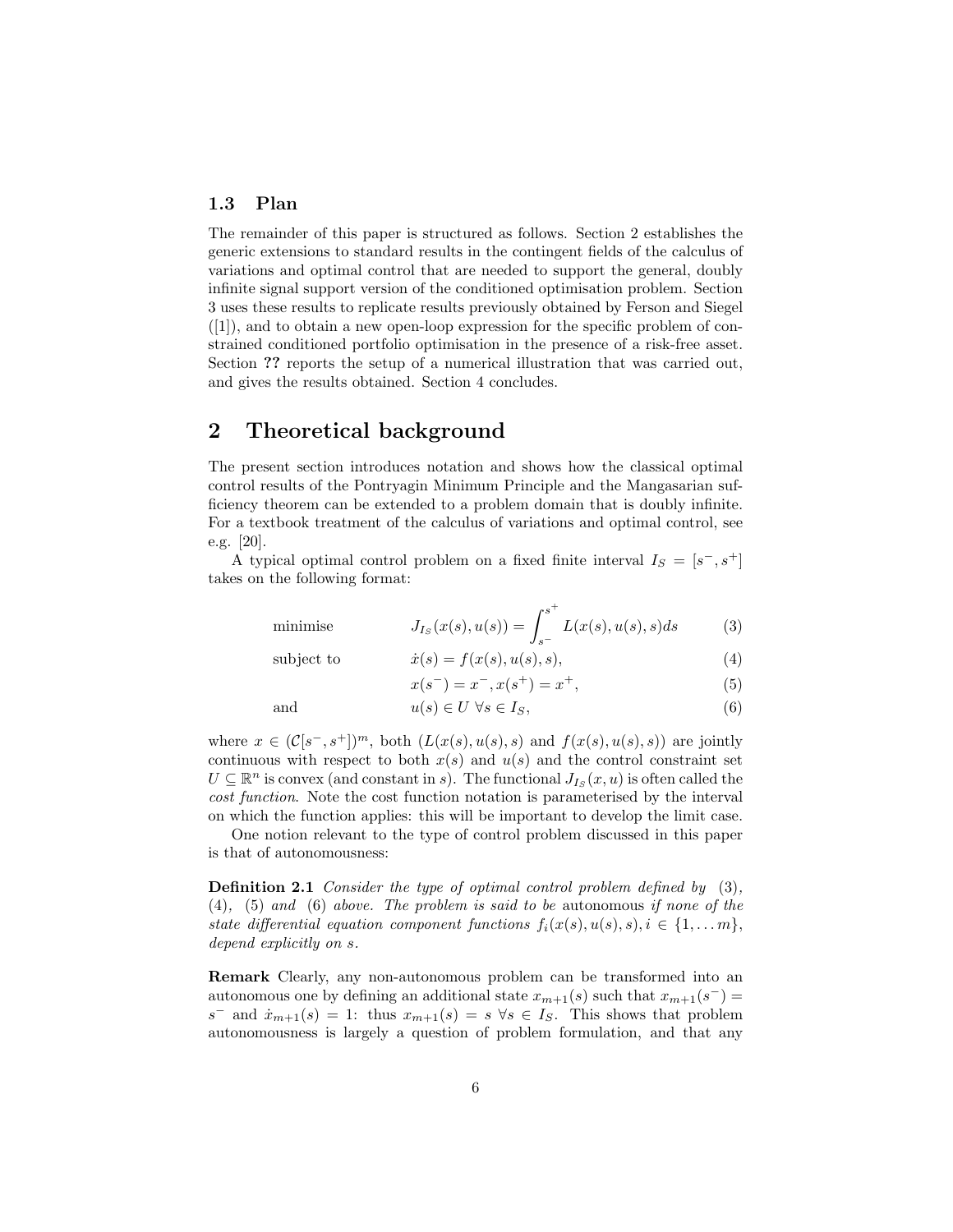results for autonomous problems apply to non-autonomous problems as well, as long as the additional transformation state  $x_{m+1}(s)$  is kept in mind.

At this point it is assumed that the interval  $I_s = [s^-, s^+]$  is closed with both  $s^-$  and  $s^+$  finite, and that the problem as given above is not to be understood as the restriction of a similar problem set over an infinite interval of the independent variable. Then any pair of state variable and control variable  $(x(s), u(s))$ which verifies the problem constraints  $(4)$ ,  $(5)$  and  $(6)$  is called an *admissible* pair. Clearly, the optimal pair  $(x^*(s), u^*(s))$  which minimises (3) and solves the optimal control problem will be chosen from the set of admissible pairs for the given independent variable boundary points  $s^-$  and  $s^+$ . We denote this set by  $A_{I_S}$ , where the definition of  $I_S$  determines whether the relevant problem domain is closed or not.

Typically, the independent variable s is taken to denote time, in which case one usually sets  $s^- = 0$ . It is necessary to introduce two new quantities before giving the classical formulation of necessary optimality conditions for the finite horizon case. First, associate one *costate* variable (sometimes called an *adjoint* variable) to each state variable in the problem. Each costate variable is a function of the independent variable s and noted  $\lambda_i(s)$  for  $i \in \{1, 2, \ldots m\}$ . The column vector whose components are the costates is noted  $\lambda(s) = (\lambda_1(s), \dots \lambda_m(s))$ and called the costate vector. Costates are then used to define the Hamiltonian function as

$$
\mathcal{H}(x(s), u(s), \lambda_0, \lambda(s), s) = \lambda_0 L(x(s), u(s), s) + \lambda(s) \cdot f(x(s), u(s), s),
$$

where  $\cdot$  denotes the  $\mathbb{R}^m$ -scalar product and  $\lambda_0$  is a scalar constant. It can be proved that the following holds:

Theorem 2.2 [First-order (Euler-Lagrange) necessary conditions, finite horizon]

Consider the previous problem  $(3)$ ,  $(4)$ ,  $(5)$  and  $(6)$ , with unconstrained controls such that  $U = \mathbb{R}^n$  and problem domain  $I_S = [s^-, s^+]$ . Let  $(x^*(s), u^*(s))$ be an admissible pair for this problem. If this pair minimises the cost functional in (3), there exists a constant  $\lambda_0^*$  and a continuously differentiable costate vector function  $\lambda^*(s) = (\lambda_1^*(s), \dots \lambda_m^*(s)) \in (\mathcal{C}^1[s^-, s^+])^m$  such that the quadruple  $(x^*(s), u^*(s), \lambda_0^*, \lambda^*(s))$  satisfies the system

$$
\dot{x}^*(s) = f(x^*(s), u^*(s), s) \text{ with } x^*(s^-) = x^- \text{ and } x^*(s^+) = x^+, \qquad (7)
$$

$$
\dot{\lambda}^*(s) = -\mathcal{H}_x(x^*(s), u^*(s), \lambda_0^*, \lambda^*(s), s) \text{ and } (8)
$$

$$
\mathcal{H}_u(x^*(s), u^*(s), \lambda_0^*, \lambda^*(s), s) = 0,
$$
\n(9)

with  $(\lambda_0^*, \lambda^*(s)) \neq (0, \cdots 0)$ , for all  $s \in I_S$ .

Proof See e.g. [21]. The proof generalises that of the equivalent result in the calculus of variations in that *admissible variations*  $\epsilon h(s)$ , for which the problem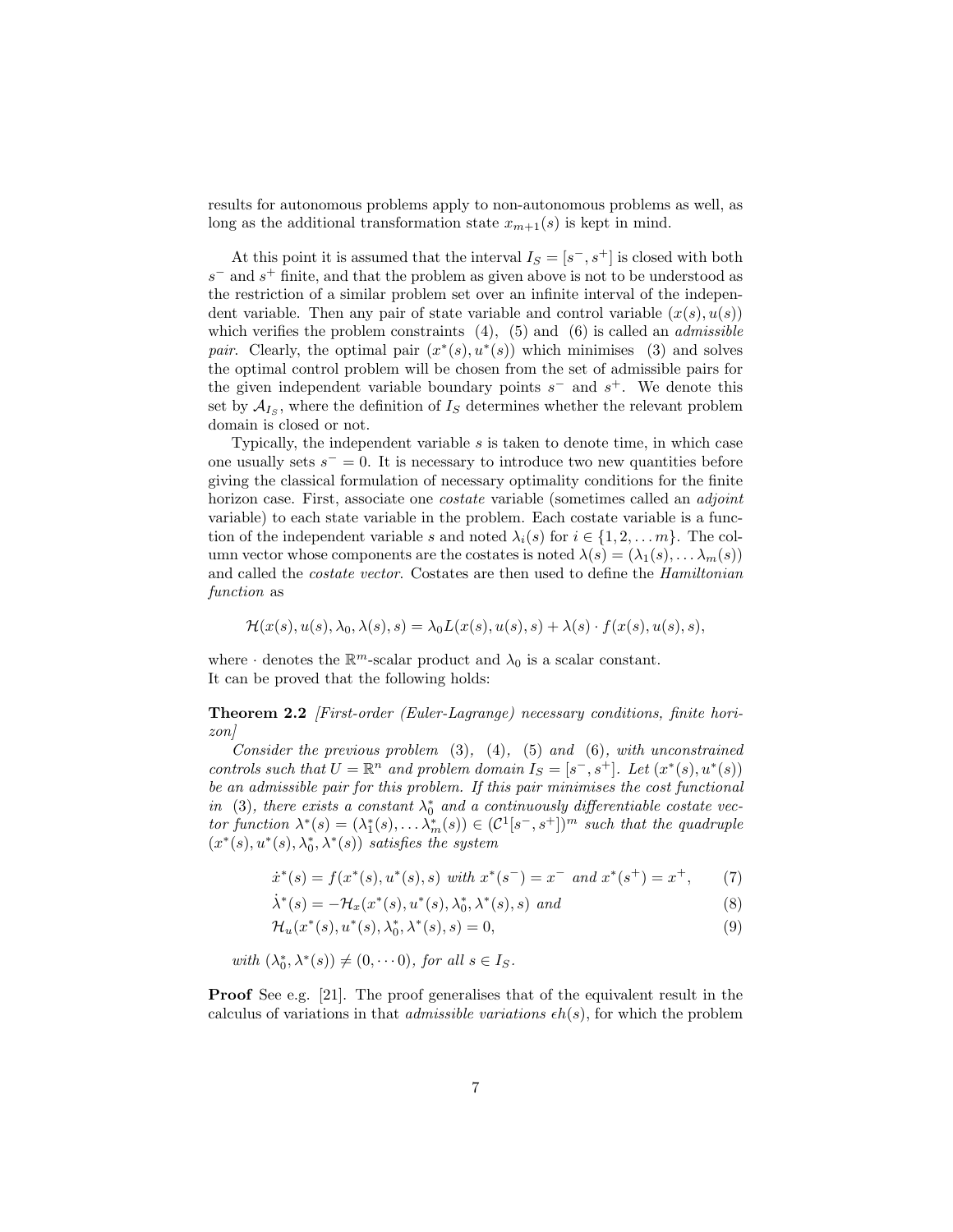conditions (4), (5) and (6) continue to be verified, are added to the control function, following which the cost functional *Gâteaux derivative* 

$$
\delta J_{I_S}(x(s), u(s)) = \lim_{\epsilon \to 0} \frac{d}{d\epsilon} \Big( J_{I_S}(x(s), u(s) + \epsilon h(s)) \Big)
$$

is calculated and set to zero. Clearly, in variational calculus, variations are applied to the state rather than the control; otherwise this variational procedure has been left unchanged. Given this context, the theorem conditions are often called the Euler-Lagrange equations for optimal control.

Finally, note that the condition on  $(\lambda_0^*, \lambda^*(s)) \neq (0, \dots 0)$  is not given in the classical variational theory but implied by the later statement of the Euler-Lagrange conditions for a doubly infinite horizon (theorem 2.15) as obtained from the corresponding Pontryagin result.

Note the above are necessary but not sufficient conditions. They are also of first order and thus determine stationary candidate functionals only, without indicating wheter the functional concerned implies a minimum or a maximum of the objective function. In this context, the Legendre-Clebsch condition gives a second order result analogous to the finite-dimensional case.

**Theorem 2.3** [Second-order (Legendre-Clebsch) necessary conditions, finite horizon]

Consider the previous problem (3), (4), (5) and (6). Let  $(x^*(s), u^*(s))$  be an admissible pair for this problem. If this pair minimises the cost functional in (3), the matrix of second derivatives of the problem Hamiltonian with respect to the controls and at the optimal pair is positive semi-definite:

$$
z'\Big(\mathcal{H}_{uu}(x^*(s),u^*(s),\lambda_0^*,\lambda^*(s),s)\Big)z\geq 0,
$$

for all  $s \in [s^-, s^+]$  and for all  $z \in \mathbb{R}^n$ .

Proof Again, see e.g. [21]. П

**Remark** For  $\lambda_0^* = 0$ , the problem is called *singular*; for  $\lambda_0^* = 1$ , it is called regular. The singular case arises when the first-order stationarity condition is trivially satisfied by any admissible control on some nonempty subinterval  $(\theta, \psi) \subseteq [s^-, s^+]$ . This corresponds to the case where the matrix  $\mathcal{H}_{uu}$  is singular over  $(\theta, \psi)$ , as can directly be proven by contradiction: note that this case is not excluded by the classical Legendre-Clebsch requirement of positive semidefiniteness given above. In this situation, the cost function  $L(x(s), u(s), s)$  is irrelevant as far as necessary optimality conditions are concerned and hence it is possible to assume  $\lambda_0^* = 0$ . This situation implies the existence of *singular arcs* and can lead to complicated discussions: see [22] for a survey. The possibility of dealing with a singular problem cannot in general be evaluated a priori except in specific cases (e.g. if both cost function integrand and state equation are linear in the controls, see [20] or [22]) and this question thus needs to be resolved on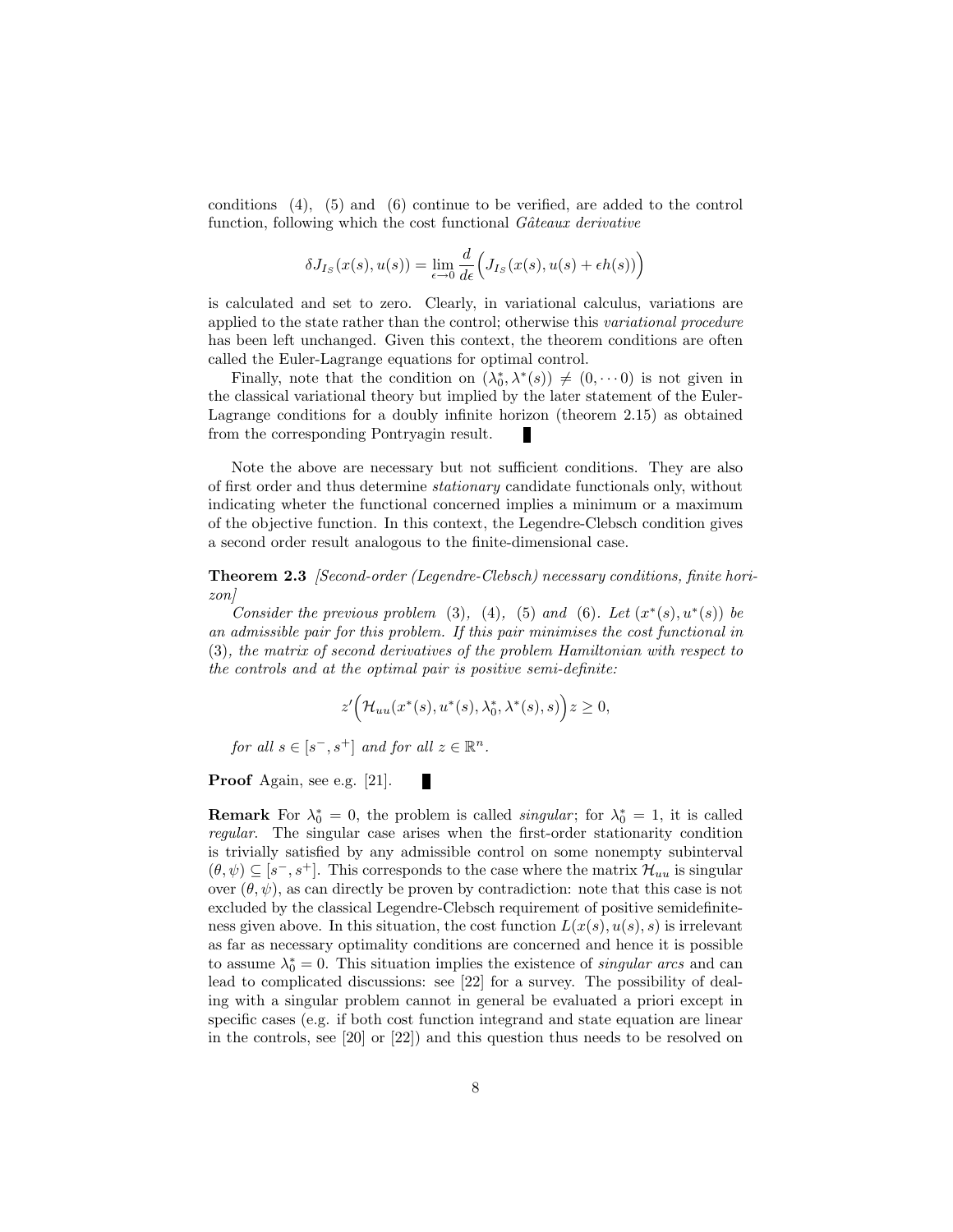a case-by-case basis. This is often possible by assuming that  $\lambda_0^* = 0$  and then checking whether this necessarily entails  $\lambda^*(s) = 0 \,\forall s \in I_S$ , in which case the problem is shown to be regular by contradiction with the necessity conditions.

In the applications found in the present paper, the independent variable s corresponds to an observed signal (rather than time) and the domain boundaries s<sup>-</sup> and s<sup>+</sup> may in the general case correspond to  $-\infty$  and  $+\infty$  so as to generate expectation integrals over probability distributions whose support is typically the entire real line. This situation does not typically occur in time-based optimal control problems given that such problems are always initiated at a certain point in time, which can in each case be made to correspond to the time  $t = 0$ , without loss of generality, by appropriate definition of the time axis.

However, optimal control problems with a terminal point at infinite time (infinite horizon problems) have naturally arisen in various disciplines such as continuum mechanics [23], advertising expenditure models (for an overview, see e.g. [24], [25]) or economics, where an early consumption optimisation problem over an infinite horizon was introduced by Ramsey in 1928 [26]. The following will justify the extension of various necessity and sufficiency results linked with this infinite-horizon case to the doubly infinite horizon case which covers the type of problem under discussion to the greatest required level of generality.

To this end, initially extend the ideas of admissible pairs and optimality to the doubly infinite horizon case. First describe the corresponding version of the previous optimal control problem set by  $(3)$ ,  $(4)$ ,  $(5)$  and  $(6)$ . Based on previous parameterised notation for the cost function  $J_{I_S}$ , where the interval  $I_S$ may be finite, infinite at one end or doubly infinite, the infinite horizon problem (P) is to

$$
\text{optimise} \qquad J_{Is}(x(s), u(s)) = \int_{s^-}^{s^+} L(x(s), u(s), s) ds \text{ as } s^- \to -\infty, s^+ \to +\infty
$$
\n
$$
(10)
$$

(10)

subject to 
$$
\dot{x}(s) = f(x(s), u(s), s) \,\forall s \in I_s,
$$
\n(11)

$$
\lim_{s \to -\infty} x(s) = x^-, \lim_{s \to +\infty} x(s) = x^+, \tag{12}
$$

and 
$$
u(s) \in U \ \forall s \in I_S.
$$
 (13)

Remark 1) The above formulation only allows for the most straightforward type of boundary conditions: thus it is assumed that both state variable limits exist and that they verify equality relationships. Note that, for the doubly infinite case, existence of an initial boundary limit value and an equality condition for that same boundary are both imperative if the problem is to be meaningful. However, more general terminal conditions could be applied to some of the states; typically these would include weaker restrictions that have to be verified for 'large' values of s only, or they might leave some variables free. See e.g. [27], [28]. Still, it is suggested that the portfolio type problems discussed in this paper do not require conditions of this type. Indeed, any portfolio optimisation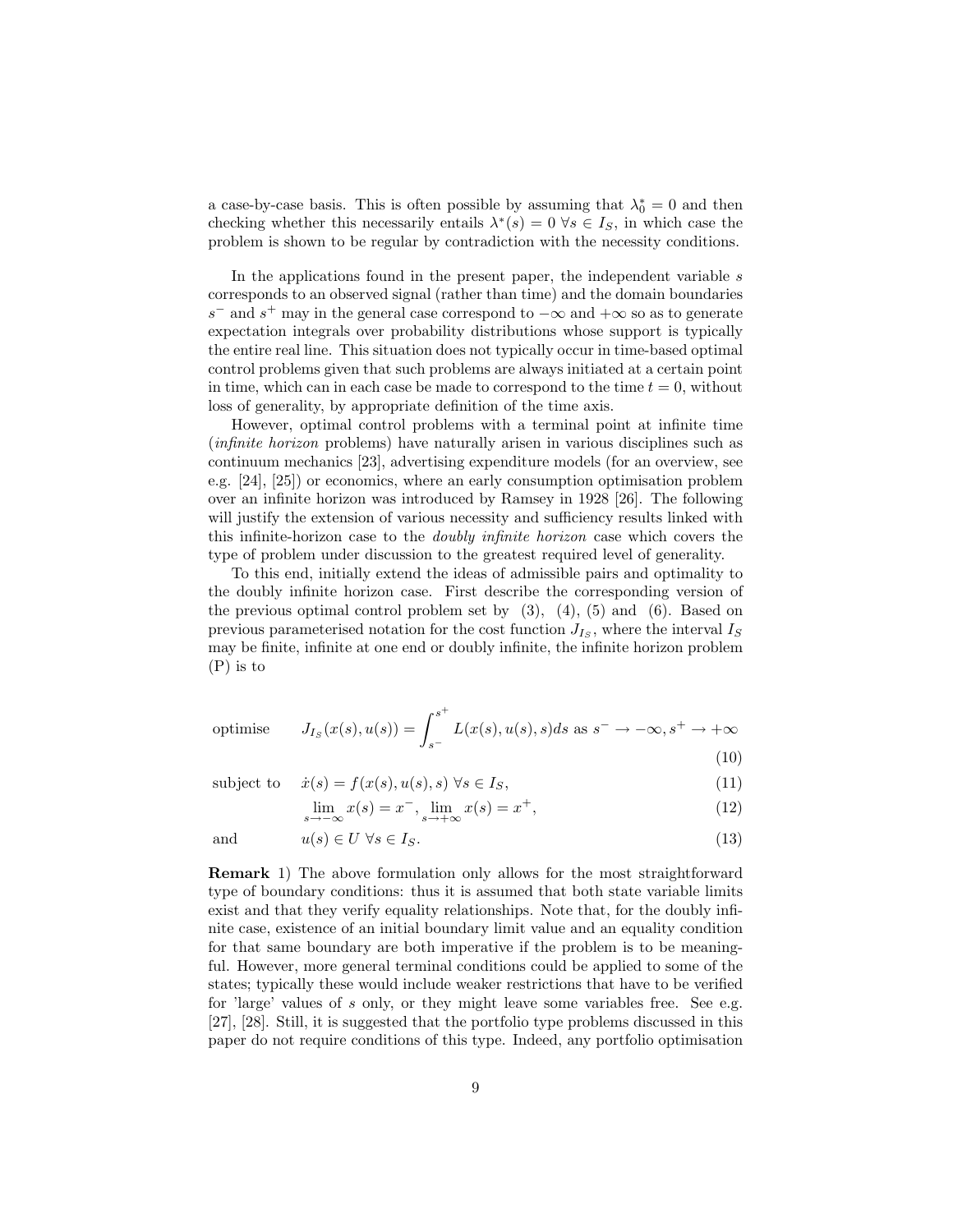will involve either minimising an undesirable (risk metric) quantity (such as variance (e.g. [29]), kurtosis (e.g. [30])) subject to another quantity (typically desirable, such as expected return (e.g. [29]) or skewness (e.g. [31]) being held fixed or vice versa. In each case, a problem setting of this type necessitates the existence of a limit terminal condition, verified either as an equality or possibly as an inequality (for instance, one could require expected return to reach at least a minimum level): hence all more general terminal condition types are discarded for the purpose of the present work. Inequality conditions are not considered as they will not change the problem with respect to equality conditions for any plausibly shaped efficient frontier.

2) Note that the definition of admissible pairs, given above for the finite problem domain case, directly generalises to the infinite domain.

In the discussion of the infinite-horizon problem which follows, the above version of the control problem will be used as a referential point and referred to as the generic problem, (P). This means that, in the doubly infinite-horizon context, both finite-horizon problems and problems of the singly infinite-horizon type (which initiate at a finite point  $\theta$ ) are regarded as restrictions of the general problem given above. That perception slightly modifies these problems with respect to their standalone versions since boundary conditions at finite points no longer hold ex ante, but only once an optimal state is given. Accordingly the classical definition of admissible pairs has to be adapted so as to eliminate the requirement for boundary conditions at finite points:

Definition 2.4 Consider the restriction of the generic optimal control problem (P) given by (10), (11), (12) and (13) to any interval  $I \subseteq \mathbb{R}$ . Let  $(x(s), u(s))$ be any pair of state and control variables defined on  $I$ , with  $x(s)$  absolutely continuous on I and  $u(s)$  measurable on I. If the pair  $(x(s), u(s))$  verifies both the differential equation (11) and the condition that  $u(s) \in U \forall s \in I$ , it is called an admissible pair for the I-restricted problem if  $\lim_{s\to -\infty} x(s) = x^{-}$  in case I has no finite lower bound, and  $\lim_{s\to\infty} x(s) = x^+$  in case I has no finite upper bound. The set of admissible pairs for the I-restricted problem is noted  $A_I^r$ .

**Remark** 1) Note that admissible pairs  $(x(s), u(s))$  for the full problem (10), (11), (12) and (13) continue to correspond to the original definition and need to verify the problem's initial and terminal limit conditions given in (12). Thus the set of admissible pairs in this case is indifferently noted as either  $\mathcal{A}_{(-\infty, +\infty)}$ or  $\mathcal{A}_{(-\infty,+\infty)}^r$ .

2) As defined,  $(x(s), u(s)) \in \mathcal{A}_{(-\infty, +\infty)}$  implies that both  $(x(s), u(s)) \in$  $\mathcal{A}_{(-\infty,\theta]}^r$  and  $(x(s),u(s)) \in \mathcal{A}_{[\theta,+\infty]}^r$   $\forall \theta \in \mathbb{R}$  but not the converse. This is because admissibility for the  $(-\infty, \theta]$ - and the  $[\theta, +\infty)$ -restricted problems does not require the relevant state variables to take any specific value at  $\theta$  and so we may have  $(x_1(s), u_1(s)) \in \mathcal{A}_{(-\infty,\theta]}^r$  and  $(x_2(s), u_2(s)) \in \mathcal{A}_{[\theta,+\infty]}^r$  for which  $x_1(\theta) \neq x_2(\theta)$ .

The problem goal has been kept vague in (10) as it is necessary to be careful regarding its specification. Indeed it is not legitimate to simply adapt the finite-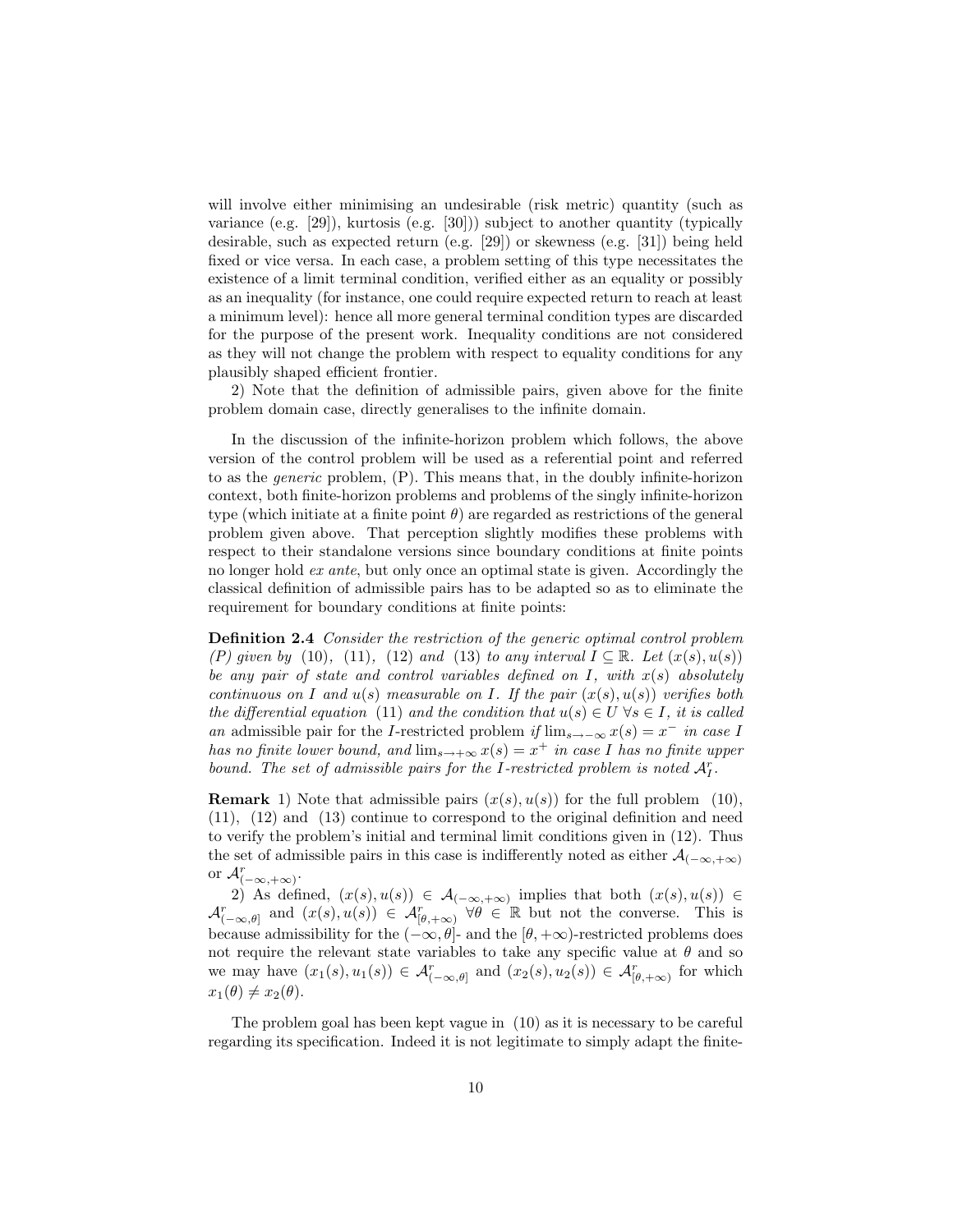horizon goal (3) by letting the interval limits  $s^-$  and  $s^+$  tend to  $-\infty$  and  $+\infty$ respectively as the improper integral given by the cost function limit

$$
J_{(-\infty, +\infty)}(x(s), u(s)) = PV \int_{-\infty}^{+\infty} L(x(s), u(s), s) ds
$$

may not be defined for all admissible pairs: here, as for all integrals with double infinite limits that appear in the present paper, the integral is valued by its Cauchy principal value - see e.g.[32] for details. Clearly, the transition to an infinite horizon problem is simplest if this is the case as the previous control problem can then directly be rephrased; however making this assumption does not lead to a sufficiently general theory. Analogously to [33] and [28], it is necessary to introduce different criteria for infinite horizon optimality over the full real line. To this end introduce the *cost function surplus* 

$$
\Delta(\theta, \psi) = \int_{\theta}^{\psi} L(x^*(s), u^*(s), s) ds - \int_{\theta}^{\psi} L(x(s), u(s), s) ds, \tag{14}
$$

with  $(x(s), u(s)) \in \mathcal{A}_{(-\infty, +\infty)}$  any admissible pair and  $(x^*(s), u^*(s)) \in \mathcal{A}_{(-\infty, +\infty)}$ the candidate pair for optimality. Note that the aim is to look for candidate pairs which make the cost function surplus negative in various meaningful ways. In increasing order of strength, the following definition proposes two of the four optimality criteria given in [28], followed by the criterion applicable when the cost function limit  $J_{(-\infty, +\infty)}(x(s), u(s))$  exists: this is called *strong optimality* in [33]. These definitions are now restated for reference.

#### Definition 2.5 *[Optimality criteria, singly infinite horizon]*

(i) Let  $I_s = [\theta, +\infty)$  the signal support, and  $\psi > \theta$  any real number. Let  $I = [\theta, \psi] \subset \mathbb{R}$ . An admissible pair  $(x^*(s), u^*(s)) \in \mathcal{A}_{[\theta, +\infty)}$  is said to be finitely optimal if every admissible pair  $(x(s), u(s))$  for the I-restricted problem which satisfies  $x(\psi) = x^*(\psi)$  causes the inequality

$$
J_I(x^*(s), u^*(s)) \le J_I(x(s), u(s))
$$

to be verified.

(ii) An admissible pair  $(x^*(s), u^*(s)) \in \mathcal{A}_{[\theta, +\infty)}$  is said to be optimal according to the overtaking criterion (OT-optimal) if there exists  $\psi \geq \theta$  such that,

$$
\forall s^+ > \psi, \Delta(\theta, s^+) \le 0.
$$

(iii) An admissible pair  $(x^*(s), u^*(s)) \in \mathcal{A}_{[\theta, +\infty)}$  is said to be strongly optimal if the corresponding improper integral converges, i.e.

$$
\Big|\int_{\theta}^{+\infty} L(x(s),u(s),s)ds\Big| < +\infty
$$

and, given any other admissible pair  $(x(s), u(s)) \in A_{\lbrack \theta, +\infty)},$ 

$$
\lim_{s^+ \to +\infty} \Delta(\theta, s^+) \le 0.
$$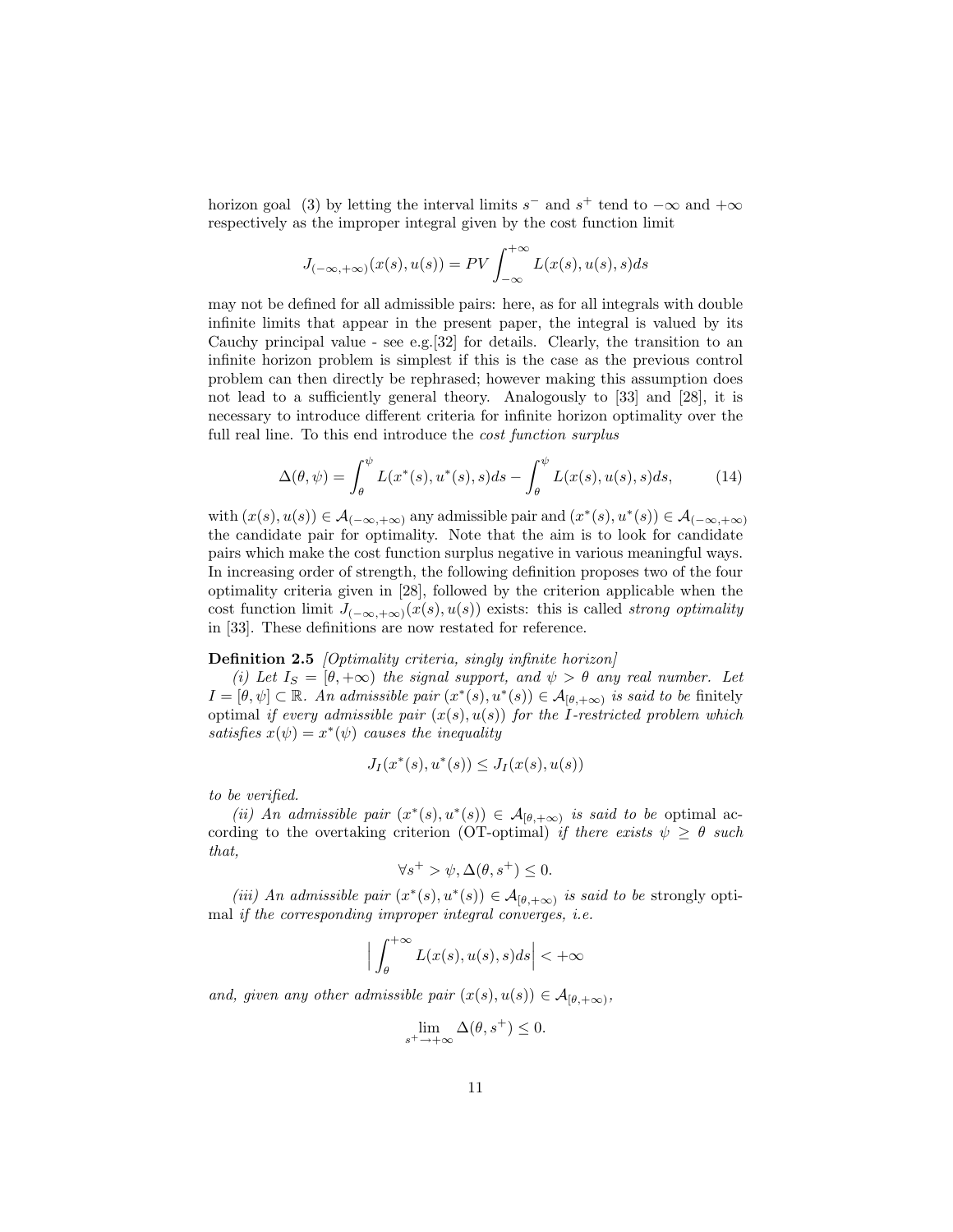The above definitions adapted to the case of a doubly infinite horizon are as follows.

**Definition 2.6** [Optimality criteria, doubly infinite horizon] (i) Let  $I = [\theta, \psi]$ R, where  $-\infty < \theta < \psi < +\infty$ , be any finite real interval. An admissible pair  $(x^*(s), u^*(s)) \in \mathcal{A}_{(-\infty, +\infty)}$  is said to be finitely optimal if every admissible pair  $(x(s), u(s))$  for the I-restricted problem which satisfies both  $x(\theta) = x^*(\theta)$  and  $x(\psi) = x^*(\psi)$  causes the inequality

$$
J_I(x^*(s), u^*(s)) \le J_I(x(s), u(s))
$$

to be verified.

(ii) An admissible pair  $(x^*(s), u^*(s)) \in \mathcal{A}_{(-\infty, +\infty)}$  is said to be optimal according to the overtaking criterion (OT-optimal) if there exist  $\theta, \psi \in \mathbb{R}$  such that  $\theta \leq \psi$  and

$$
\forall s^- < \theta, s^+ > \psi, \Delta(s^-, s^+) \le 0.
$$

(iii) An admissible pair  $(x^*(s), u^*(s)) \in \mathcal{A}_{(-\infty, +\infty)}$  is said to be strongly optimal if the corresponding improper integral converges, i.e.

$$
\left| PV \int_{-\infty}^{+\infty} L(x(s), u(s), s) ds \right| < +\infty
$$

and, given any other admissible pair  $(x(s), u(s)) \in A_{(-\infty, +\infty)}$ ,

$$
\lim_{\theta \to +\infty} \Delta(-\theta, \theta) \le 0.
$$

**Remark** 1) As with all improper integrals with double limits, the limit on  $\Delta$ above is interpreted using the Cauchy principal value convention.

2) Note that, in the finite optimality case, initial and terminal conditions for  $x(s)$  are obtained from the values of  $x^*(s)$  and not known independently. Finite optimality means that an optimal pair is not dominated on any finite segment of the real axis by any other pair admissible for the corresponding restriction of the problem: this suggests the Bellman optimality principle, which will be discussed in more detail below.

3) For strong optimality, the limit on  $\Delta(-\theta, \theta)$  clearly exists if  $J_{(-\infty, +\infty)}$ absolutely converges.

4) The two remaining types of optimality discussed in e.g. [34] involve the lim sup and lim inf of cost functions for which the limit may not exist. These offer a level of generality which is thought unnecessary for the type of portfolio problem examined in what follows.

The statement about the increasing order of strength implied by the above definitions of optimality can be formalised directly:

Proposition 2.7 In the context of the above generic optimal control problem, consider an admissible pair  $(x^*(s), u^*(s))$ .

If  $(x^*(s), u^*(s))$  is strongly optimal for the given problem, it is also OToptimal. Additionally, OT-optimality implies finite optimality.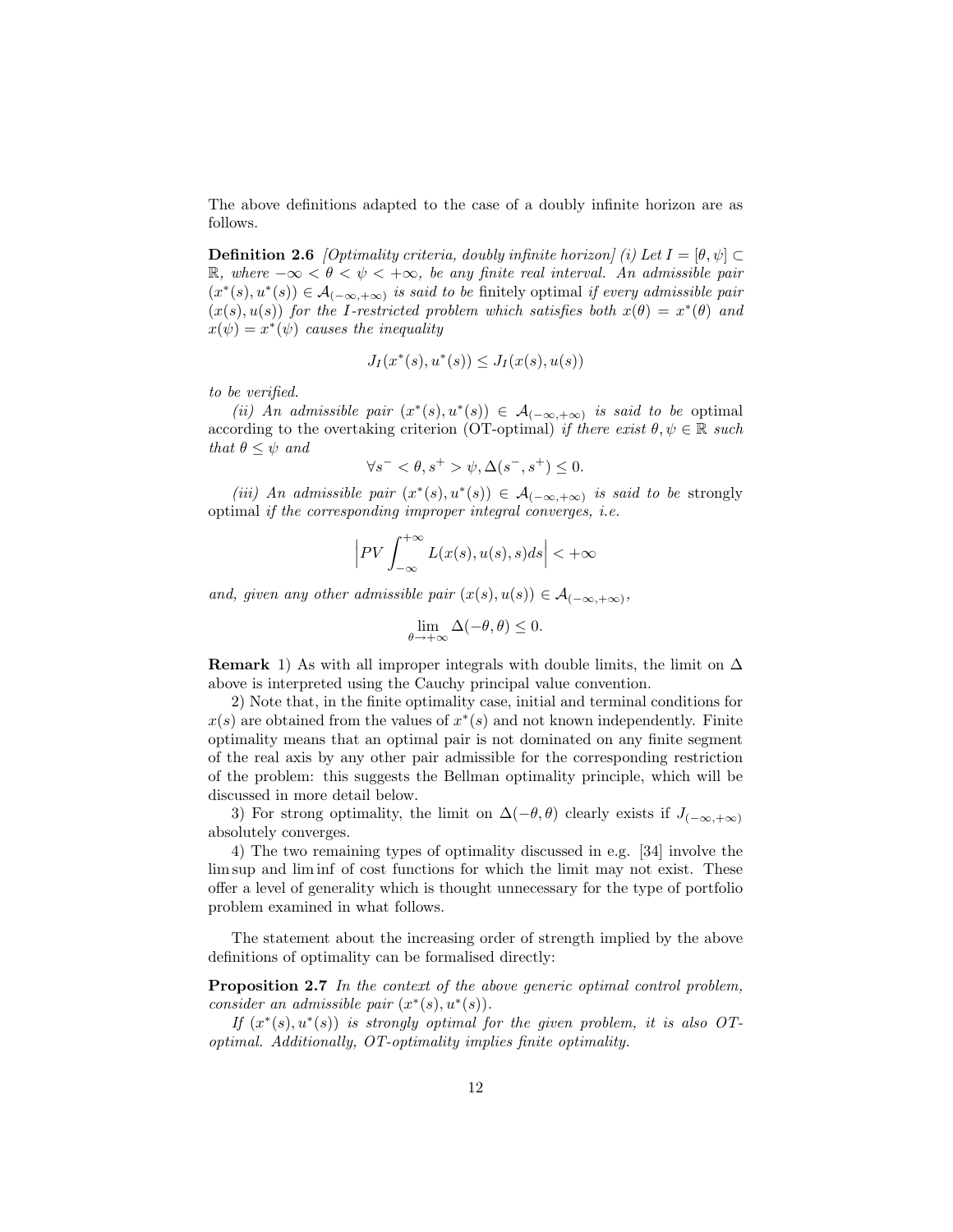Proof Consider any optimal control problem admissible pair set by (10), (11), (12) and (13), and consider a pair  $(x^*(s), u^*(s))$ , which is both admissible and strongly optimal for this problem.

Then  $(x^*(s), u^*(s))$  is OT-optimal for the same problem, as can be seen directly from the definition of OT-optimality and the definition of the double limit.

Next, assume that  $(x^*(s), u^*(s))$  is OT-optimal for the given problem. Assume for a contradiction that  $(x^*(s), u^*(s))$  is not finitely optimal for the same problem. Then, for any  $\theta, \psi \in \mathbb{R}$ , there exists  $I = [\overline{\theta}, \overline{\psi}] \subseteq \mathbb{R}$  such that  $\overline{\theta} < \theta$ ,  $\psi < \overline{\psi}$  and a pair  $(\hat{x}(s), \hat{u}(s))$ , admissible for the I-restricted problem corresponding to the original problem, such that

$$
\int_{\overline{\theta}}^{\overline{\psi}} L(x^*(s), u^*(s), s) ds - \int_{\overline{\theta}}^{\overline{\psi}} L(\hat{x}(s), \hat{u}(s), s) = \epsilon > 0
$$
 (15)

with the boundary conditions  $\hat{x}(\overline{\theta}) = x^*(\overline{\theta})$  and  $\hat{x}(\overline{\psi}) = x^*(\overline{\psi})$ . Now define

$$
(\tilde{x}(s), \tilde{u}(s)) = \begin{cases} (\hat{x}(s), \hat{u}(s)) \text{ for } s \in [\overline{\theta}, \overline{\psi}] \\ (x^*(s), u^*(s)) \text{ for } s \in \mathbb{R} \setminus [\overline{\theta}, \overline{\psi}]. \end{cases}
$$

Then  $(\tilde{x}(s), \tilde{u}(s))$  is an admissible pair: the boundary conditions on  $\hat{x}(s)$  ensure that  $\tilde{x}(s)$  is continuous on R and that the state equations (11) are verified on the whole of R. Also, the boundary conditions on  $x^*(s)$  remain valid and  $\tilde{u}(s) \in U$  on the entire real axis. Thus, since it was assumed that  $(x^*(s), u^*(s))$ is OT-optimal,  $\exists \theta, \psi$  such that,  $\forall s^- < \theta$  and  $\forall s^+ > \psi$ ,

$$
\int_{s^-}^{s^+} L(x^*(s), u^*(s), s)ds - \int_{s^-}^{s^+} L(\tilde{x}(s), \tilde{u}(s), s)ds \le 0.
$$
 (16)

But  $\bar{\theta}$  and  $\bar{\psi}$  are finite so choose  $s^- = \min(\bar{\theta}, \theta)$  and  $s^+ = \max(\bar{\psi}, \psi)$  in the above and decompose the integrals to obtain

$$
(16) \Leftrightarrow \int_{s^{-}}^{\overline{\theta}} L(x^*(s), u^*(s), s) ds + \int_{\overline{\theta}}^{\overline{\psi}} L(x^*(s), u^*(s), s) ds +
$$
  

$$
\int_{\overline{\psi}}^{s^+} L(x^*(s), u^*(s), s) ds - \int_{s^{-}}^{\overline{\theta}} L(x^*(s), u^*(s), s) ds -
$$
  

$$
\int_{\overline{\theta}}^{\overline{\psi}} L(\hat{x}(s), \hat{u}^*(s), s) ds - \int_{\overline{\psi}}^{s^+} L(x^*(s), u^*(s), s) ds \le 0
$$
  

$$
\Leftrightarrow \int_{\overline{\theta}}^{\overline{\psi}} L(x^*(s), u^*(s), s) ds - \int_{\overline{\theta}}^{\overline{\psi}} L(\hat{x}(s), \hat{u}^*(s), s) ds \le 0.
$$

This constitutes a contradiction with respect to (15). Hence it can be concluded that the initial assumption (of  $(x^*(s), u^*(s))$  not being finitely optimal) must be rejected, and thus the required implication has been shown.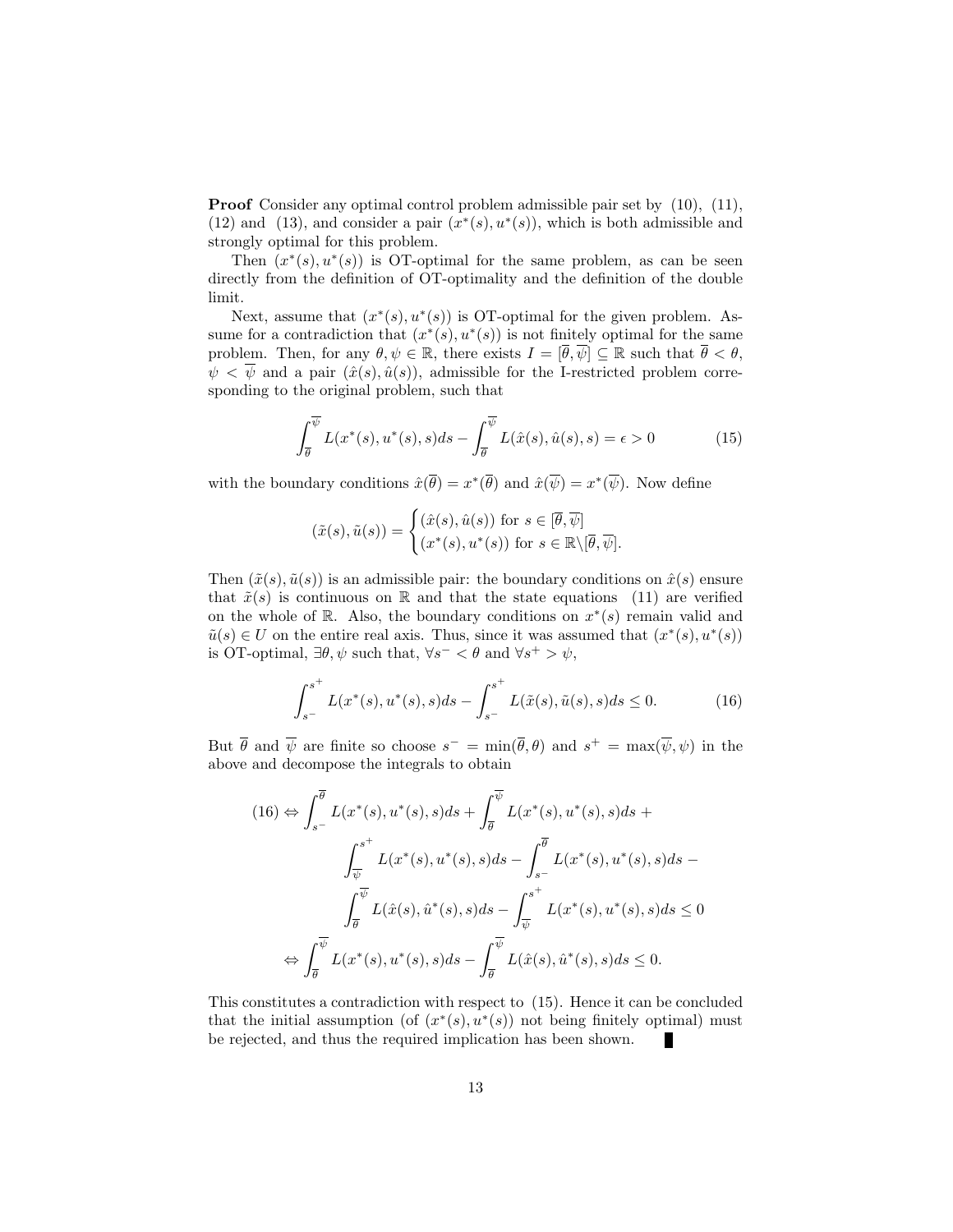Extending the classical singly-infinite problem class to a doubly-infinite horizon will involve partitioning the real axis so the doubly-infinite problem is decomposed into a pair of singly-infinite ones. To complete the set of necessary definitions, it is necessary to spell out the meaning of optimality for the doublyinfinite problem restricted to  $(-\infty, \theta]$  for any  $\theta \in \mathbb{R}$ .

**Definition 2.8** Let  $(x^*(s), u^*(s)) \in \mathcal{A}_{(-\infty,\theta]}^r$  be any admissible pair for the  $(-\infty, \theta]$ -restricted problem. Now introduce a change of variable  $\tau = -s$  and define mirrored state and control variables

$$
\bar{x}^*(\tau) = x^*(s)
$$
  

$$
\bar{u}^*(\tau) = u^*(s),
$$

such that

$$
\dot{\bar{x}}^*(\tau) = \frac{d\bar{x}^*(\tau)}{d\tau} \n= \frac{dx^*(s)}{d\tau} \n= \frac{dx^*(s)}{ds} \frac{ds}{d\tau} \n= -\dot{x}^*(s) \n= -f(\bar{x}^*(\tau), \bar{u}^*(\tau), -\tau)
$$

and

$$
\bar{x}^*(-\theta) = x^*(\theta).
$$

Clearly,  $(\bar{x}^*(\tau), \bar{u}^*(\tau))$  is admissible for the (P)-related problem ( $\bar{P}$ ) defined over the interval  $\bar{I}_S = [-\theta, +\infty)$ :

*optimise* 
$$
J_{\bar{I}_S}(\bar{x}(\tau), \bar{u}(\tau) = \int_{-\theta}^{\tau^+} L(\bar{x}(\tau), \bar{u}(\tau), -\tau) d\tau \text{ as } \tau^+ \to +\infty
$$
 (17)

subject to 
$$
\dot{\overline{x}}(\tau) = -f(x(\tau), u(\tau), -\tau) \,\forall \tau \in \overline{I}_S,
$$
 (18)

 $\lim_{\tau \to +\infty} \overline{x}(\tau) = \lim_{s \to -\infty} x(s) = x^-, \ \overline{x}(-\theta) = x^*$  $(19)$ 

$$
and \t u(\tau) \in U \,\,\forall \tau \in \bar{I}_S. \t (20)
$$

Then the admissible pair  $(x^*(s), u^*(s)) \in \mathcal{A}_{(-\infty,\theta]}^r$  is said to be optimal if and only if the  $\bar{P}$ -admissible pair  $(\bar{x}^*(\tau), \bar{u}^*(\tau))$  is.

Note the independent argument used in non-autonomous problem expressions is  $-\tau = s$  rather than  $\tau$ : this is necessary for invariance of later results with respect to the orientation of the axis, as will become clear. The change of sign seen in the state equations reflects the fact that  $x(s)$  has been mirrored with respect to the vertical axis and has thus been made into an even function for the purpose of the  $\bar{I}_S$ -restriction.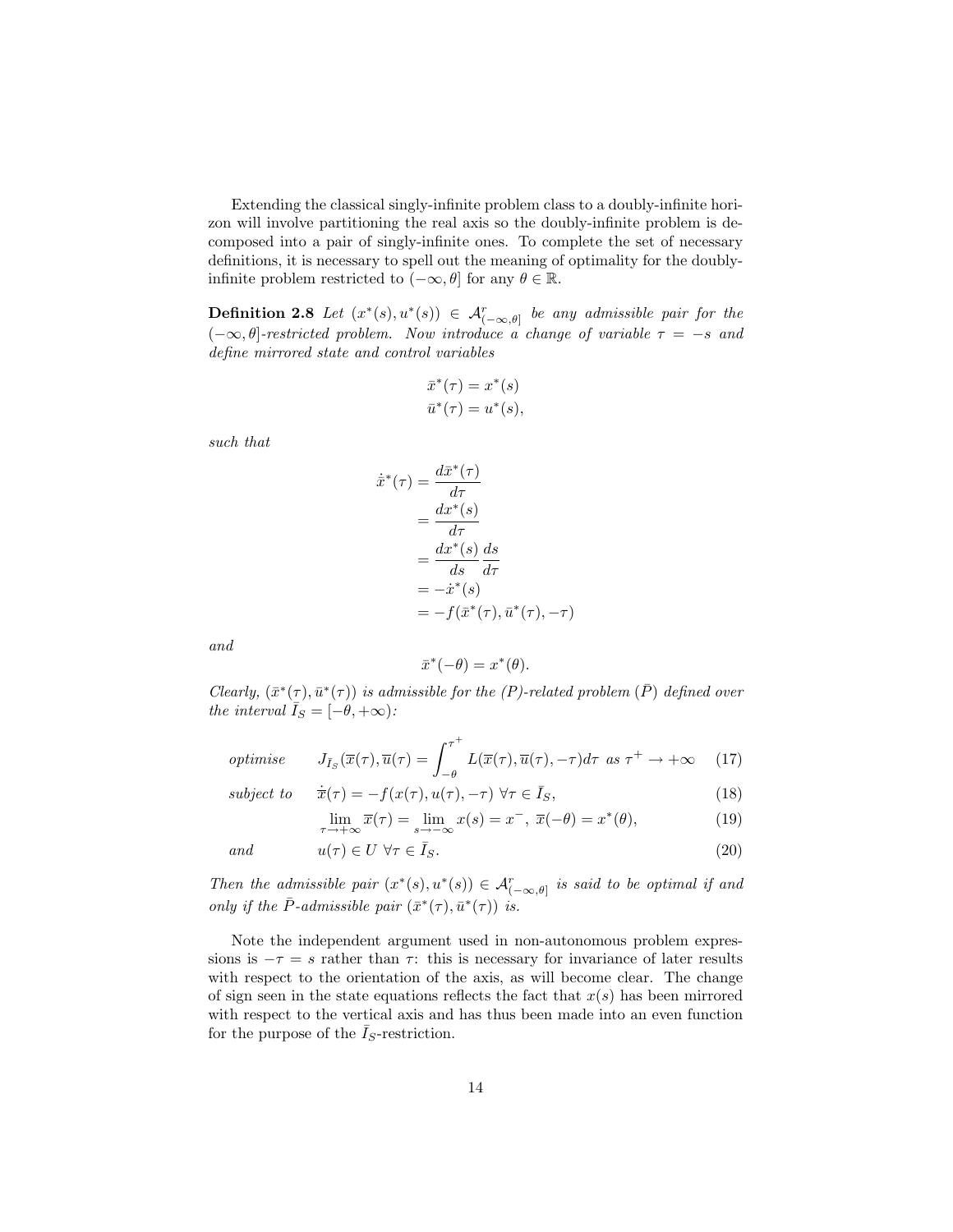In the above the variational (Euler-Lagrange) set of necessity conditions adapted to optimal control (theorem 2.2) was presented and the problem context extended to the infinite domain case. The next subsection will discuss the necessity theorem which is perhaps the most natural for optimal control problems with control constraints, i.e. the Pontryagin Minimum Principle.

#### 2.0.1 The Pontryagin Minimum Principle.

It has been seen that the Euler-Lagrange equations taken from the calculus of variations can be transposed to the more general case of optimal control problems. However, their suitability for optimal control problems that go beyond the sort of problem expressible using the calculus of variations is naturally limited. One type of optimal control problem which cannot generally be treated in the classical framework arises when the control constraints embedded in (6) are activated, i.e. U is defined as a proper subset of  $\mathbb{R}^n$ . Looking at the Euler-Lagrange equations, it is immediately clear that the condition on Hamiltonian derivative with respect to the controls being zero need no longer hold as the extremum may be reached on the boundary of the admissible control set. In connection with this, Pontryagin ([35]) points out that closed admissible control sets, in particular, are of great interest in practice, and that the pertinent problems often lead to optimal controls on the set boundary. The Pontryagin Minimum Principle (PMP) provides a generalisation of the classical conditions which can still be used with constrained control sets.

As for the Euler-Lagrange equations, the initial formulation of the PMP covered a problem formulated over a closed finite interval  $I_S = [s^-, s^+]$ .

#### Theorem 2.9 *[Pontryagin Minimum Principle, finite horizon]*

Consider the previously given finite horizon optimal control problem (3),  $(4)$ ,  $(5)$  and  $(6)$ .

Let  $(x^*(s), u^*(s))$  be an admissible pair for the above problem: thus  $u^*(s)$  is a measurable control defined on  $I_S = [s^-, s^+]$  with associated optimal path  $x^*(s)$ . If  $(x^*(s), u^*(s))$  solves the above problem i.e. is optimal, there exist a constant  $\lambda_0^*$  and and a continuous and piecewise continuously differentiable costate vector function  $\lambda^*(s) = (\lambda_1^*(s), \dots, \lambda_m^*(s))$  such that,  $\forall s \in I_s$ ,

$$
(\lambda_0^*, \lambda_1^*(s), \ldots \lambda_m^*(s)) \neq (0, 0, \ldots 0) \text{ and }
$$

 $u^*(s)$  minimises the Hamiltonian  $\mathcal{H}(x^*(s), u(s), \lambda_0^*, \lambda^*(s), s)$  for  $u(s) \in U$ , i.e.

$$
\mathcal{H}(x^*(s),u^*(s),\lambda_0^*,\lambda^*(s),s) \leq \mathcal{H}(x^*(s),u(s),\lambda_0^*,\lambda^*(s),s) \,\,\forall u(s) \in U, s \in I_S.
$$

The costates  $\lambda_i^*(s)$ , for  $i \in \{1, 2, \ldots m\}$ , verify

$$
\dot{\lambda}_i^*(s) = -\frac{\partial \mathcal{H}}{\partial x_i}
$$

except at any points of discontinuity for  $u^*(s)$ . Finally, scaling always offers the possibility to normalise  $\lambda_0^*$  so either  $\lambda_0^* = 1$  or

 $\lambda_0^* = 0.$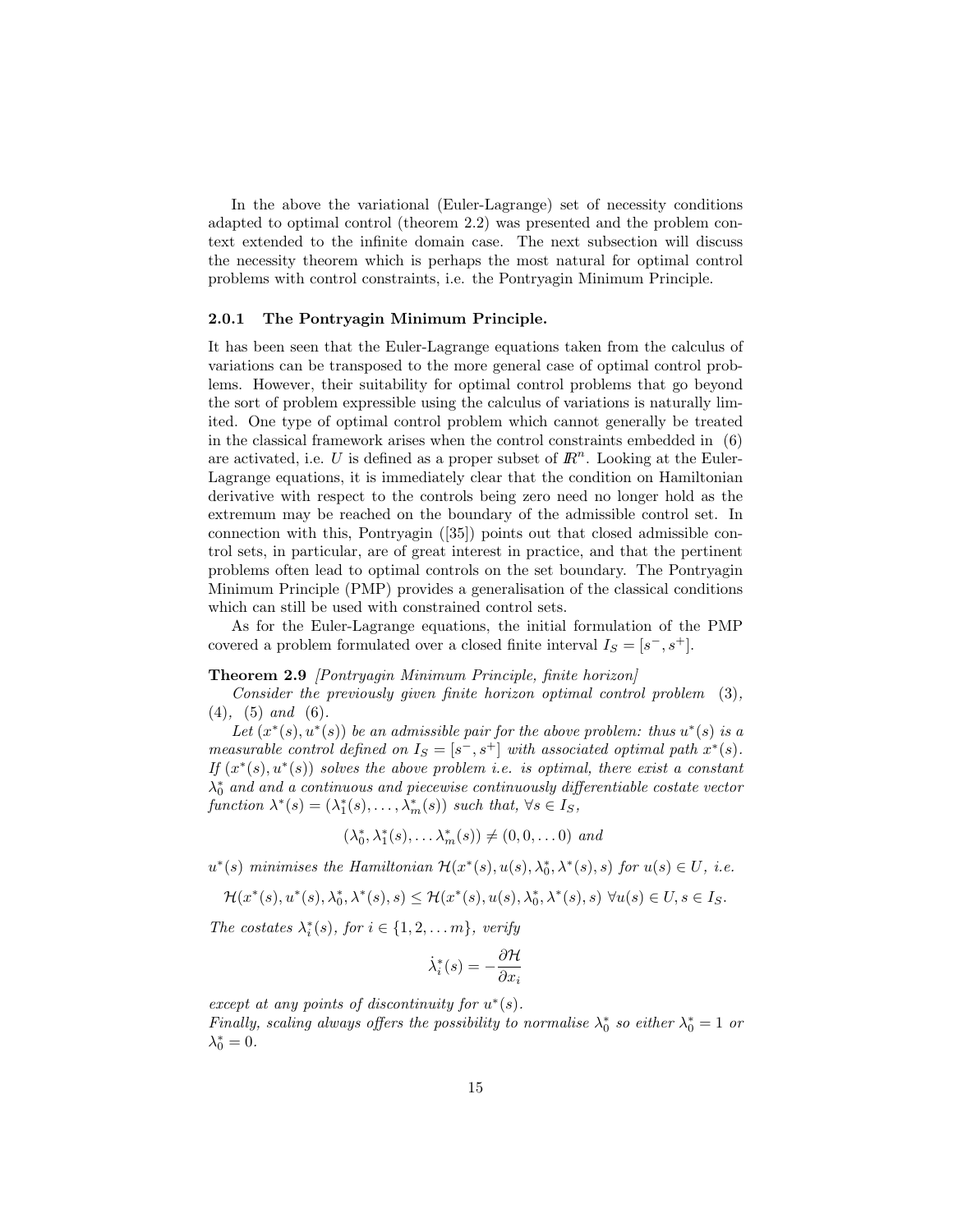#### Proof See [35]. П

Remark 1) The given version of the PMP diverges from its original formulation in ([35]), where a cost function is to be minimised but the attached condition requires maximising the Hamiltonian. In each case, the 'maximum' or 'minimum' qualifier refers to the maximisation or minimisation of the Hamiltonian, rather than the intended type of optimisation. All four possible formulations of the PMP are equivalent; for instance, Seierstad [34] presents the maximisation formulation of the principle attached to a maximisation optimal control problem. In each case, it is simple to switch between formulations by noticing that maximisation of  $J_I$  corresponds to minimisation of  $-J_I$ , and that any attached discussion of sufficiency conditions (see below) may require switching convexity for concavity and vice versa.

2) For the problems under consideration, it has been suggested that fixed end point values will always be required. If this is not that case, the end point state values need to be optimised as well: this leads to an additional type of equation in the PMP, called a transversality condition and again directly generalising an equivalent condition found for purely variational problems with free end point. See [36] for a classic discussion of transversality conditions in the infinite-horizon context.

The original discussion of the Minimum Principle [35] only briefly mentions the infinite-horizon case. The authors conclude that the result not only holds over the half-line  $[0, +\infty)$ , but over the entire line  $(-\infty, +\infty)$ : this corresponds to the case required for the problems in the present discussion. Given the extent to which practical control problems have required the full half-line (as before, see e.g. [26], [24], [25]), more detailed proofs of the Principle for this specific case have been proposed. See in particular Halkin [37] for an early generic infinite-horizon proof and [38] or [39] for examples of proofs of stronger results for specific problem classes. The original infinite-horizon formulation of the PMP then appears as follows:

#### **Theorem 2.10** [Pontryagin Minimum Principle, real half-line to  $+\infty$ ]

Consider the previously given optimal control problem  $(3)$ ,  $(4)$ ,  $(5)$  and (6) with a terminal horizon,  $s^+$ , at infinity, that is a problem domain of  $I_s =$  $[s^-, +\infty)$ :

| optimise   | $J(u) = \int_{s^-}^{+\infty} L(x(s), u(s), s) ds$    |
|------------|------------------------------------------------------|
| subject to | $\dot{x}(s) = f(x(s), u(s), s),$                     |
|            | $x(s^-) = x^-$ , $\lim_{s \to +\infty} (x(s)) = x^+$ |
| and        | $u(s) \in U \ \forall s \in I_S,$                    |

where  $s^-$  is fixed and finite, L and f are jointly continuous in  $x(s)$  and  $u(s)$ , and  $u(s)$  is a piecewise continuous function defined on  $I_s$ .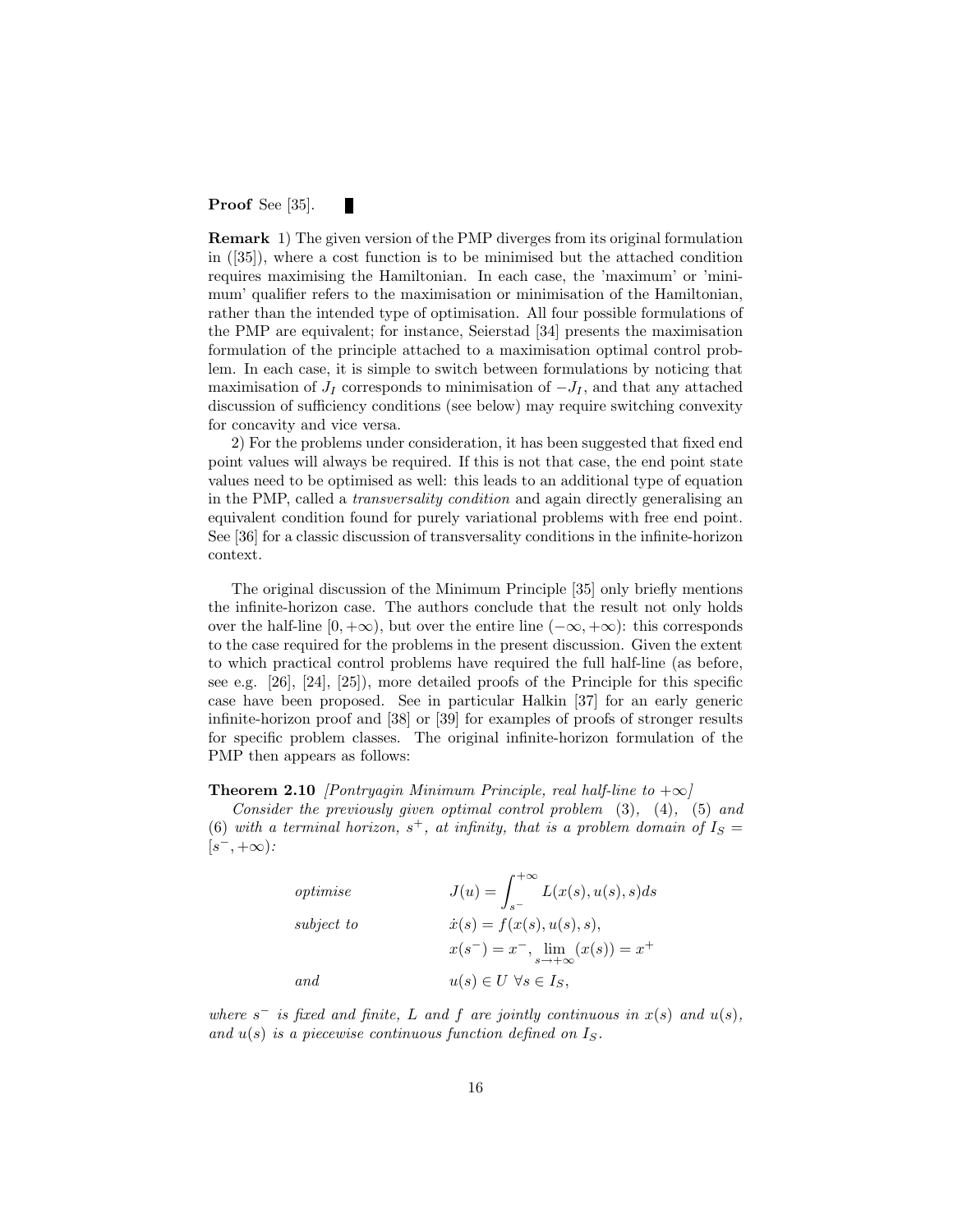Let  $(u^*(s), x^*(s))$  be an admissible pair for the above problem: thus  $u^*(s)$  is a measurable control defined on  $[s^-, +\infty)$  with associated optimal path  $x^*(s)$ . If  $(u^*(s), x^*(s))$  solves the above problem i.e. is optimal, there exist a constant  $\lambda_0^*$  and a continuous and piecewise continuously differentiable vector function  $\lambda^*(s) = (\lambda_1^*(s), \ldots, \lambda_m^*(s))$  such that,  $\forall s \geq s^-$ ,

$$
(\lambda_0^*, \lambda_1^*(s), \ldots \lambda_m^*(s)) \neq (0, 0, \ldots 0) \text{ and }
$$

 $u^*(s)$  minimises the Hamiltonian  $\mathcal{H}(x^*(s), u(s), \lambda_0^*, \lambda^*(s), s)$  for  $u(s) \in U$ , i.e.

 $\mathcal{H}(x^*(s), u^*(s), \lambda_0^*, \lambda^*(s), s) \leq \mathcal{H}(x^*(s), u(s), \lambda_0^*, \lambda^*(s), s) \ \forall u(s) \in U, s \in I_S.$ 

The costates  $\lambda_i^*(s)$ , for  $i \in \{1, 2, \ldots m\}$ , verify

$$
\dot{\lambda}_i^*(s) = -\frac{\partial \mathcal{H}}{\partial x_i}
$$

except at any points of discontinuity for  $u^*(s)$ . Finally, scaling always offers the possibility to normalise  $\lambda_0^*$  so either  $\lambda_0^* = 1$  or  $\lambda_0^* = 0.$ 

Proof See [37]: this treats the maximisation version of the problem but, from the preceding discussion, the two formulations can be reconciled by a change of sign in  $\lambda_0^*$ , which has no impact on the result as it involves a normalisation of  $\lambda_0^*$  in any case.

The proof is in two steps, of which the first proves that optimality involving a lim sup-based criterion implies what the present work calls finite optimality. The second step then involves a limit argument based on an infinite sequence of domain endpoints  $s_i$  which has since become somewhat standard: for instance, Aseev et al. refer to it as the method of approximations  $([40])$ . As such, it may be observed that Halkin's proof really covers the case of finite optimality even though it is formulated in terms of the previously mentioned lim sup-based criterion. This is of significance as the chain of optimality implications shown in proposition 2.7 entails that the PMP then holds for a pair which is optimal according to any of the three criteria introduced in definition 2.6.

In line with the previous argument, it is necessary to generalise the previous version (theorem 2.10) of the Pontryagin Minimum Principle to the full real axis  $(-\infty, +\infty)$ . This initially requires an extension of the well-known Bellman optimality principle ([41]) to the full real axis.

#### **Theorem 2.11** [Bellman Optimality Principle, real half-line to  $+\infty$ ]

Let  $(x^*(s), u^*(s)) \in \mathcal{A}_{[\theta, +\infty)}^r$  be an admissible pair for the  $[\theta, +\infty)$ -restricted problem based on the generic problem,  $\forall \theta \in \mathbb{R}$ .

If  $(x^*(s), u^*(s))$  is optimal according to any applicable optimality criterion, then let  $x_{[\theta,\psi]}^*(s)$  be the restriction of  $x^*(s)$  to the closed interval  $[\theta,\psi]$  for any finite  $\psi \geq \theta$ , and  $u^*_{[\theta,\psi]}(s)$  be the restriction of  $u^*(s)$  to the same interval  $[\theta,\psi]$ .

The pair  $(x^*_{[\theta,\psi]}(s), u^*_{[\theta,\psi]}(s))$  now minimises the restriction of the problem's cost function  $J_{[\theta,\psi]}(x,u)$  on the set  $\mathcal{A}_{[\theta,\psi]}^r$  of admissible pairs  $(x(s),u(s))$  for which the initial and final conditions  $\dot{x}(\theta) = x^*(\theta)$  and  $x(\psi) = x^*(\psi)$  hold.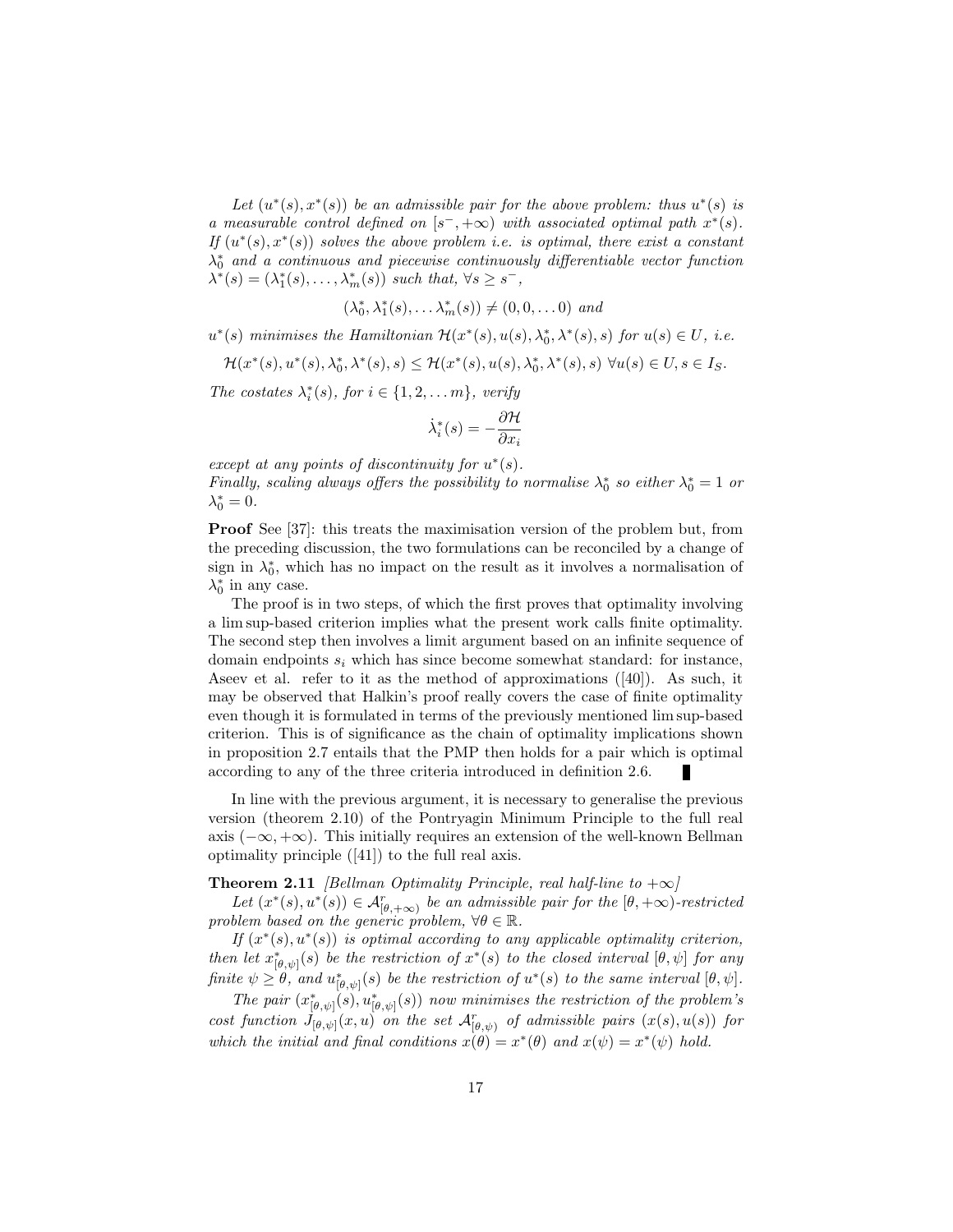Proof This proof can essentially be found in Carlson and Haurie [33]. Note that the authors examine the maximisation problem, such that inequalities need to be reversed. Also, a slightly more general definition of the infinite horizon problem as starting from any point  $\theta \in \mathbb{R}$  (and not necessarily at 0) is used in the present work. Accordingly all occurrences of the problem origin in the original proof have to be replaced by  $\theta$ , and the initial condition, in particular, is now a function of the optimal path (i.e.  $x(\theta) = x^*(\theta)$ ) rather than exogenously specified for every possible  $\theta$ .

See the later proof of the Principle in the doubly infinite case for an adapted version of the same argument.

Remark Here the possible 'applicable optimality criteria' are those proposed for singly-infinite problem domains (see definition 2.5).

Based on these two versions, an extension of the Bellman Optimality Principle to the full real axis by the adaptation of existing proofs is straightforward enough. The proof strategy involves a decomposition of the optimality concept on  $(-\infty, +\infty)$  by means of optimality on real half-lines as defined above.

#### Theorem 2.12 *[Bellman Optimality Principle, full real axis]*

Let  $(x^*(s), u^*(s)) \in \mathcal{A}_{(-\infty, +\infty)}$  be an admissible pair for the generic optimal control problem set in  $(10)$ ,  $(11)$ ,  $(12)$  and  $(13)$ .

If  $(x^*(s), u^*(s))$  is optimal according to any of the optimality criteria given in definition 2.6, then let  $x^*_{(-\infty,\theta]}(s)$  be the restriction of  $x^*(s)$  to the interval  $(-\infty, \theta]$  for any finite  $\theta$ , and  $u^*_{(-\infty, \theta]}(s)$  be the restriction of  $u^*(s)$  to the same interval  $(-\infty, \theta]$ . Furthermore let  $x^*_{[\theta, +\infty)}(s)$  be the restriction of  $x^*(s)$  to the interval  $[\theta, +\infty)$  and  $u^*_{[\theta, +\infty)}(s)$  be the restriction of  $u^*(s)$  to the same interval  $[\theta, +\infty).$ 

Then both of the pairs  $(x^*_{(-\infty,\theta]}(s),u^*_{(-\infty,\theta]}(s)) \in \mathcal{A}_{(-\infty,\theta]}^r$  and  $(x_{\lbrack \theta,+\infty)}^{*}(s),u_{\lbrack \theta,+\infty)}^{*}(s))\in\mathcal{A}_{\lbrack \theta,+\infty)}^{r}$  are finitely optimal.

**Proof** Notice initially that  $(x^*_{(-\infty,\theta]}(s), u^*_{(-\infty,\theta]}(s)) \in \mathcal{A}^r_{(-\infty,\theta]}$  and  $(x^*_{\lbrack \theta, +\infty)}(s), u^*_{\lbrack \theta, +\infty)}(s)) \in \mathcal{A}_{\lbrack \theta, +\infty)}^r$  directly from the definition, and that the finite optimality mentioned involves the definition applicable to the singly-infinite horizon: see definition 2.5.

Assume for a contradiction that the above result is not true. Then, for one of the two half-lines involved at least, the pair  $(x^*(s), u^*(s))$  is not finitely optimal. Say, without loss of generality, that  $(x^*(s), u^*(s))$  is not finitely optimal on  $[\theta, +\infty)$  for some  $\theta \in \mathbb{R}$ . Then, from 2.11, one has for some  $\psi \geq \theta$  and for some  $(\hat{x}(s), \hat{u}(s)) \in \mathcal{A}_{[\theta,\psi]}^r$  that

$$
\int_{\theta}^{\psi} L(\hat{x}(s), \hat{u}(s), s) ds < \int_{\theta}^{\psi} L(x^*(s), u^*(s), s) ds
$$

with  $\hat{x}(\theta) = x^*(\theta)$  and  $\hat{x}(\psi) = x^*(\psi)$ . There thus exists some  $\epsilon > 0$  such that

$$
\int_{\theta}^{\psi} L(\hat{x}(s), \hat{u}(s), s) ds < \int_{\theta}^{\psi} L(x^*(s), u^*(s), s) ds - \epsilon.
$$
 (21)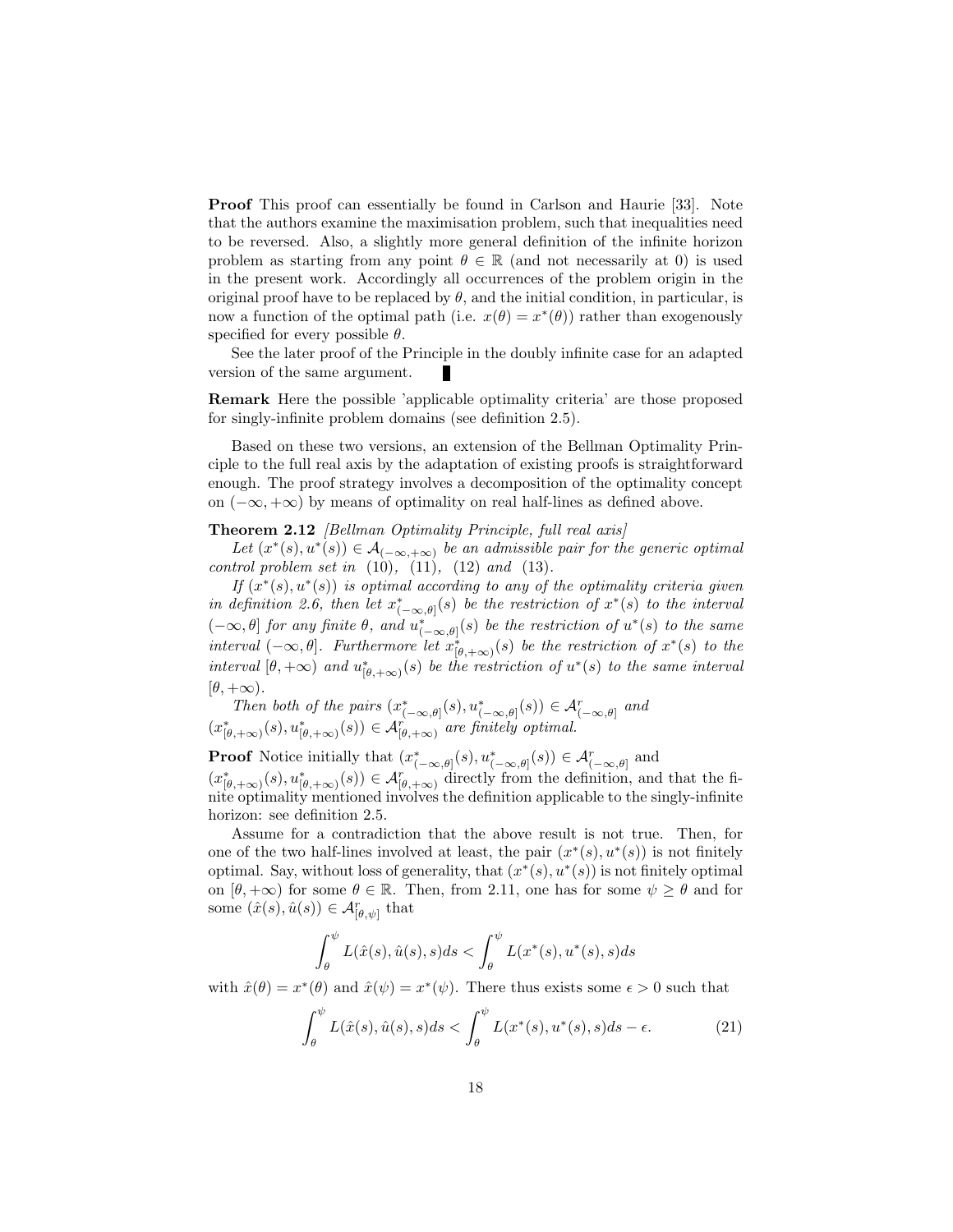Following a standard pattern, now assemble the pair

$$
(\tilde{x}(s), \tilde{u}(s)) = \begin{cases} (\hat{x}(s), \hat{u}(s)) & \text{for } s \in [\theta, \psi] \\ (x^*(s), u^*(s)) & \text{for } s \in (-\infty, \theta) \cup (\psi, +\infty). \end{cases}
$$

Now  $\tilde{x}(s)$  is continuous on  $(-\infty, +\infty)$  since both  $\tilde{x}(\theta) = \hat{x}(\theta) = x^*(\theta)$  and  $\tilde{x}(\psi) = \hat{x}(\psi) = x^*(\psi)$ . Also  $\tilde{u}(s) \in U$  a.e. on  $(-\infty, +\infty)$  since both  $\hat{u}(s) \in U$ and  $u^*(s) \in U$  a.e. Finally the original admissible pair  $(x^*(s), u^*(s))$  is retained in both limits: it can be concluded that  $(\tilde{x}(s), \tilde{u}(s)) \in \mathcal{A}_{(-\infty, +\infty)}$ .

But finite optimality of  $(x^*(s), u^*(s))$  on  $(-\infty, +\infty)$  has been assumed. Hence there exist  $\hat{\theta} < \theta$  and  $\hat{\psi} > \psi$  such that, using the previous value of  $\epsilon$ ,

$$
\int_{\hat{\theta}}^{\hat{\psi}} L(x^*(s), u^*(s), s) ds < \int_{\hat{\theta}}^{\hat{\psi}} L(\tilde{x}(s), \tilde{u}(s), s) ds - \frac{\epsilon}{2}
$$
  
= 
$$
\int_{\hat{\theta}}^{\theta} L(x^*(s), u^*(s), s) ds + \int_{\theta}^{\psi} L(\hat{x}(s), \hat{u}(s), s) ds + \int_{\psi}^{\hat{\psi}} L(x^*(s), u^*(s), s) ds + \frac{\epsilon}{2}
$$
  
< 
$$
< \int_{\hat{\theta}}^{\hat{\psi}} L(x^*(s), u^*(s), s) ds - \frac{\epsilon}{2} \text{ by (21)}.
$$

However, this is contradictory. Accordingly, it can be concluded that  $(x^*(s), u^*(s))$ must be optimal on  $[\theta, \infty)$  for any  $\theta \in \mathbb{R}$ . Using a similar argument, it can be shown that  $(x^*(s), u^*(s))$  additionally has to be optimal on  $(-\infty, \theta]$  at the same time. Hence the required result has been proven.

Remark The given optimality requirements involve finite optimality both (through the chain of implications given in proposition 2.7) in the theorem precondition and (explicitly) in the result. This is sufficient for the present purpose, which is to prove the necessity result of the PMP.

The availability of theorems 2.10 and 2.12 then allows for an easy generalisation of the Pontryagin Minimum Principle to the doubly-infinite horizon case. The only open question to solve before proceeding to the proof is whether the relations obtained in the infinite-horizon case (theorem 2.10) are invariant for the restricted problem over the half-line to  $-\infty$ . This can be answered in the affirmative.

**Lemma 2.13** Let  $(x^*(s), u^*(s)) \in \mathcal{A}_{(-\infty,\theta]}^r$  be an admissible pair for the restricted problem on  $(-\infty, \theta]$ . If  $(x^*(s), u^*(s))$  is optimal, the relations given in Pontryagin's Minimum Principle for the positive half-line (theorem 2.10) remain true.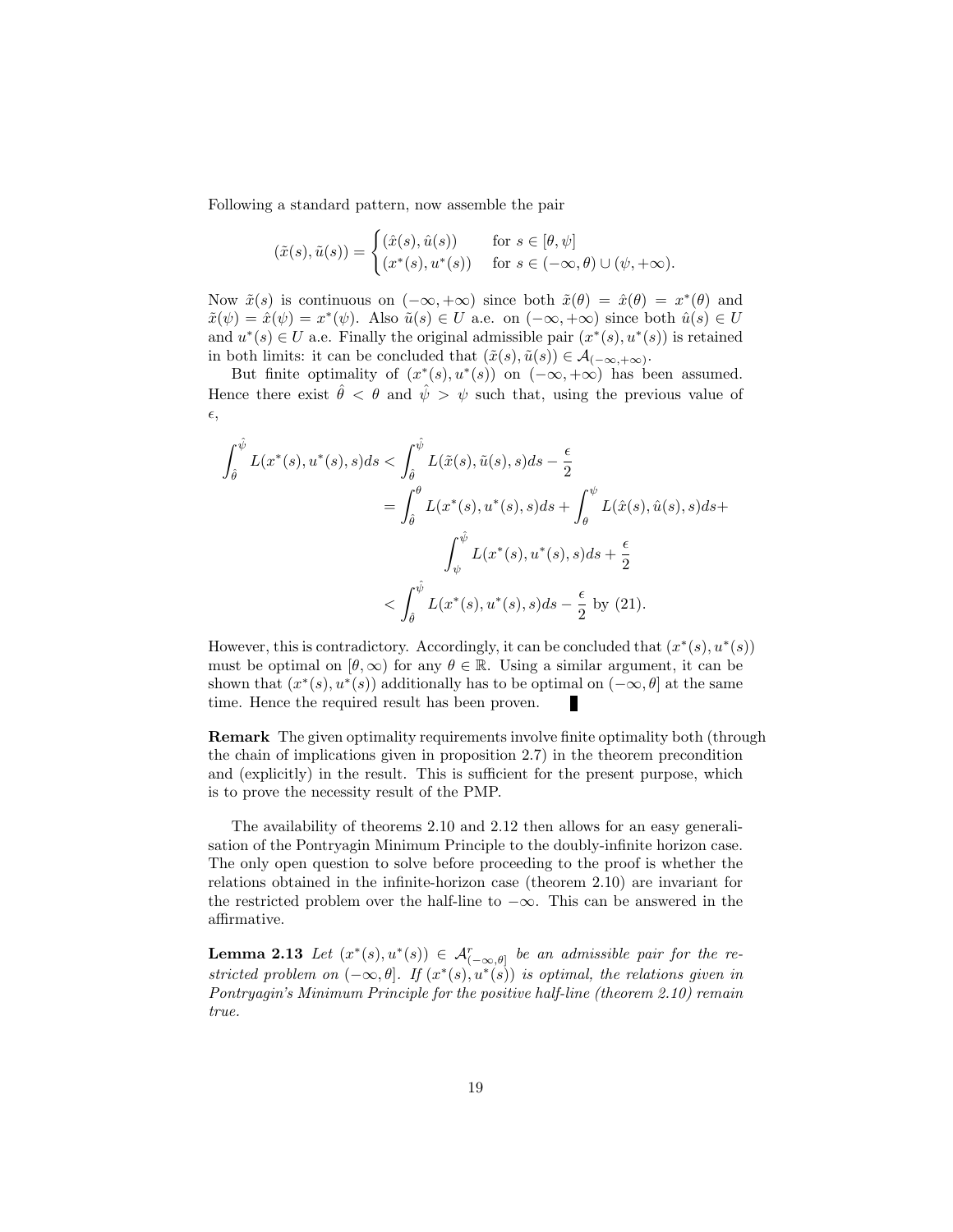**Proof** Assume that  $(x^*(s), u^*(s)) \in \mathcal{A}_{(-\infty,\theta]}^r$  is optimal. Then, using the definition of optimality (Definition 2.8) and its attached notation,  $(\bar{x}^*(\tau), \bar{u}^*(\tau))$ is both admissible on the linked problem  $\overline{P}$  (given by (17), (18), (19) and (20)) and optimal. Application of theorem 2.10 thus justifies the existence of a nonnegative  $\overline{\lambda}_0$  and a continuous and piecewise continuously differentiable vector function  $\overline{\lambda}(\tau) = (\overline{\lambda}_1(\tau), \dots, \overline{\lambda}_m(\tau))$  for which the following set of relations is verified:

$$
(i) (\overline{\lambda}_0, \overline{\lambda}_1(\tau), \ldots \overline{\lambda}_m(\tau)) \neq (0, \ldots 0) \,\,\forall \tau \in [-\theta, \infty);
$$

$$
(ii)\left(\frac{\partial\bar{\lambda}}{\partial\tau}\right)(\tau)=\dot{\bar{\lambda}}(\tau)=-\frac{\partial}{\partial\bar{x}}\mathcal{H}(\bar{x}^*(\tau),\bar{u}^*(\tau),\bar{\lambda}_0,\bar{\lambda}(\tau),-\tau)\text{ a.e. on }[-\theta,\infty);
$$

and

$$
(iii)\mathcal{H}(\bar{x}^*(\tau),\bar{u}^*(\tau),\bar{\lambda}_0,\bar{\lambda}(\tau),-\tau) \leq \mathcal{H}(\bar{x}^*(\tau),\bar{u}(\tau),\bar{\lambda}_0,\bar{\lambda}(\tau),-\tau) \,\,\forall \tau \in [-\theta,\infty), \forall \bar{u}(\tau) \in U.
$$

Now define  $\lambda_i(s) = -\bar{\lambda}_i(\tau), i \in \{1, 2, ..., m\}$  and  $\lambda_0 = \bar{\lambda}_0$ : as will be seen, this asymmetry is required to absorb the negative sign of f in  $(\bar{P})$ . Additionally recall the relations  $\bar{x}(\tau) = x(s)$  and  $\bar{u}(\tau) = u(s)$ . Finally note that the use of  $-\tau$  in the Hamiltonian is justified as the problem being looked at is obtained from the restriction of a problem with domain R and so both  $f(x(s), u(s), s)$ and  $L(x(s), u(s), s)$  are defined on  $\mathbb{R}$ .

To first verify (ii), write out

$$
\dot{\bar{\lambda}}(\tau) = -\frac{\partial}{\partial \bar{x}} \Big[ \bar{\lambda}_0 L(\bar{x}(\tau), \bar{u}(\tau), -\tau) + \bar{\lambda}(\tau) \cdot (-f(\bar{x}(\tau), \bar{u}(\tau), -\tau)) \Big]
$$
\n
$$
= -\bar{\lambda}_0 \frac{\partial}{\partial \bar{x}} L(\bar{x}(\tau), \bar{u}(\tau), -\tau) + \bar{\lambda}(\tau) \cdot \frac{\partial}{\partial \bar{x}} f(\bar{x}(\tau), \bar{u}(\tau), -\tau).
$$

Then

$$
\dot{\lambda}(\tau) = \frac{d\bar{\lambda}(\tau)}{d\tau} = -\frac{d\lambda(s)}{d\tau} = -\frac{d\lambda(s)}{ds}\frac{ds}{d\tau} = \dot{\lambda}(s)
$$

and

$$
- \bar{\lambda}_0 \frac{\partial}{\partial \bar{x}} L(\bar{x}(\tau), \bar{u}(\tau), -\tau) + \bar{\lambda}(\tau) \cdot \frac{\partial}{\partial \bar{x}} f(\bar{x}(\tau), \bar{u}(\tau), -\tau) =
$$

$$
- \lambda_0 \frac{\partial}{\partial x} L(x(s), u(s), s) - \lambda(s) \cdot \frac{\partial f}{\partial x}(x(s), u(s), s)
$$

such that

$$
\dot{\lambda}(s) = -\lambda_0 \frac{\partial}{\partial x} L(x(s), u(s), s) - \lambda(s) \cdot \frac{\partial}{\partial x} f(x(s), u(s), s)
$$
  
= 
$$
\frac{\partial}{\partial x} \mathcal{H}(x(s), u(s), -\lambda_0, -\lambda(s), s),
$$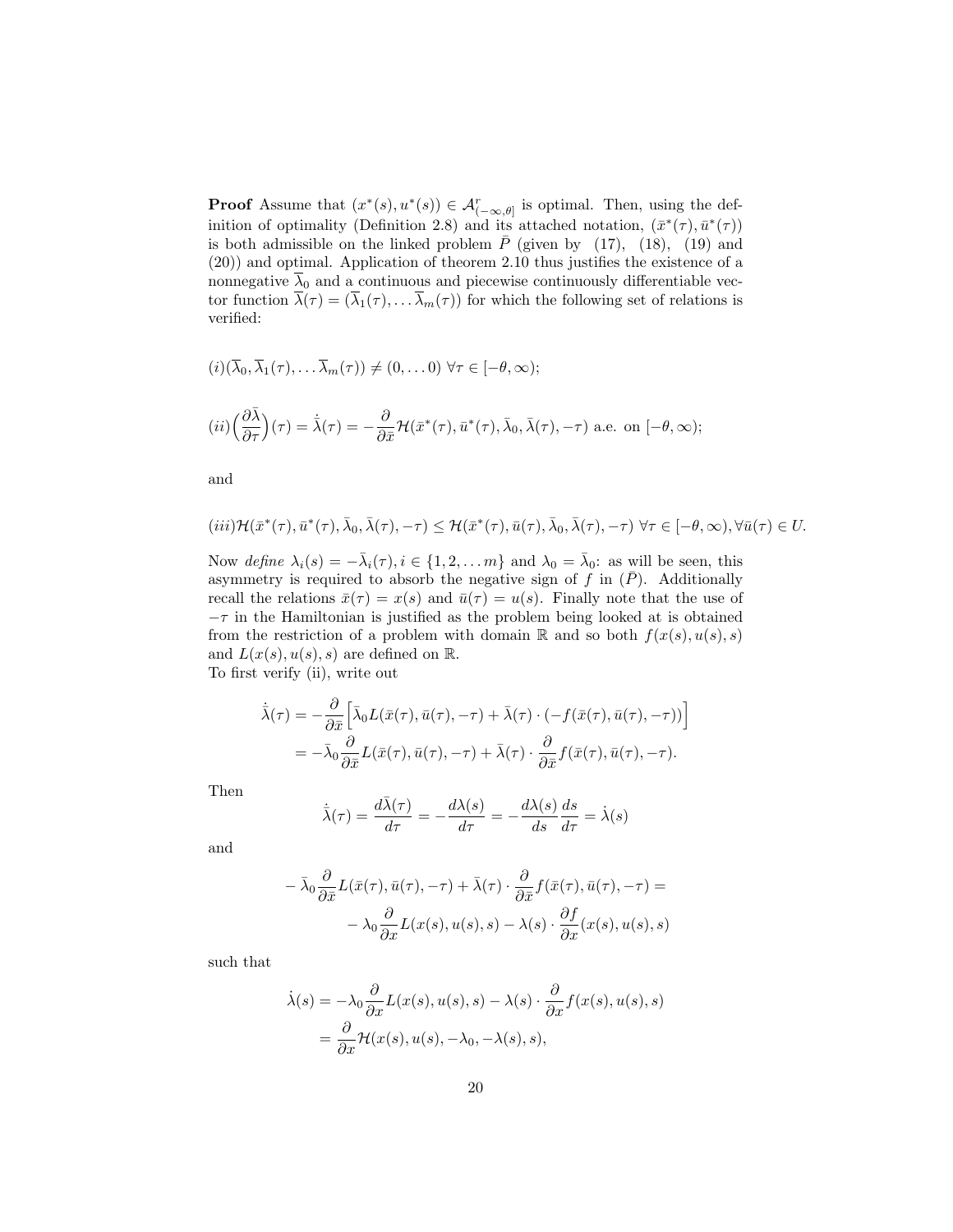that is

$$
\dot{\lambda}(s) = -\frac{\partial}{\partial x} \mathcal{H}(x(s), u(s), \lambda_0, \lambda(s), s).
$$

This shows that (ii) is invariant to the given change of variable given  $\lambda_0$  is the Hamiltonian function constant and  $\lambda(s)$  is the costate vector obtained from the Maximum Principle.

For (iii), write

$$
\mathcal{H}(\bar{x}^*(\tau), \bar{u}^*(\tau), \bar{\lambda}_0, \bar{\lambda}(\tau), -\tau) \leq \mathcal{H}(\bar{x}^*(\tau), \bar{u}(\tau), \bar{\lambda}_0, \bar{\lambda}(\tau), -\tau) \n\Leftrightarrow \bar{\lambda}_0 L(\bar{x}^*(\tau), \bar{u}^*(\tau), -\tau) + \bar{\lambda}(\tau) \cdot (-f(\bar{x}^*(\tau), \bar{u}^*(\tau), -\tau)) \leq \n\bar{\lambda}_0 L(\bar{x}^*(\tau), \bar{u}(\tau), -\tau) + \bar{\lambda}(\tau) \cdot (-f(\bar{x}^*(\tau), \bar{u}(\tau), -\tau)) \n\Leftrightarrow \lambda_0 L(x^*(s), u^*(s), s) + \lambda(s) \cdot f(x^*(s), u^*(s), s) \leq \lambda_0 L(x^*(s), u(s), s) + \lambda(s) \cdot f(x^*(s), u(s), s) \n\Leftrightarrow \mathcal{H}(x^*(s), u^*(s), \lambda_0, \lambda(s), s) \leq \mathcal{H}(x^*(s), u(s), \lambda_0, \lambda(s), s).
$$

Thus (iii) is also invariant to the change of variable given. Clearly, since  $\lambda_0 = \overline{\lambda}_0$ and  $\lambda(s) = -\overline{\lambda}(\tau)$ , (i) translates to

$$
(\lambda_0, \lambda(s)) \neq (0, 0, \cdots, 0)
$$

as well.

Thus the required invariance result has been shown.

It is now straightforward to prove

#### Theorem 2.14 [Pontryagin Minimum Principle, full real axis]

Consider the previously given generic optimal control problem on a doubly*infinite horizon*  $(10)$ ,  $(11)$ ,  $(12)$  *and*  $(13)$ .

Let  $(x^*(s), u^*(s))$  be an admissible pair for the above problem: thus  $u^*(s)$  is a piecewise continuous control defined on  $I_S = (-\infty, +\infty)$  with associated optimal path  $x^*(s)$ . If  $(x^*(s), u^*(s))$  solves the above problem i.e. is optimal, there exist a constant  $\lambda_0^*$  and a continuous and piecewise continuously differentiable costate vector function  $\lambda^*(s) = (\lambda_1^*(s), \dots, \lambda_m^*(s))$  such that,  $\forall s \in (-\infty, +\infty)$ ,

$$
(\lambda_0^*, \lambda_1^*(s), \dots \lambda_m^*(s)) \neq (0, 0, \dots 0) \text{ and } (22)
$$

 $u^*(s)$  minimises the Hamiltonian  $\mathcal{H}(x^*(s), u(s), \lambda_0^*, \lambda^*(s), s)$  for  $u(s) \in U$ , i.e.

$$
\mathcal{H}(x^*(s), u^*(s), \lambda_0^*, \lambda^*(s), s) \le \mathcal{H}(x^*(s), u(s), \lambda_0^*, \lambda^*(s), s) \,\,\forall u(s) \in U, s \in I_S. \tag{23}
$$

The costates  $\lambda_i^*(s)$ , for  $i \in \{1, 2, \ldots m\}$ , verify

$$
\dot{\lambda}_i^*(s) = -\frac{\partial \mathcal{H}}{\partial x_i} \tag{24}
$$

except at any points of discontinuity for  $u^*(s)$ .

Finally, scaling always offers the possibility to normalise  $\lambda_0^*$  so either  $\lambda_0^* = 1$  or  $\lambda_0^* = 0.$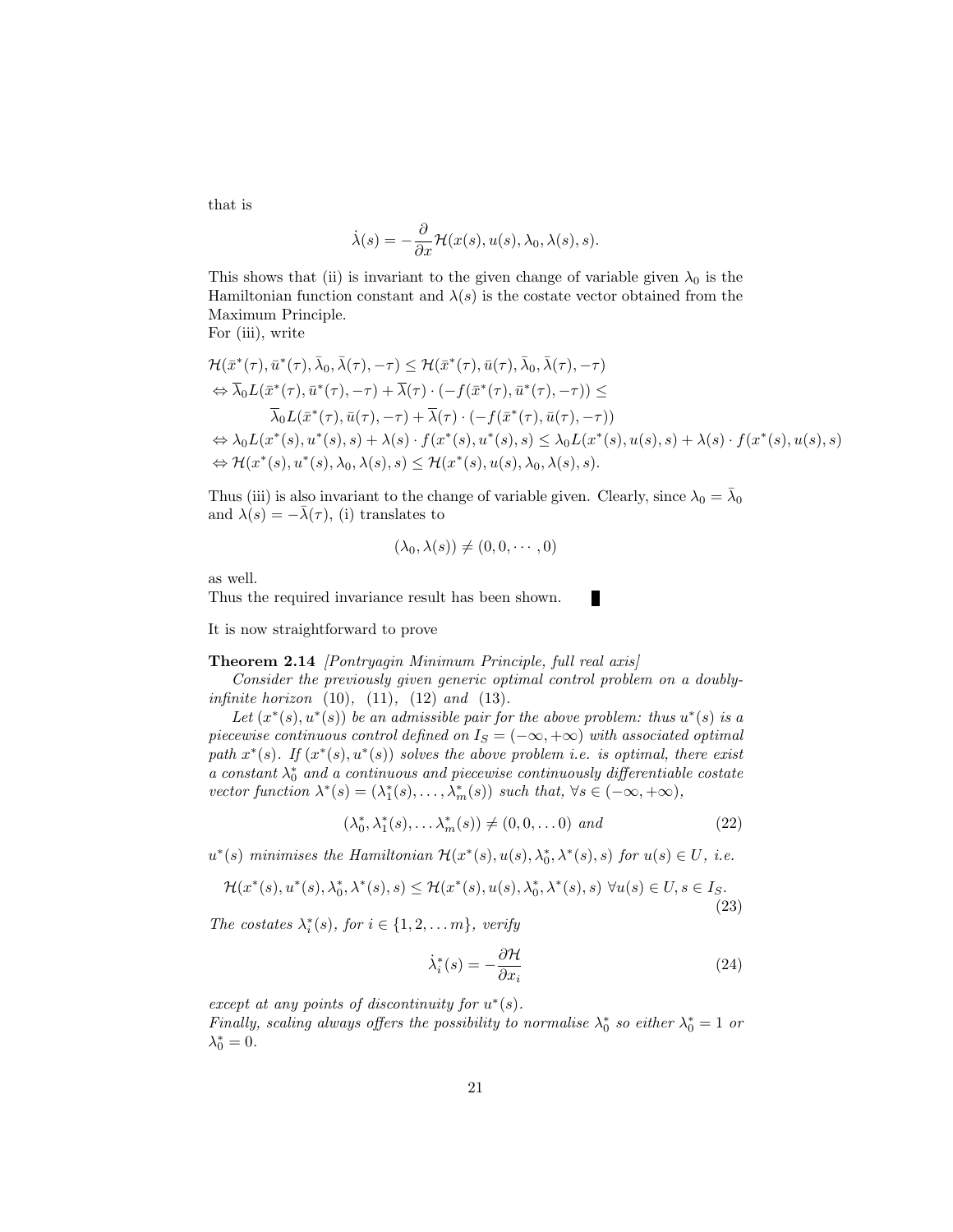**Proof** Let  $(x^*(s), u^*(s)) \in \mathcal{A}_{(-\infty, +\infty)}$  be an optimal pair for the generic problem on  $(-\infty, +\infty)$  according to any of the optimality modes given in definition 2.6. The previous Bellman Optimality Principle result (theorem 2.12) entails that  $(x^*(s), u^*(s))$  remains finitely optimal for the problem restrictions to both  $I_{-} = (-\infty, \theta]$  and  $I_{+} = [\theta, +\infty), \forall \theta \in \mathbb{R}$ . Trivially, the restrictions of  $x^*(s)$  to  $I_-\$  and  $I_+\$ continue to be continuous and differentiable, with  $\lim_{s \to \theta^-} x^*(s) = \lim_{s \to \theta^+} x^*(s).$ 

Then, from theorem 2.10, the Pontryagin conditions hold separately for both I<sub>−</sub> and  $I_+$ , with separate Hamiltonian constants  $\lambda_0^{I_-}$  and  $\lambda_0^{I_+}$  as well as separate costate vectors  $\lambda_{I_-}: (-\infty, \theta] \to \mathbb{R}$  and  $\lambda_{I_+}: [\theta, +\infty) \to \mathbb{R}$ . From the theorem, both  $\lambda_{I-}(s)$  and  $\lambda_{I+}(s)$  are continuous piecewise differentiable for all  $\theta$ .

Also, lemma 2.13 indicates that the costate differential equation and Hamiltonian maximisation conditions (23) and (24) of the PMP are separately true on both  $I_-$  and  $I_+$ . It remains to show that  $\lambda_0^{I_-} = \lambda_0^{I_+}$  and that  $\lambda_{I_-}(\theta) = \lambda_{I_+}(\theta)$ so as to verify the required continuity conditions.

Successive application of the Bellman Optimality Principle on doubly-infinite and infinite horizons (theorems 2.12 and 2.11) allows for the definition of three separate Hamiltonians, each of which verifies the Minimum Principle:

$$
\mathcal{H}_{I_{-}} = \lambda_{0}^{I_{-}} L(x^{*}(s), u^{*}(s), s) + \lambda_{I_{-}}(s) \cdot f(x^{*}(s), u^{*}(s), s) \text{ on } I_{-} = (-\infty, \theta]
$$
  
\n
$$
\mathcal{H}_{I_{+}} = \lambda_{0}^{I_{+}} L(x^{*}(s), u^{*}(s), s) + \lambda_{I_{+}}(s) \cdot f(x^{*}(s), u^{*}(s), s) \text{ on } I_{+} = [\theta, +\infty)
$$
  
\n
$$
\mathcal{H}_{[\theta-\alpha,\theta+\alpha]} = \lambda_{0}^{[\theta-\alpha,\theta+\alpha]} L(x^{*}(s), u^{*}(s), s) + \lambda_{[\theta-\alpha,\theta+\alpha]}(s) \cdot f(x^{*}(s), u^{*}(s), s) \text{ on } [\theta-\alpha,\theta+\alpha]
$$

Thus, on  $s \in [\theta, \theta + \alpha]$ , the latter two Hamiltonians give

$$
\begin{cases}\n\lambda_0^{I_+} L(x^*(s), u^*(s), s) + \lambda_{I_+}(s) \cdot f(x^*(s), u^*(s), s) \le \\
\lambda_0^{I_+} L(x^*(s), u(s), s) + \lambda_{I_+}(s) \cdot f(x^*(s), u(s), s) \\
\lambda_0^{[\theta - \alpha, \theta + \alpha]} L(x^*(s), u^*(s), s) + \lambda_{[\theta - \alpha, \theta + \alpha]}(s) \cdot f(x^*(s), u^*(s), s) \le \\
\lambda_0^{[\theta - \alpha, \theta + \alpha]} L(x^*(s), u(s), s) + \lambda_{[\theta - \alpha, \theta + \alpha]}(s) \cdot f(x^*(s), u(s), s)\n\end{cases}
$$

 $\forall s \in [\theta, \theta + \alpha], \forall u \in U \text{ and } \forall L \in \mathcal{C}^1(-\infty, +\infty), \forall f \in (\mathcal{C}^1(-\infty, +\infty))^m.$  Equivalently,

$$
\begin{cases}\n\lambda_0^{I_+}\Big(L(x^*(s), u^*(s), s) - L(x^*(s), u(s), s)\Big) \le \\
\lambda_{I_+}(s) \cdot \Big(f(x^*(s), u(s), s) - f(x^*(s), u^*(s), s)\Big) \\
\lambda_0^{[\theta-\alpha, \theta+\alpha]}\Big(L(x^*(s), u^*(s), s) - L(x^*(s), u(s), s)\Big) \le \\
\lambda_{[\theta-\alpha, \theta+\alpha]}(s) \cdot \Big(f(x^*(s), u(s), s) - f(x^*(s), u^*(s), s)\Big)\n\end{cases}
$$

Given this needs to hold  $\forall L \in C^{1}(-\infty, +\infty)$  and  $\forall f \in (C^{1}(-\infty, +\infty))^{m}$ , the above inequality shows that, necessarily,  $\lambda_0^{I_+} = \lambda_0^{[\theta-\alpha,\theta+\alpha]}$  and  $\lambda_{I_+}(s) = \lambda_{[\theta-\alpha,\theta+\alpha]}(s)$  $\forall s \in [\theta, \theta + \alpha].$ 

.

By similarly exploiting the overlap between  $[\theta - \alpha, \theta + \alpha]$  and  $I_-,$  it is clear that  $\lambda_0^{I_-} = \lambda_0^{[\theta-\alpha,\theta+\alpha]}$  and  $\lambda_{I_-}(s) = \lambda_{[\theta-\alpha,\theta+\alpha]}(s)$   $\forall s \in [\theta-\alpha,\theta]$ .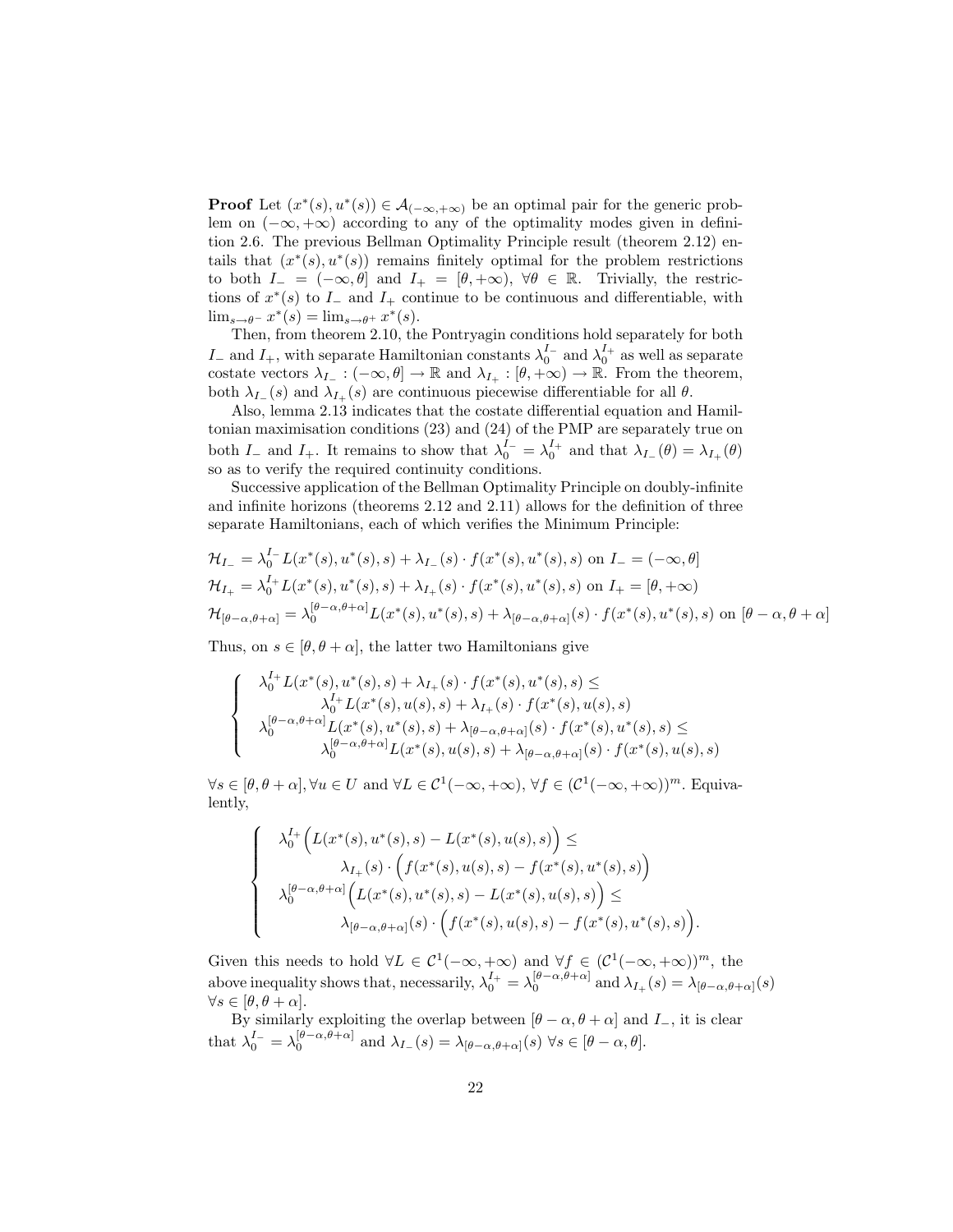Hence  $\lambda_0^{I_-} = \lambda_0^{I_+}$  and  $\lambda_{I_-}(\theta) = \lambda_{I_+}(\theta)$ . Thus a single scalar  $\lambda_0^* = \lambda_0^{I_-} = \lambda_0^{I_+}$ applies to the doubly-infinite problem. Also, the set of resulting costates

$$
\lambda^*(s) = \begin{cases} \lambda_{I-}(s) \text{ for } s \in (-\infty, \theta] \\ \lambda_{I+}(s) \text{ for } s \in [\theta, +\infty) \end{cases}
$$

is continuous and piecewise differentiable on  $(-\infty, +\infty)$ . Thus all the assertions of theorem 2.14 have been proven.

#### 2.0.2 The Euler-Lagrange equations in an optimal control context.

By carrying out a derivation based on variational arguments but starting from a generalised problem of the optimal control type  $(3)$ ,  $(4)$ ,  $(5)$  and  $(6)$ , an optimal control equivalent of the Euler-Lagrange equations is obtained: see e.g. [20] or [21] for a variational proof of the below theorem in its finite-horizon version. However, having established theorem 2.14, the below conditions can be more directly obtained as a subset of the conditions given by the Pontryagin Principle.

Theorem 2.15 [First-order (Euler-Lagrange) and second-order (Legendre-Clebsch) necessary conditions, full real axis

Consider the previously given generic optimal control problem on a doublyinfinite horizon  $(10)$ ,  $(11)$  and  $(12)$ . The admissible control domain is taken to be unconstrained in (13): thus  $U = \mathbb{R}^n$ .

Let  $(x^*(s), u^*(s))$  be an admissible pair for the above problem, with  $u^*(s)$  additionally continuous: thus  $u^*(s)$  is a continuous control defined on  $(-\infty, +\infty)$ with associated optimal path  $x^*(s)$ , and the pair  $(x^*(s), u^*(s))$  satisfies (11) and (12). If  $(x^*(s), u^*(s))$  solves the above problem i.e. is optimal, there exists a constant  $\lambda_0^*$  and a continuously differentiable costate vector function  $\lambda^*(s) = (\lambda_1^*(s), \ldots \lambda_m^*(s))$  such that the quadruple  $(x^*(s), u^*(s), \lambda_0^*, \lambda^*(s))$  satisfies the system  $(11)$ ,  $(12)$ ,

$$
\dot{\lambda}^*(s) = -\mathcal{H}_u(x(s), u(s), \lambda_0^*, \lambda^*(s), s) \text{ and } (25)
$$

п

$$
\mathcal{H}_u(x(s), u(s), \lambda_0^*, \lambda^*(s), s) = 0 \tag{26}
$$

and,  $\forall s \in (-\infty, +\infty)$ ,

$$
(\lambda_0^*, \lambda_1^*(s), \dots \lambda_m^*(s)) \neq (0, 0, \dots 0).
$$

Additionally, the matrix of second derivatives of the problem Hamiltonian with respect to the controls at the optimal pair remains semi-definite positive:

$$
z'\Big(\mathcal{H}_{uu}(x^*(s),u^*(s),\lambda_0^*,\lambda^*(s),s)\Big)z\geq 0,
$$

for all  $s \in \mathbb{R}$  and for all  $z \in \mathbb{R}^n$ .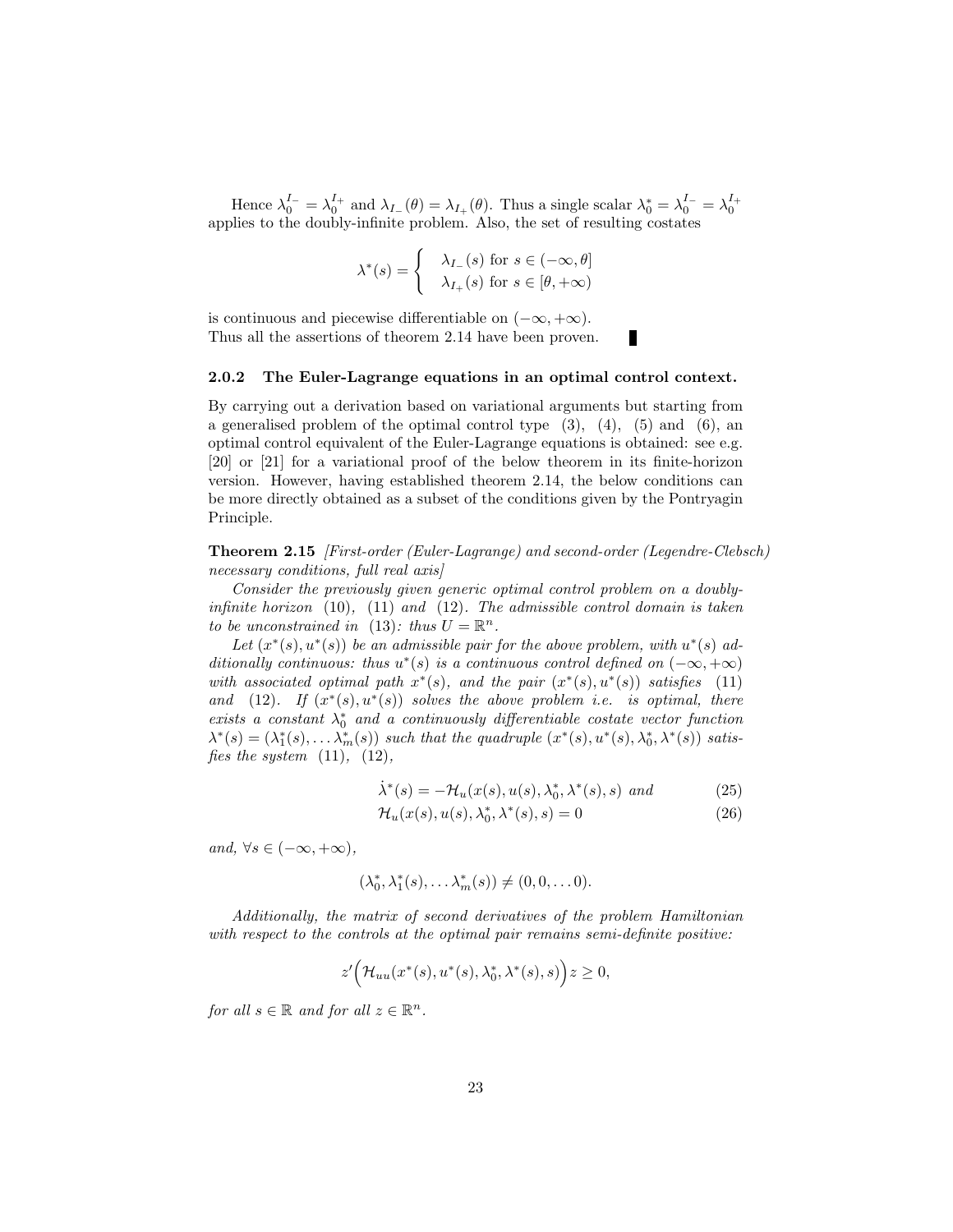Proof Existence of costates meeting the necessary requirements directly follows from the Pontryagin Principle (theorem 2.14). If  $u^*(s)$  is continuous (as required), the Principle specifies the costate equations which are now verified on the whole of  $\mathbb R$  since discontinuous controls are excluded. Thus, on  $\mathbb R,$  the  $\lambda_i^*(s)$ are solutions of the ordinary differential equation (25) and thus continuous and piecewise continuously differentiable: see e.g. [42].

Additionally, the Pontryagin condition

$$
\mathcal{H}(x^*(s),u^*(s),\lambda_0^*,\lambda^*(s),s)\leq \mathcal{H}(x^*(s),u(s),\lambda_0^*,\lambda^*(s),s)
$$

entails that the first-order condition

$$
\frac{\partial \mathcal{H}}{\partial u} = 0
$$

is verified as long as the optimal control  $u^*(s)$  is in the interior of the control region U i.e. its components remain finite  $\forall s \in \mathbb{R}$ , which is the case for any non-degenerate problem for which there exists at least one feasible solution.

The Pontryagin condition given above also entails verification of the secondorder condition given the Hamiltonian is minimised by the optimal pair.

Finally, note that the condition on  $(\lambda_0^*, \lambda^*(s))$  not being null is inherited from the formulation of the Principle and carries over to the finite-horizon Euler-Lagrange conditions given in theorem 2.2.

Г

Thus all the theorem relations are verified on the whole of R.

#### 2.0.3 The Mangasarian sufficiency theorem.

The previous sections have extended well-known necessity results for optimal control problems to the doubly-infinite context. These results justify the type of problem formulation used in this paper, and may lead to a number of candidate solutions for a particular problem's optimal pair. However, they do not allow for the conclusion that any of the candidate pairs do in fact correspond to the optimal pair. To draw such a conclusion with certainty, a sufficiency result is necessary. In the literature, two classical sufficiency results are given by the Mangasarian and Arrow sufficiency theorems (see [43] and [44]); in what follows, the Mangasarian result will be generalised to the current doubly-infinite context.

The Mangasarian conditions are related to those seen in the Pontryagin Principle. Sufficiency is achieved largely through the additional requirement that the Hamiltonian  $\mathcal{H}(x(s), u(s), \lambda(s), s)$  be convex, or concave if the problem requires maximisation of the cost/benefit function. In the finite horizon case, their formulation is as follows:.

#### Theorem 2.16 [Mangasarian sufficiency conditions, finite horizon]

Consider the previously given finite horizon optimal control problem (3),  $(4)$ ,  $(5)$  and  $(6)$ .

Let  $(x^*(s), u^*(s))$  be an admissible pair for the above problem: thus  $u^*(s)$  is a measurable control defined on  $I_S = [s^-, s^+]$  with associated optimal path  $x^*(s)$ . Additionally suppose that  $u^*(s) \in U$   $\forall s \in I_S$ , with U a convex subset of  $\mathbb{R}^n$ , and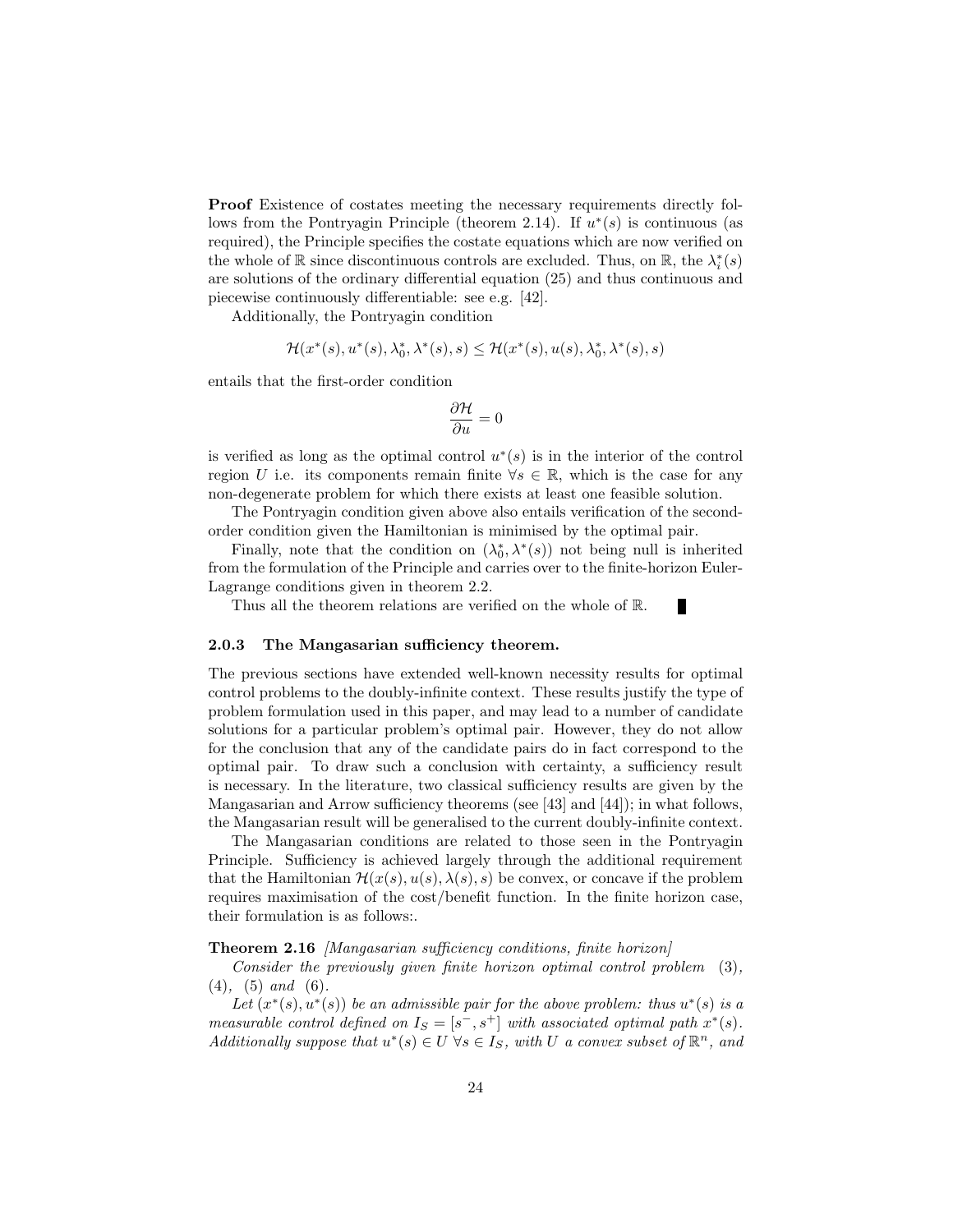that the partial derivatives of both  $L(x(s), u(s), s)$  and the  $f_i(x(s), u(s), s), i \in$  $\{1, 2, \ldots n\}$ , with respect to both x and u exist and are continuous.

Suppose there exists a vector of costate functions  $\lambda^*(s) = (\lambda_1^*(s), \dots, \lambda_m^*(s))$  $\forall s \in I_S$  and let  $\lambda_0^*$  be a constant. Introduce the alternative notation  $\mathcal{H}^* =$  $\mathcal{H}(x^*(s),u^*(s),\lambda_0^*,\lambda^*(s),s)$  for simplicity. Suppose that the following conditions are satisfied  $\forall s \in I_S$  with  $\lambda_0^* = 1$ :

$$
\dot{\lambda}_i^*(s) = -\frac{\partial \mathcal{H}^*}{\partial x_i} \ \forall i \in \{1, 2, \dots n\}
$$
\n
$$
\mathcal{H}(x(s), u(s), \lambda_0^*, \lambda^*(s), s) \ \text{is jointly convex in } (x(s), u(s))
$$
\n
$$
\sum_{j=1}^n \frac{\partial \mathcal{H}^*}{\partial u_j} \Big( u_j^*(s) - u_j(s) \Big) \leq 0 \ \forall u(s) \in U.
$$

Then the pair  $(x^*(s), u^*(s))$  solves the problem (3), (4), (5) and (6).

If  $\mathcal{H}(x(s), u(s), \lambda_0^*, \lambda^*(s), s)$  is strictly convex in  $x(s)$  and in  $u(s)$ , the pair  $(x^*(s), u^*(s))$  constitutes the unique solution to the problem.

Proof A proof built using the maximisation version of the problem is given in [28]; this can easily be adapted by a judicious swapping of inequalities, and of concavity for convexity.

Moving to problem domains with a doubly infinite horizon is then simple given only boundary conditions involving limit equalities are considered.

Theorem 2.17 [Mangasarian sufficiency conditions, doubly infinite horizon]

Consider the previously given generic optimal control problem on a doubly*infinite horizon*  $(10)$ ,  $(11)$ ,  $(12)$  *and*  $(13)$ .

Let  $(x^*(s), u^*(s))$  be an admissible pair for the above problem: thus  $u^*(s)$  is a measurable control defined on  $I_S = \mathbb{R}$  with associated optimal path  $x^*(s)$ . Additionally suppose that  $u^*(s) \in U$   $\forall s \in [s^-, s^+]$ , with U a convex subset of  $\mathbb{R}^n$ , and that the partial derivatives of both  $L(x(s), u(s), s)$  and the  $f_i(x(s), u(s), s), i \in$  $\{1, 2, \ldots n\}$ , with respect to both x and u exist and are continuous.

Suppose there exists a vector of costate functions  $\lambda^*(s) = (\lambda_1^*(s), \dots, \lambda_m^*(s))$  $\forall s \in [s^-, s^+]$  and let  $\lambda_0^*$  be a constant. Suppose that the following conditions are satisfied  $\forall s \in \mathbb{R}$  with  $\lambda_0^* = 1$ :

$$
\dot{\lambda}_i^*(s) = -\frac{\partial \mathcal{H}^*}{\partial x_i} \ \forall i \in \{1, 2, \dots n\}
$$
\n
$$
\mathcal{H}(x(s), u(s), 1, \lambda^*(s), s) \ \text{is jointly convex in } (x(s), u(s))
$$
\n
$$
\sum_{j=1}^n \frac{\partial \mathcal{H}^*}{\partial u_j} \Big( u_j^*(s) - u_j(s) \Big) \leq 0 \ \forall u(s) \in U.
$$

Then the pair  $(x^*(s), u^*(s))$  solves the problem (10), (11), (12) and (13), with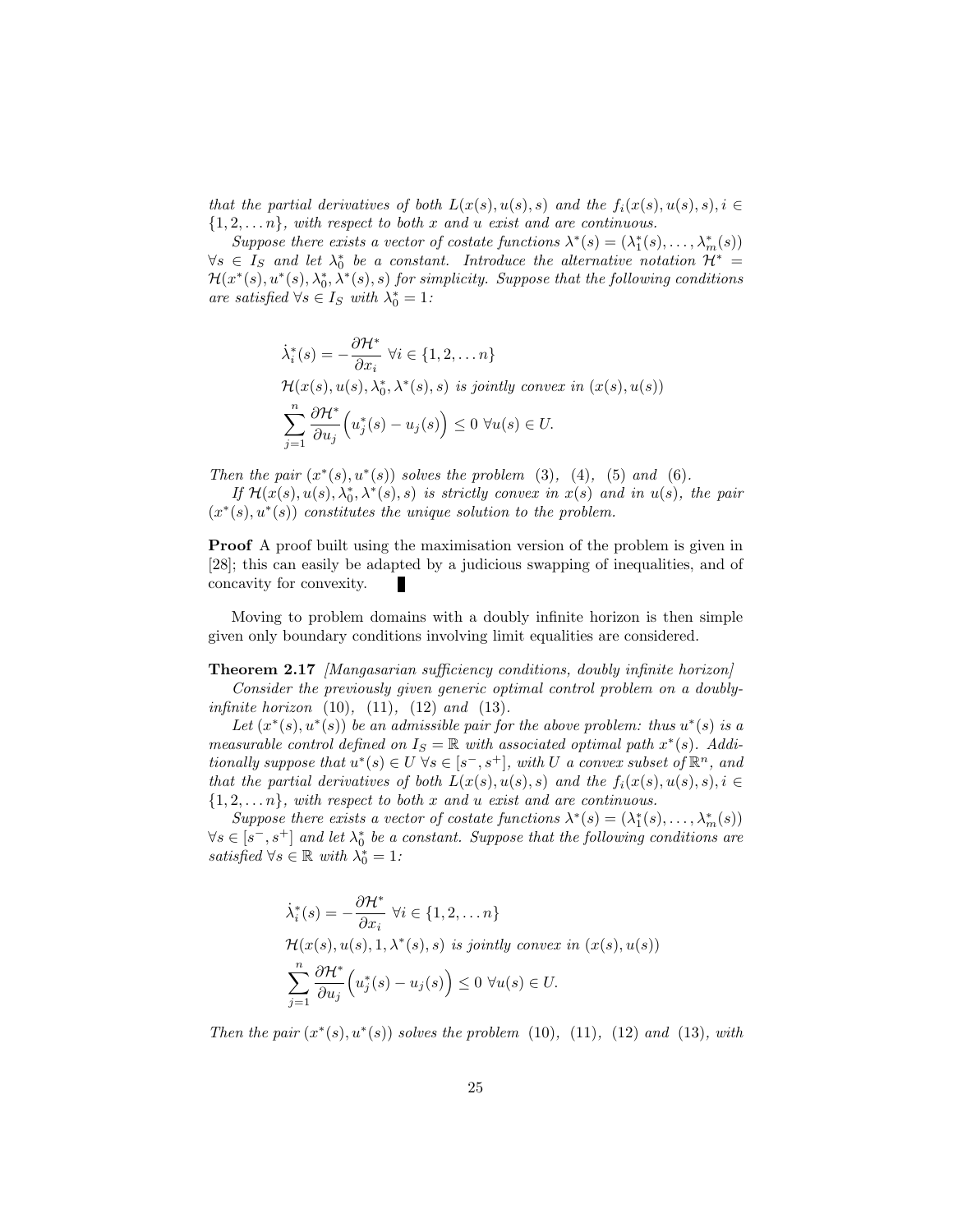1. finite optimality if, for any admissible  $x(s)$  and any real interval  $I = [\theta, \psi]$ with  $-\infty < \theta < \psi < +\infty$ ,

$$
\Delta(\theta,\psi)\leq 0;
$$

2. OT-optimality if, for any admissible  $x(s)$ ,  $\exists \theta, \psi \in \mathbb{R}$  such that  $\theta < \psi$ ,

$$
\lambda^*(s) \cdot (x(s) - x^*(s)) \ge 0 \,\,\forall s \in (-\infty, \theta] \,\,\text{and} \tag{27}
$$

$$
\lambda^*(s) \cdot (x(s) - x^*(s)) \le 0 \,\forall s \in [\psi, +\infty). \tag{28}
$$

3. strong optimality if, for any admissible pair  $(x(s), u(s))$ , the improper integral

$$
PV \int_{-\infty}^{+} \infty L(x(s), u(s)) ds
$$
 (29)

converges and each costate component is bounded, i.e.  $\exists A_i \ \forall i \in \{1, \ldots n\}$ such that

$$
|\lambda_i^*(s)| \le A_i \,\forall s \in I_S. \tag{30}
$$

If  $\mathcal{H}(x(s), u(s), \lambda_0^*, \lambda^*(s), s)$  is strictly convex in  $x(s)$  and in  $u(s)$ , the pair  $(x^*(s), u^*(s))$  constitutes the unique solution to the problem.

**Proof** First note that, for any  $s^-, s^+ \in \mathbb{R}$  such that  $s^- < s^+,$ 

$$
\Delta(s^-, s^+) \le \lambda^*(s^+) \cdot \left( x(s^+) - x^*(s^+) \right) - \lambda^*(s^-) \cdot \left( x(s^-) - x^*(s^-) \right) \tag{31}
$$

from a proof for the finite-horizon case as given in [28].

The given condition for *finite optimality* directly corresponds to the definition.

For *OT-optimality*, assume given  $\theta$  and  $\psi \in \mathbb{R}$  such that the relations (27) and (28) are verified. Choose any  $s^- \leq \theta$  and  $s^+ \geq \psi$ . Then (31) holds, with both terms on the right-hand side of the inequality negative by assumption. Accordingly  $\exists \theta, \psi \in \mathbb{R}$  such that  $\Delta(s^-, s^+) \leq 0$  for any  $s^- < \theta$  and any  $s^+ > \psi$ : thus  $(x^*(s), u^*(s))$  is OT-optimal.

For strong optimality, assume that the relations (29) and (30) are verified. Then the double limit

$$
\lim_{s \to +\infty} \Delta(-s, s) \le 0
$$

exists and is finite as a difference of convergent integrals. It is then possible to take limits in (31); this leads to

$$
\lim_{s \to +\infty} \Delta(-s, s) \le \lim_{s \to +\infty} \left( \lambda^*(s) \cdot \left( x(s) - x^*(s) \right) \right) +
$$

$$
\lim_{s \to +\infty} \left( -\lambda^*(-s) \cdot \left( x(-s) - x^*(-s) \right) \right).
$$

Now let  $A = \max(A_i : i \leq n)$ : then the previous expression becomes

$$
\lim_{s \to +\infty} \Delta(-s, s) \le A \Big[ \lim_{s \to +\infty} \Big( x(s) - x^*(s) \Big) +
$$

$$
\lim_{s \to +\infty} \text{sgn} \Big( x(-s) - x^*(-s) \Big) \Big( x(-s) - x^*(-s) \Big) \Big],
$$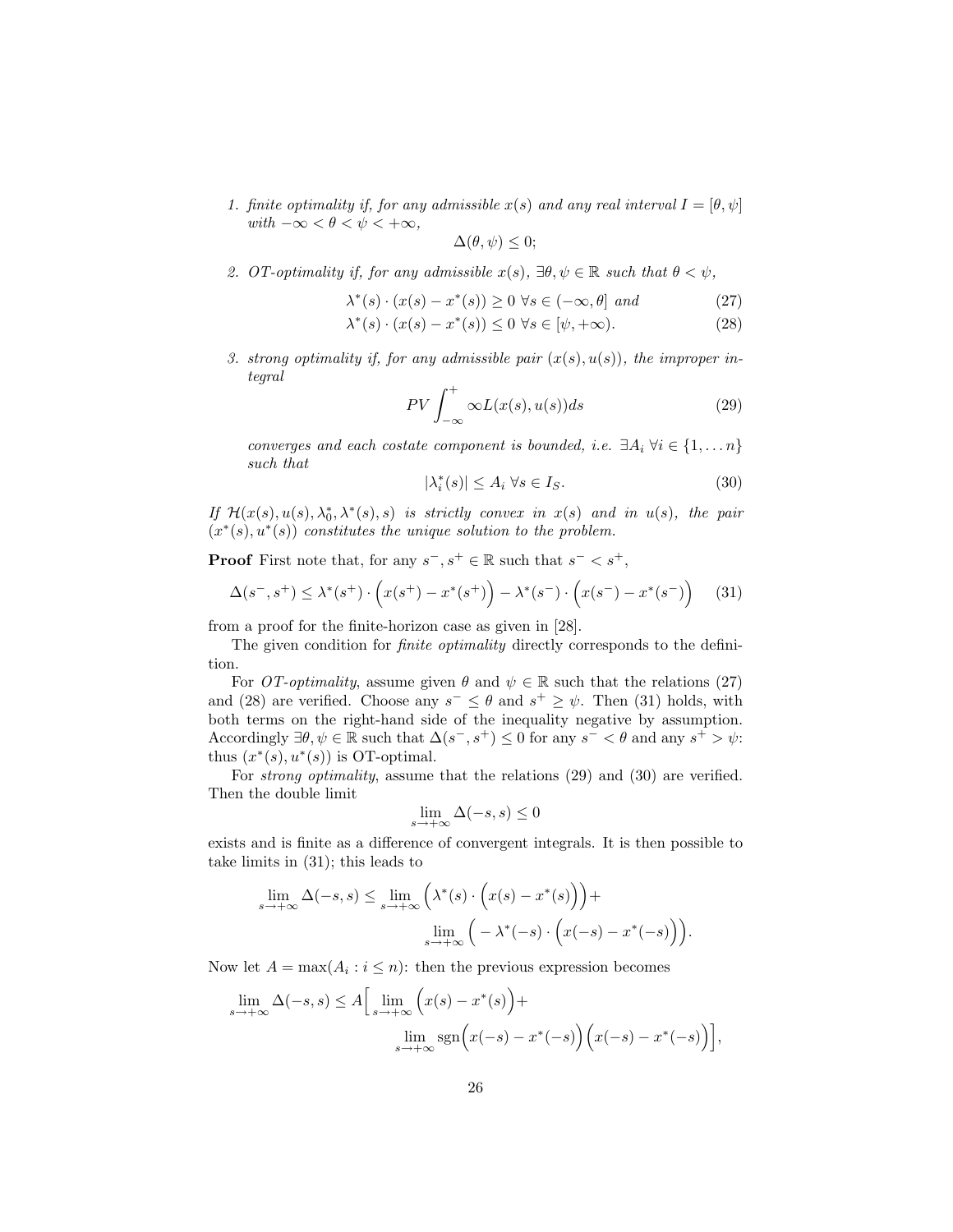where sgn represents the signum function.

But both  $\lim_{s\to+\infty} (x(s)-x^*(s))$  and  $\lim_{s\to+\infty} (x(-s)-x^*(-s))$  exist and are equal to zero given the equality boundary condition specified for the generic control problem  $(10)$ ,  $(11)$ ,  $(12)$  and  $(13)$ ; also, the modulus of sgn is bounded. Hence

$$
\lim_{s \to +\infty} \Delta(-s, s) \le 0,
$$

П

which shows that the pair  $(x^*(s), u^*(s))$  is strongly optimal.

### 3 The mean-variance problem with signalling in the presence of a risk-free asset

This section initially uses the tools developed in the previous section to confirm Ferson and Siegel's results in an optimal control context. It then introduces an empirical illustration carried out to examine the performance of the conditioned optimisation portfolio strategy when applied to real-world data. First the data set used and the parameters of the backtesting experiment are described. Then ex ante and ex post strategy results are described, and the overall performance with respect to classical (Markowitz) strategies commented on.

#### 3.1 The unconstrained case

The presentation now proceeds to recover the results from [1] using the optimal control tools discussed in the previous section. The version of the problem examined here is that in which a risk-free asset, with a known return of  $r_f$ , is available in the market.

In order to rewrite this problem in an optimal control context, it is initially imperative to decide how to map state and control variables, respectively. The given problem involves minimisation of the expected unconditional variance subject to a constraint on the expected return. Since both of these quantities correspond to expectations, the variables used need to correspond to the integrands involved in the corresponding expectation integrals. The obvious choice for the controls are the portfolio weights, while the expected value constraint can most simply be implemented as a state variable  $x_1(s)$ . Thus it becomes necessary to optimise the Lagrange cost functional<sup>2</sup>

$$
J_{Is}(x(s), u(s)) = \frac{1}{2} \int_{s^{-}}^{s^{+}} u'(s) \Big[ (\mu(s) - r_f e)(\mu(s) - r_f e)' + \Sigma_{\epsilon}^2 \Big] u(s) p_S(s) ds
$$
 (32)

over the signal support  $I<sub>S</sub>$  and given the state trajectory

$$
\dot{x}_1(s) = u'(s)(\mu(s) - r_f e)p_S(s)
$$
\n(33)

<sup>&</sup>lt;sup>2</sup>Note a cost functional factor of  $1/2$  has been added to simplify the following calculations.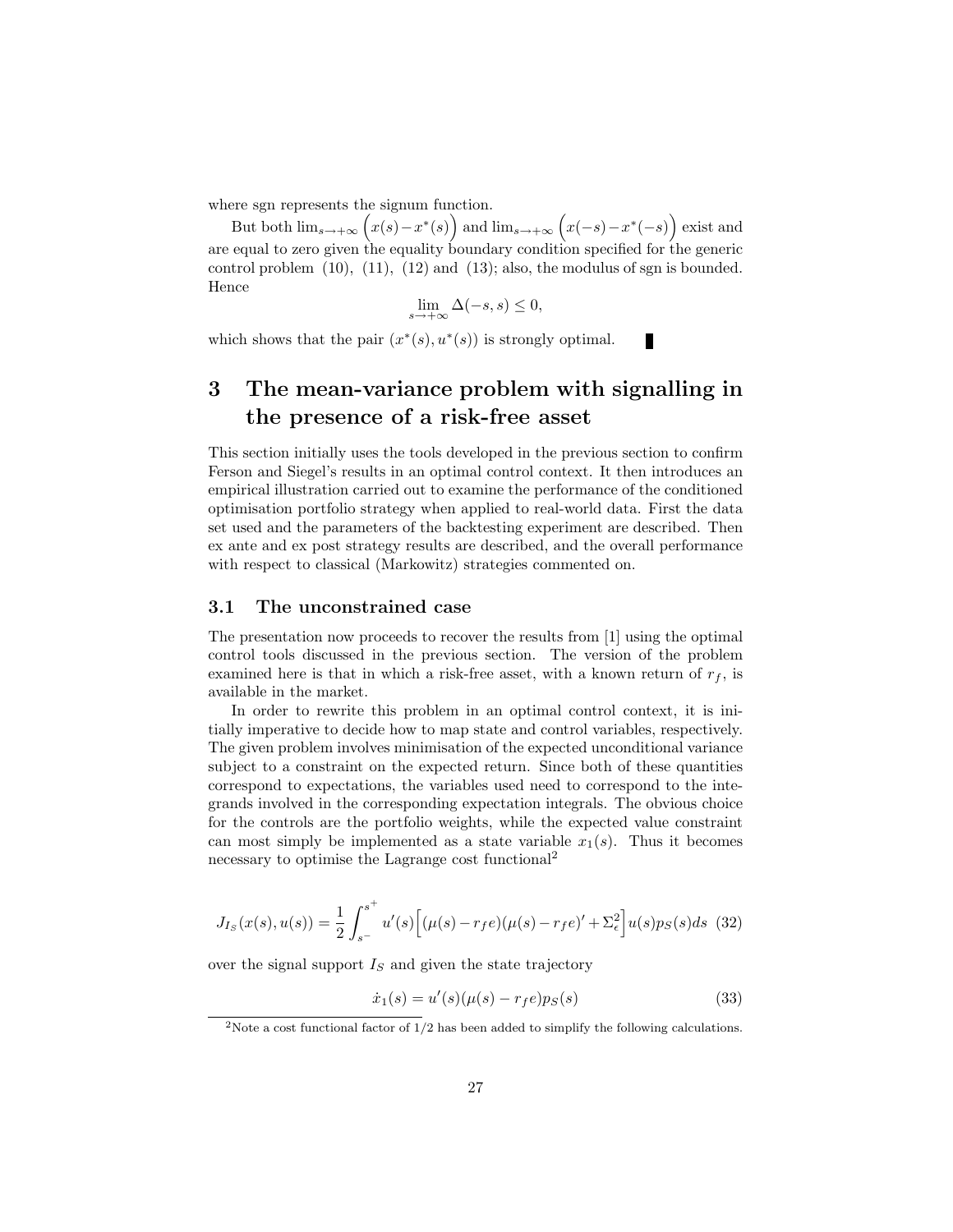with initial and final constraints  $x_1(s^-) = 0$  and  $x_1(s^+) = \mu_p - r_f$ . Here  $p_S(s)$ is the signal probability density function (pdf).

With this notation, there is no additional terminal (Mayer) cost term. Notice that the signal has in this case taken on the role normally reserved for time in optimal control problems. With respect to the discussion in section 2, the most important result in connection with the problem in this subsection is that the core relations implied by the Euler-Lagrange equations do not change, whether the problem horizon is finite or infinite.

Remark 1) For most distributions, the support corresponds to the full real axis and thus the expectation integral end points  $s^-$  and  $s^+$  are equal to  $-\infty$  and  $+\infty$ , respectively, with initial and final constraints expressed as limits at infinity. For full theoretical generality and as discussed in section 2, it may be imprudent to focus purely on the minimisation of an improper integral which need not converge, and the desired optimisation paradigm should be chosen from the set given in definition 2.6. Even so, all objective function integrals that appear using the present formulation will involve the probability density factor  $p<sub>S</sub>(s)$ . A defining factor of any pdf is that it integrates to unity over its support  $I_S$ : thus  $\int_{s^-}^{s^+} p_S(s)ds = 1$  and so any non-pathological case will present negligible probability mass at extreme values of the signal. In that case, the standard Cauchy criterion for convergence of  $J_{I_S}(x(s), u(s))$  will be verified and, as a consequence, strong optimality will be the applicable optimality criterion in any practical context. Also, in what follows, it will be assumed that  $s^- = -\infty$ ,  $s^+ =$  $+\infty$  and boundary conditions are  $\lim_{s\to-\infty} x_1(s) = 0$  and  $\lim_{s\to+\infty} x_1(s) =$  $\mu_P - r_f$ , respectively: finite domain intervals then constitute a simpler specific case of the problem examined.

2) Clearly, probability density functions  $p<sub>S</sub>(s)$  are not in general convex in s. Note, however, that this affects neither the convexity requirements of Mangasarian-like theorems (such as theorem 2.17), which require convexity of the Hamiltonian in both the state and the control, nor those of finite-dimensional optimisers used to numerically solve the discretised problem.

Now define  $\Lambda^{-1}(s) = (\mu(s) - r_f e)(\mu(s) - r_f e)' + \Sigma_{\epsilon}^2$  for simplicity: thus

$$
J(u) = 1/2 \int_{s-}^{s+} u'(s) \Lambda^{-1} u(s) p_S(s) ds.
$$

The following result will be helpful.

**Proposition 3.1** Let  $\Lambda^{-1}(s)$  be the  $n \times n$  matrix as defined above. Then  $\Lambda^{-1}(s)$ is symmetric, positive definite, invertible and diagonalisable.

#### Proof Immediate.

Then and assuming the problem is regular (so  $\lambda_0 = 1$  can be chosen), the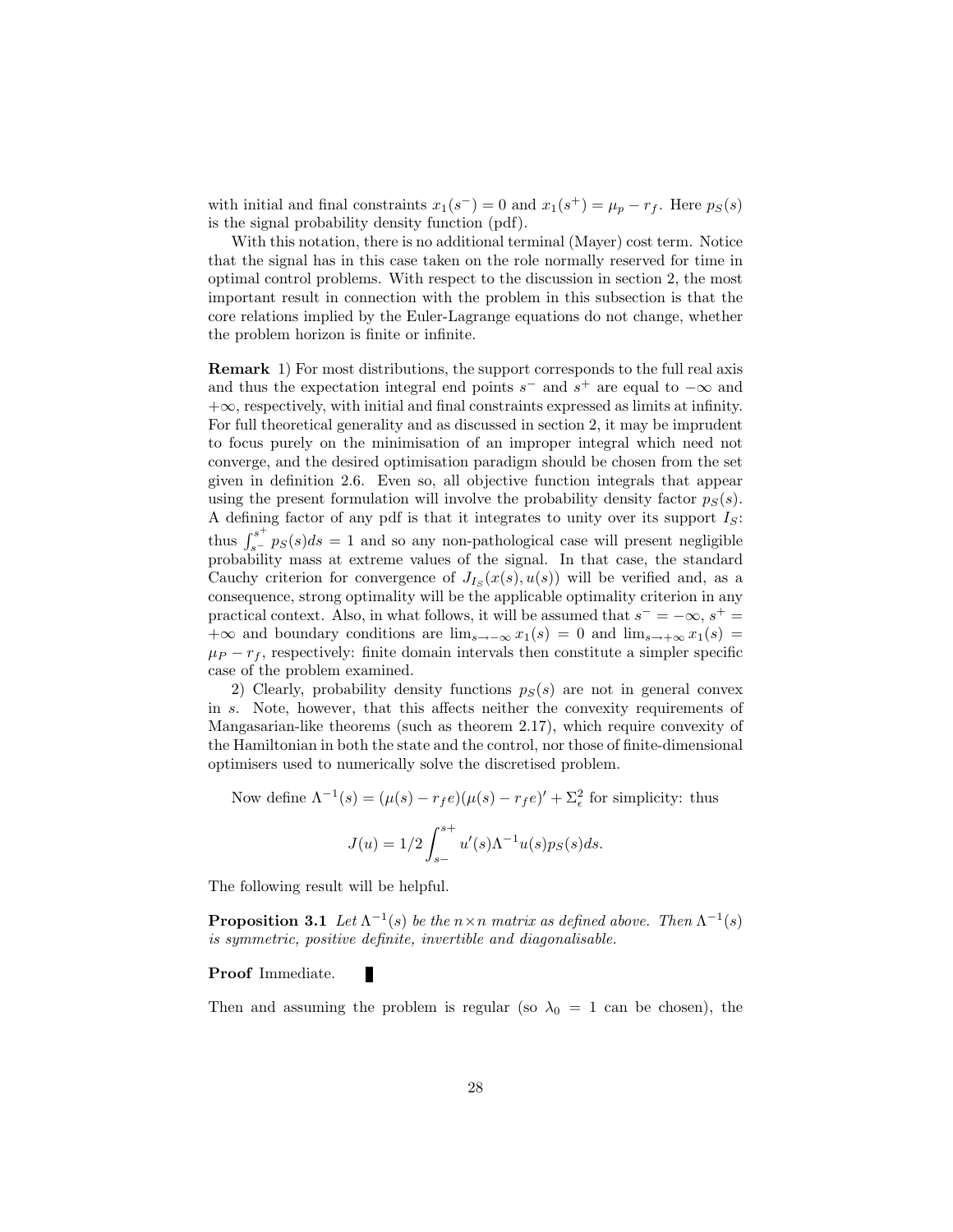problem Hamiltonian function  $H$  corresponds to

$$
\mathcal{H}(x(s), u(s), \lambda_0, \lambda(s), s) = \mathcal{H}(u(s), 1, \lambda(s), s)
$$
  
=  $L(u(s), s) + \lambda(s) \cdot f(u(s), s)$   
=  $\frac{1}{2}u'(s)\Lambda^{-1}u(s)p_S(s) + \lambda(s)u'(s)(\mu(s) - r_f e)p_S(s),$   
(34)

where the costate  $\lambda(s)$  is scalar given the state variable is one-dimensional.

This leads to the Euler-Lagrange equations verified  $\forall s^- \leq s \leq s^+$ :

$$
\begin{cases}\n\dot{x} = \dot{x}_1 = \frac{\partial \mathcal{H}}{\partial \lambda} = u'(s)(\mu(s) - r_f e)p_S(s) \\
\dot{\lambda} = -\frac{\partial \mathcal{H}}{\partial x_1} = 0 \\
\frac{\partial \mathcal{H}}{\partial u} = \left[\Lambda^{-1}(s)u(s) + \lambda(s)(\mu(s) - r_f e)\right]p_S(s) = 0.\n\end{cases}
$$

The solution for the costate equation  $\lambda = 0$  is  $\lambda(s) = \lambda =$  constant  $\forall s \in I_S$ .

As suggested in section 2, it is necessary to exclude the possibility that the problem is singular: this is easy at this stage. So assume that  $\lambda_0 = 0$ . Then the Hamiltonian is

$$
\mathcal{H}(x(s), u(s), 0, \lambda(s), s) = \lambda(s)u'(s)(\mu(s) - r_f e)p_S(s)
$$

and the first-order optimality condition is

$$
\frac{\partial \mathcal{H}}{\partial u} = \lambda(\mu(s) - r_f e) p_S(s) = 0,
$$

where it is noted that  $\lambda$  is still scalar. Since  $(\mu(s) - r_f e)p_S(s) \neq 0$  in general and outside of null sets, this implies that  $\lambda(s) = \lambda = 0$ , which violates the PMP requirement that  $(\lambda_0, \lambda_1, \dots, \lambda_m) \neq (0, \dots, 0)$ . Thus the problem is regular and it can be assumed that  $\lambda_0 = 1$ .

However, the scalar  $\lambda$  is still unknown. The local optimality condition on  $\mathcal{H}_u$  now yields

$$
\Lambda^{-1}(s)u(s) + \lambda(\mu(s) - r_f e) = 0
$$
  
\n
$$
\Leftrightarrow u(s) = -\lambda\Lambda(s)(\mu(s) - r_f e),
$$
\n(35)

where the transition to the second line uses the fact that  $\Lambda^{-1}$  is invertible from proposition 3.1. The proposition additionally shows that  $\Lambda^{-1}$  is positive definite and, as a consequence and given that  $p_S(s) \geq 0 \ \forall s \in I_S$ ,

$$
\mathcal{H}_{uu} = \Lambda^{-1}(s)p_S(s)
$$
 is positive semidefinite  $\forall s$ .

Accordingly, the candidate value for  $u(s)$  found above is indeed a candidate for a possible portfolio variance minimum as per the Legendre-Clebsch second-order condition (theorem 2.15). Next, replace (35) in the problem state equation (33) to get

$$
\dot{x}_1(s) = -\lambda(\mu(s) - r_f e')'\Lambda(s)(\mu(s) - r_f e)p_S(s) :
$$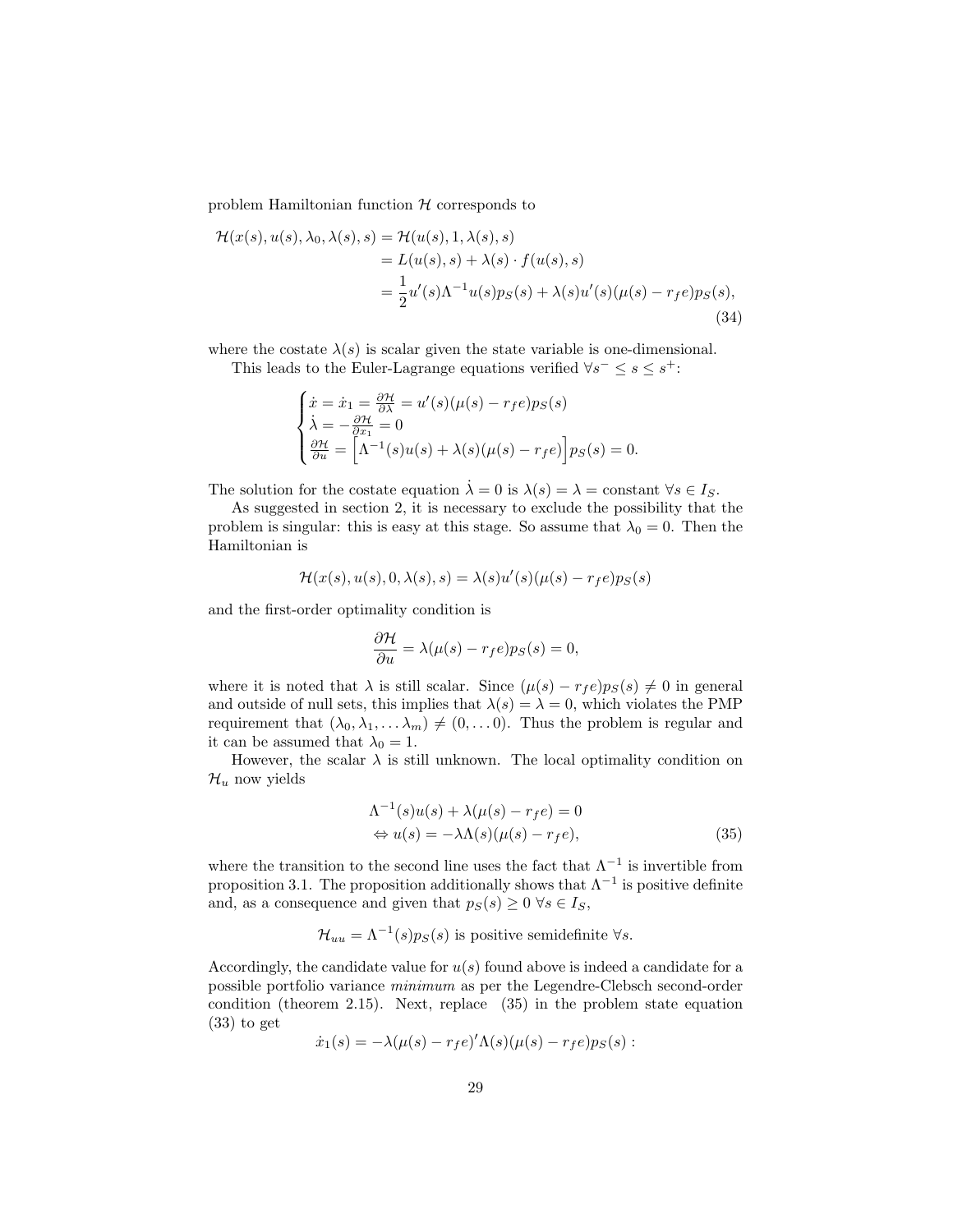clearly,  $\Lambda(s) = \Lambda'(s)$  given the symmetry of  $\Lambda(s)$ .

For clarity, define  $f(s) = (\mu(s) - r_f e)'\Lambda(\mu(s) - r_f e)p_S(s)$  such that  $\dot{x}_1(s) =$  $-\lambda \dot{f}(s)$ . Note that the initial condition  $\lim_{s\to s^-} x_1(s) = 0 \Leftrightarrow \lim_{s\to s^-} f(s) = 0$ is automatically verified by construction. The terminal condition can then be examined to obtain a value for the Lagrange multiplier  $\lambda$ :

$$
\lim_{s \to s^{+}} x_{1}(s) = \mu_{p} - r_{f} = -\lambda \lim_{s \to s^{+}} f(s)
$$
  
\n
$$
\Leftrightarrow \lambda = -\frac{\mu_{p} - r_{f}}{\lim_{s \to s^{+}} f(s)}.
$$
\n(36)

Given that I<sub>S</sub> represents the support of the signal probability density  $p_S$ ,  $\lim_{s\to s^+} f(s) =$  $E[\dot{f}(s)]$ , leading to

$$
u^*(s) = -\Lambda(s) \left( -\frac{\mu_p - r_f}{E[\dot{f}(s)]} \right) (\mu(s) - r_f e)
$$
  
= 
$$
(\mu_p - r_f) \Lambda(s) \left( \frac{\mu(s) - r_f e}{E[(\mu(s) - r_f e)'\Lambda(s)(\mu(s) - r_f e)]} \right),
$$
(37)

which corresponds to the original Ferson-Siegel result given in [1] and quoted as (2).

#### 3.2 The weight constrained case

In practice, additional constraints are often added to the portfolio optimisation problem discussed in the previous section. In particular, negative portfolio weights correspond to short sales of the underlying assets. It is generally unrealistic to assume that short positions can be entered at no extra cost; this is especially true for naked short positions which correspond to a short sale of a security without borrowing the asset at the same time. Additionally, a significant proportion of investors either want to avoid the unlimited downside risk associated with shorting or, as in the case of pension funds, may be prohibited by regulators from entering uncovered investments: see e.g. [45] for the situation in Luxembourg. Clearly, ignoring these restrictions is even less realistic when dealing with less liquid assets such as investment funds.

Another realistic constraint on invested weights would limit them to a certain interval often centred on zero, such as  $[-a, a]$  for  $a \in \mathbb{R}$ , so as to avoid entering excessively large positions in particular assets and thus incurring excessive undiversified risk.

For the traditional Markowitz problem, the introduction of portfolio weights constraints of any kind means a closed-form solution is no longer available, and a numerical algorithm such as a quadratic programming solver (e.g. [46]) or the Markowitz critical line algorithm detailed in e.g [47] has to be used. The situation in the presence of conditioning information is comparable, but the optimal control formulation of the problem introduced in the previous section allows for a numerical solution using the full set of available methods.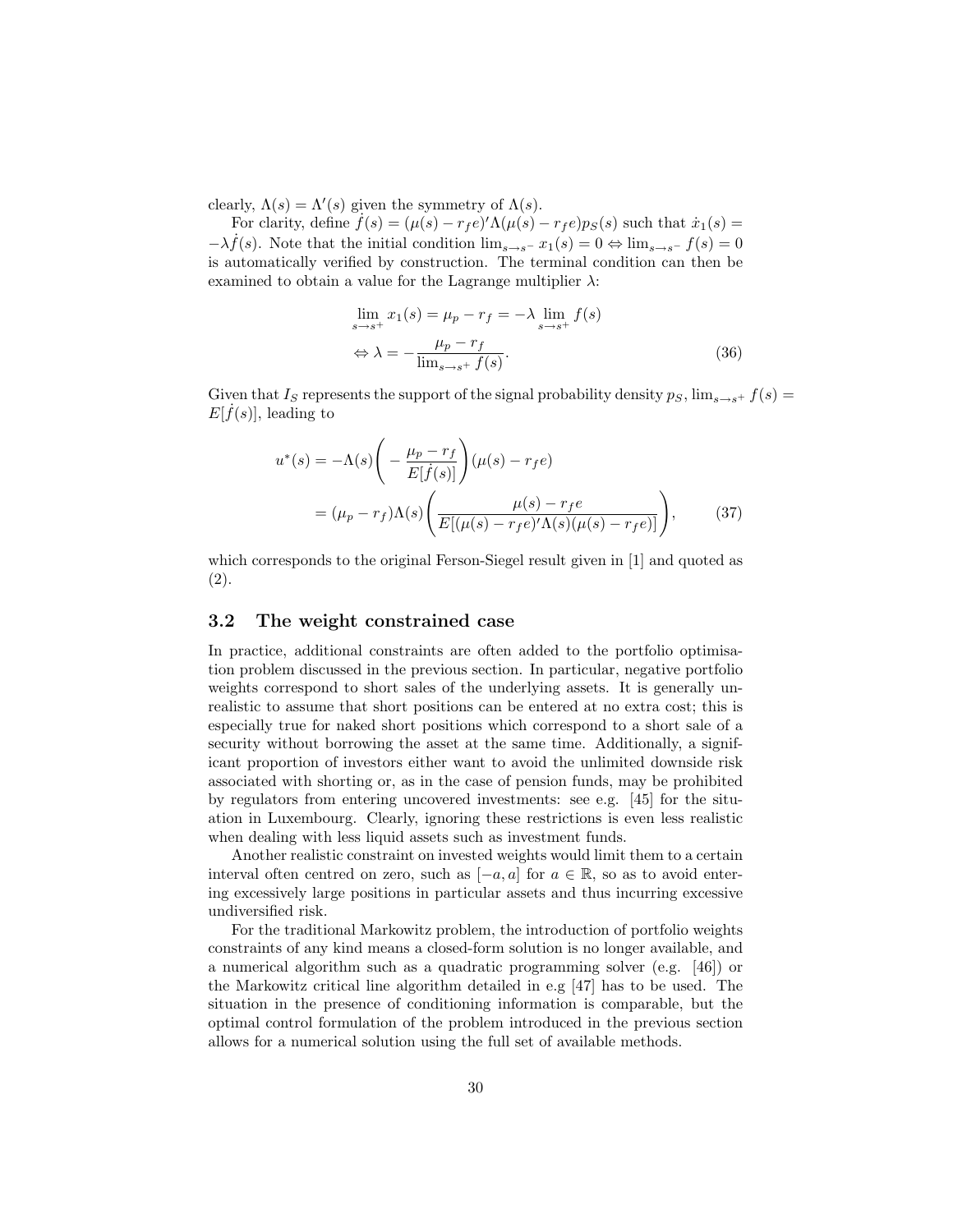As before, the chosen problem involves optimisation of the unconditional moments as observed by an uninformed investor. Thus, the full optimal control problem has to be solved: this then leads to optimal weights as functions of the signal value. Only once this full solution has been obtained, ensuring that the unconditional expected variance is minimised and the expected value constraint is respected over the full signal space, may the portfolio manager apply their privileged information by using the observed signal value with the postulated signal-return relationship when evaluating a portfolio strategy.

Introducing portfolio weight constraints leaves the same optimisation problem as described by (32) and (33), except that the control constraint set  $U \subseteq \mathbb{R}^n$ is now considered a proper convex subset of  $\mathbb{R}^n$  for all values of s, subsuming the previous formulation.

Thus the investor aims to optimise, over the signal support domain  $I<sub>S</sub>$ ,

$$
J_{Is}(x(s), u(s)) = \frac{1}{2} \int_{s}^{s^+} u'(s) \Lambda^{-1}(s) u(s) p_S(s) ds \tag{38}
$$

given the state trajectory

$$
\dot{x}_1(s) = u'(s)(\mu(s) - r_f e)p_S(s)
$$

with initial and final constraints  $\lim_{s\to s^-} x_1(s) = 0$  and  $\lim_{s\to s^+} x_1(s) = \mu_p - r_f$ and such that  $u(s) \in U \ \forall s \in I_S$ . Note that the control constraint set U remains convex even if different per-control maxima and minima are specified: thus quite general constraints of the form

$$
\forall i \in \{1, \dots n\}, u_i^- \le u_i(s) \le u_i^+ \ \forall s \in I_S
$$

are supported.

The resulting problem is an infinite-horizon variation of a classical optimal control problem often called a minimum-energy problem. We now move on to an empirical illustration of the optimal control solution technique.

#### 3.3 Empirical illustration

#### 3.3.1 Data set

The data set used collects eleven years of daily returns data chosen to represent a market relevant to domestic EUR investors. This market is made up of ten different funds<sup>3</sup> chosen across both equity and fixed income markets as well as Morningstar style classifications. Here, funds rather than individual assets

<sup>3</sup>AXA L Fund Equity Europe (AXA), Credit Suisse Bond Fund Management Company Luxembourg Small (CSU), Dekalux Midcap TF (DEK), Dexia Luxpart C (DEX), DWS Euro Bonds Long (DWS), Fidelity Funds Euro Bond Fund A Global Certificate (FIB), Fortis L Fund Equity Socially Responsible Europe (FOB), Invesco Pan European Small Cap Equity Fund Lux (INV), KBC Money Euro Medium Cap (KBC) and Morgan Stanley European Currencies High Yield Bond (MSE). In every case the reinvesting variant of the fund was picked.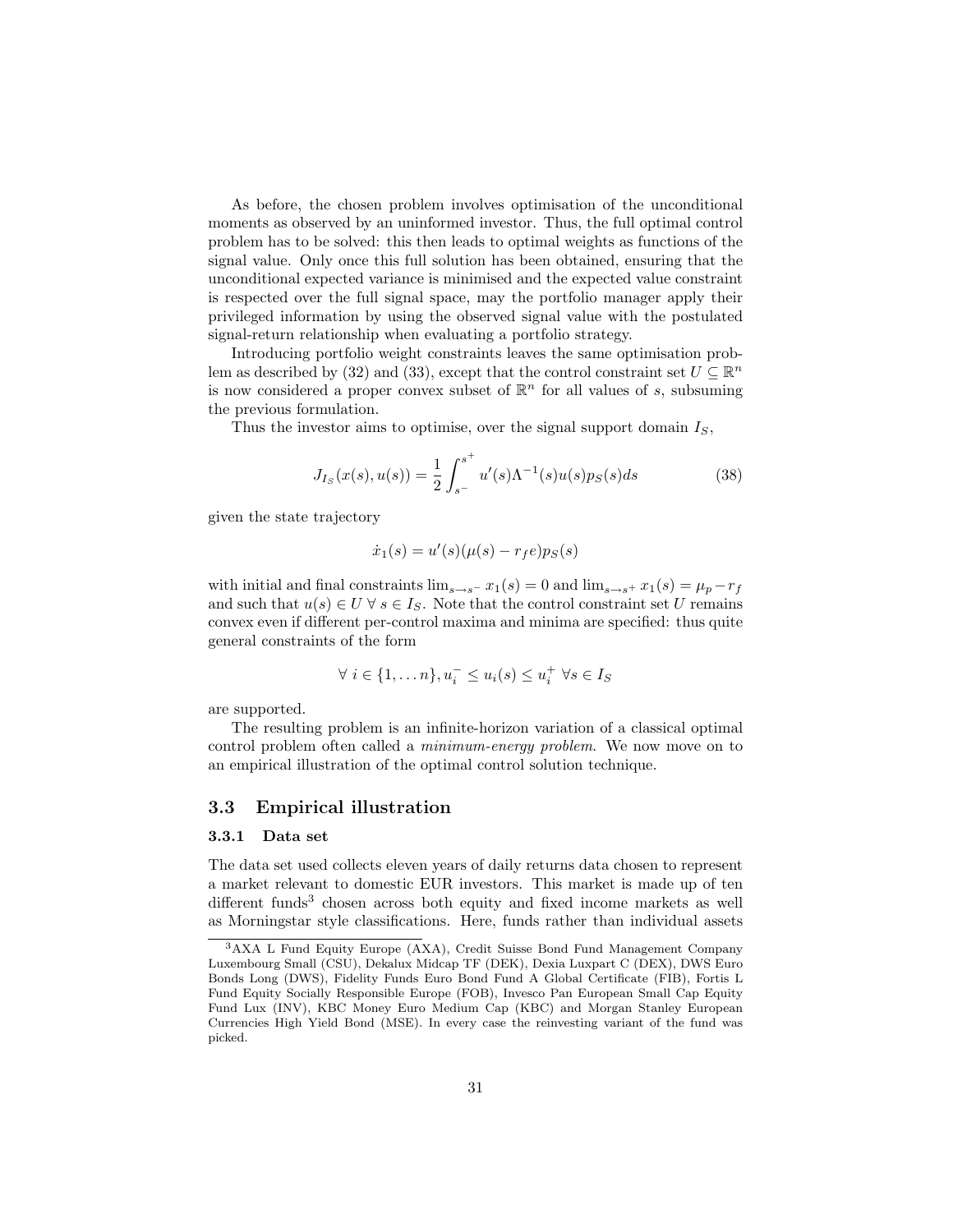were chosen given they provide a level of built-in diversification and a ten-asset market composed of funds is thus seen as more realistic as an equivalent equity market; additionally, interest-rate exposure is easily achieved through funds. All funds involved provide EUR return quotes and manage at most a proportion of 30% in non-EUR assets so as to prevent currency risk from representing too important a factor in the analysis. The data covers business days from January 1999 to February 2010: in total, each series contains 2891 returns.

As a proxy to an idealised risk-free asset, the EURIBOR interbank rate with a 1 week tenor was chosen. The intention at this stage is to provide a numerical illustration of the previous theory and, consequently, the only signal used was the Kumar and Persaud currency-based GRAI ([17]) as described in section 1 - checks were made using GRAI indices built using forward rates both with 1 month and 3 month tenors; differences were found to be negligible and the results reported apply to a GRAI built using 3 month tenors. The currency pairs used involved the currencies AUD, CAD, CZK, EUR, HKD, JPY, NZD, NKR, PLN, SGD, ZAR, SKR, SFR and GBP with respect to USD; although this was not seen as an ideal choice with respect to a EUR-centric investment universe, this selection (based on available data) is still thought a reasonable approach to representing risk as visible throughout the major global currency markets.

#### 3.3.2 Approach

The numerical illustration was set up as a backtesting experiment. Given that the obvious strategy benchmark for the conditioned optimal portfolio is set by its Markowitz equivalent, both strategies were executed side by side over the data period. Portfolios were rebalanced each business day, with unconditional moment, signal-return relationship and signal kernel density estimates carried out over a rolling window of sixty business days i.e. three months. The resulting out-of-sample backtesting run thus starts three months after the first available data point.

The simplest case of a linear form  $\mu(s) = a + bs$  was assumed for the lagged relationship (1); as a consequence,  $\mu(s)$  was estimated by a simple linear regression. For each business (rebalancing) day, a 20 point efficient frontier was then built, requiring the solution of 20 separate optimisation problems. In the presence of a risk-free asset, problems were solved using a direct numerical method. Direct methods to solve optimal control problems have evolved from the original Euler discretisation of variational calculus problems and the adjective (as opposed to indirect) is used for algorithms which directly discretise the problem instead of working with relations extracted from the Euler-Lagrange or Pontryagin conditions. The particular transcription scheme used discretises both state variable and controls: such schemes tend to require the state differential equations to be verified at specified collocation points and are thus often known as direct collocation methods, see e.g. [50]. The implementation realises a piecewise constant discretisation for the control variables and a firstorder linear polynomial discretisation for the state variables, as discussed, for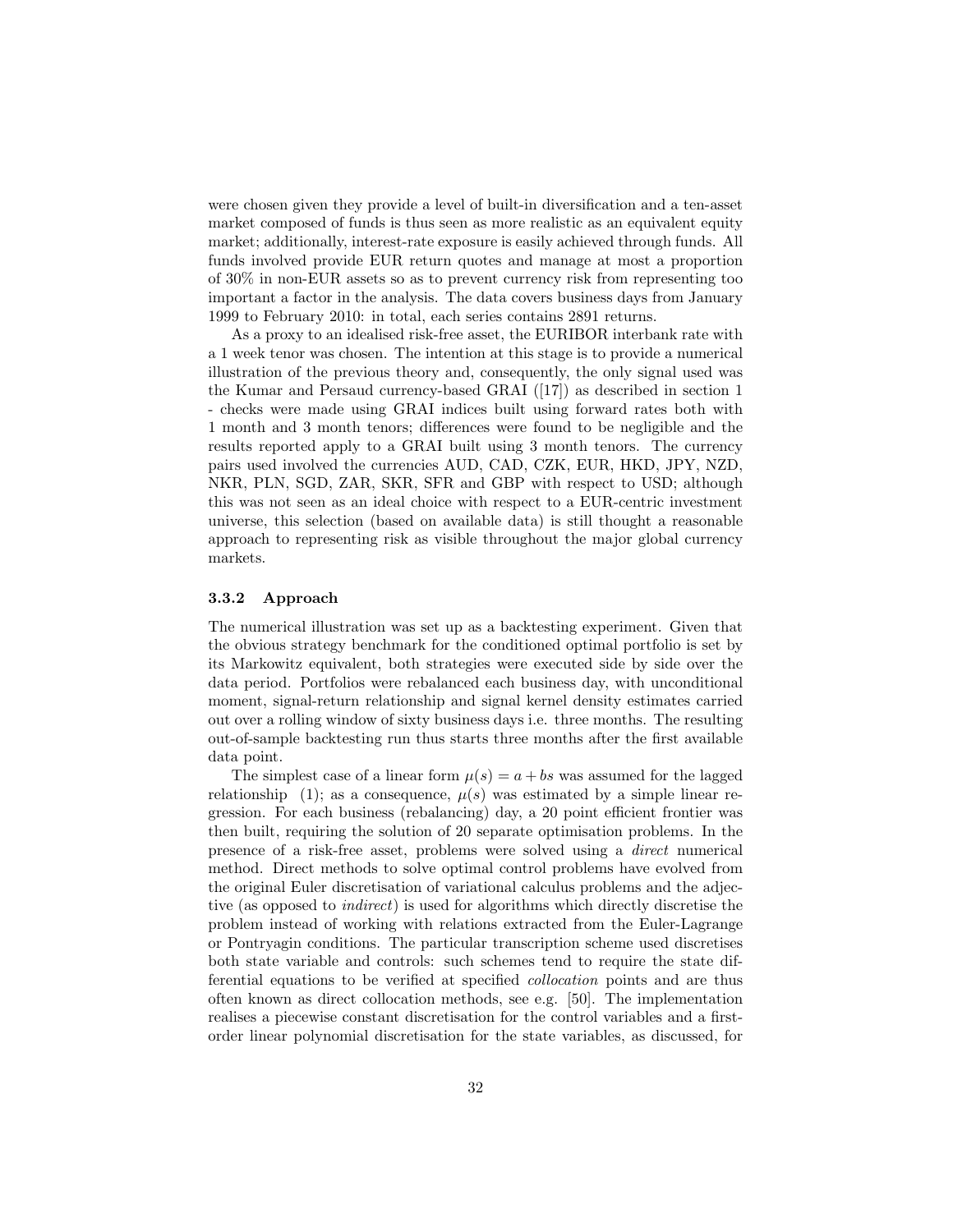instance, in the PhD thesis of von Stryk ([51]). Note that this discretisation mode is the simplest that is meaningful as the state variables need to verify the state differential equations. A direct solver algorithm of this type, especially for a reasonably fine discretisation grid, is computationally quite heavyweight; however, it is also entirely general and can be used on further problem variants not amenable to closed-form or quasi-closed-form solutions.

Following the computation of an efficient frontier, quadratic utilities were then computed for various risk aversion coefficients over the entire spectrum from 0 to 10.<sup>4</sup> Here a value of 0 corresponds to risk neutrality, which is not helpful in a portfolio optimisation context as a risk neutral investor would ignore the risk-return tradeoff and pursue the greatest possible expected return that market rules and the investor's finances would allow them to pursue. At the other end, an upper coefficient boundary of 10 is thought sufficient to cover the realistic range. For each risk aversion coefficient covered, the optimal utility point on the frontier was then computed and the optimal position, obtained by computing the optimal weights functional values for the observed value of the signal, entered accordingly. At the end of each investment interval, the actual investment returns on all portfolios, obtained given the observed historical returns, were evaluated.

#### 3.3.3 Results

Figure 1 shows optimal weight functionals for the ten risky assets obtained as the solution to a typical problem. Similarly, figure 2 shows optimal weight functionals obtained for the same problem but with the weights constrained to exclude the possibility of short sales.



Figure 1: Typical unconstrained weight functionals.

<sup>&</sup>lt;sup>4</sup>Note the use of quadratic utilities makes sense if investors are concerned only with the first two moments of returns, which any mean-variance optimisation process implicitly assumes.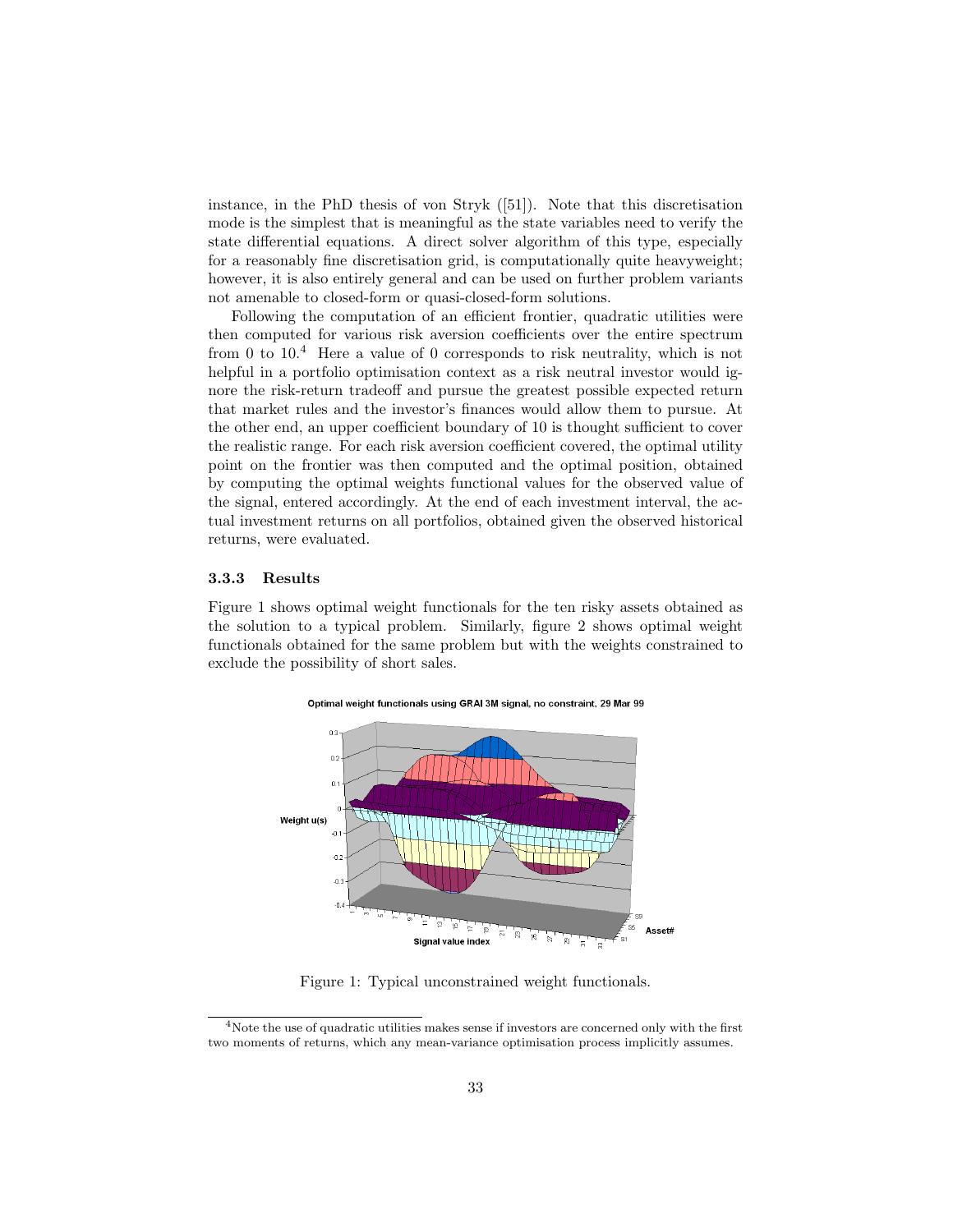

Optimal weight functionals using GRAI 3M signal, short sales constraint, 29 Mar 99

Figure 2: Typical weight functionals obtained with short-selling constraint.

It can be seen that the constrained solution does not simply constitute a truncated version of the unconstrained solution. This is the case even though the overall appearance of the functionals is not dissimilar - notice in particular that positive weight investments found in the absence of weights constraints tend to be accentuated when short sales are excluded. This observation also corresponds to theoretical discussions in the calculus of variations, an instance of which is [52].

To evaluate the effectiveness of the conditioned strategy with respect to classical Markowitz optimisation, the respective Sharpe ratios were compared, giving an a priori performance comparison accessible to investors without access to the conditioning information. The Sharpe ratio expression used was

$$
SR_P = \frac{E[P] - r_f}{\sigma_P},
$$

where  $E[P]$  denotes the unconditional expected portfolio return,  $r_f$  the riskfree rate of return and  $\sigma_P$  the unconditional ex ante portfolio return standard deviation.

As regards portfolio weights, three different constraint types were set. The case where portfolio weights are unconstrained corresponds to the problem analysed by Ferson and Siegel. The remaining two constraint types correspond to a prohibition on short positions, frequently used by investment funds as discussed previously, and to a limitation on position size regardless of its sign, which is another plausible type of constraint designed to limit maximum portfolio risk.

A typical pair of unconditional efficient frontiers obtained is given in Figure 3. Note that it is legitimate to directly juxtapose efficient frontiers in this way given that unconditional moments are used in both cases. The improvement obtained through the use of conditioning information is substantial and this is, on average, the case over the entire data set, as Table 1 shows.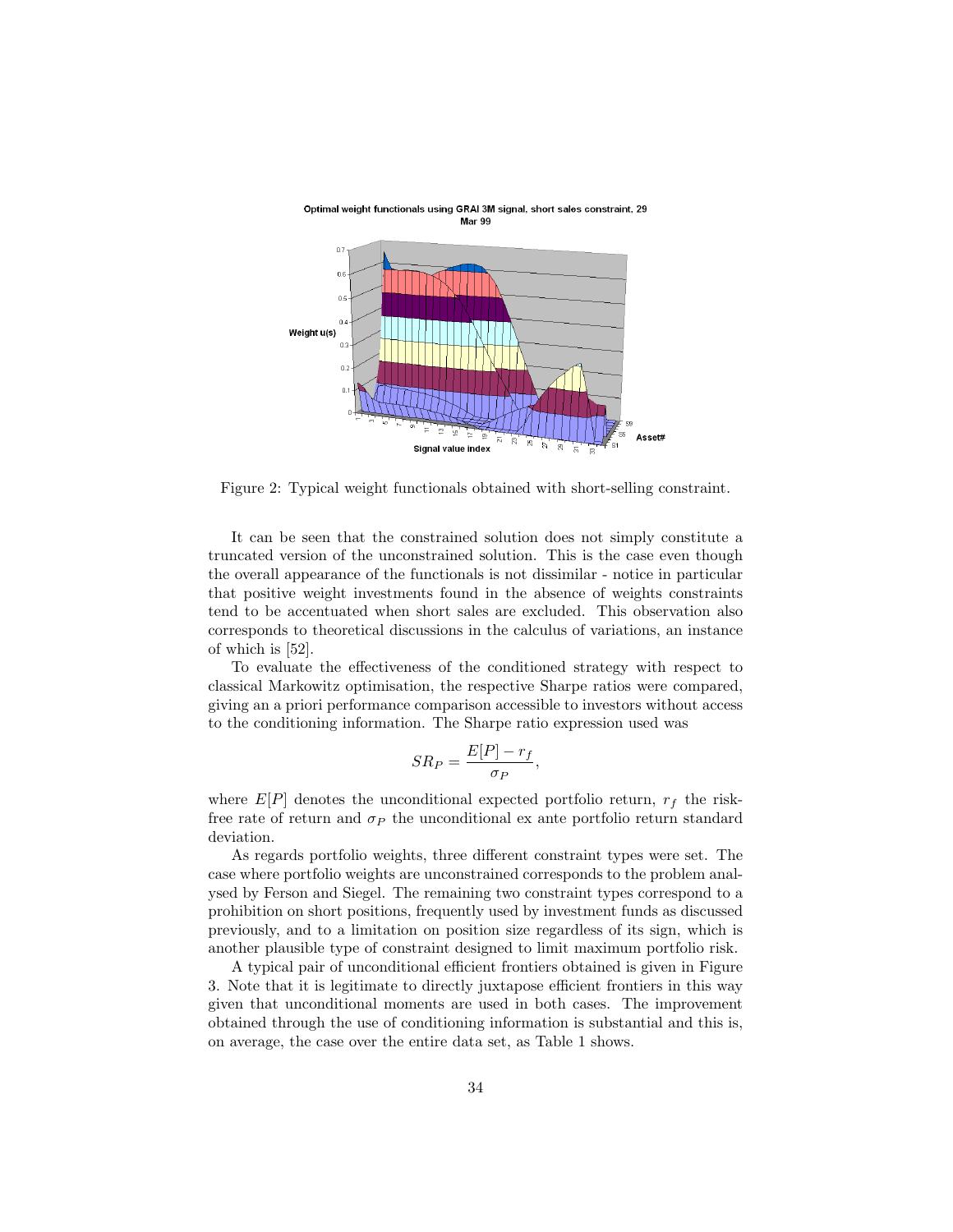

Example efficient frontiers using both Markowitz optimum and signalling<br>(positive weights only, GRAI 3M signal, 29 Mar 99)

Figure 3: Example efficient frontiers for conditioned and Markowitz strategies with short-selling constraint.

|             | Unconstrained (Ferson-Siegel) | $[-1, 1]$ | $(0, +\infty)$ |
|-------------|-------------------------------|-----------|----------------|
| Markowitz   | 0.563                         | 0.524     | 0.326          |
| Conditioned | 0.721                         | 0.694     | 0.426          |
| Improvement | 28.07%                        | 32.38%    | 30.79%         |

Table 1: Sharpe ratios obtained for Markowitz and conditioned strategies for different weight constraints; relative Sharpe ratio improvement.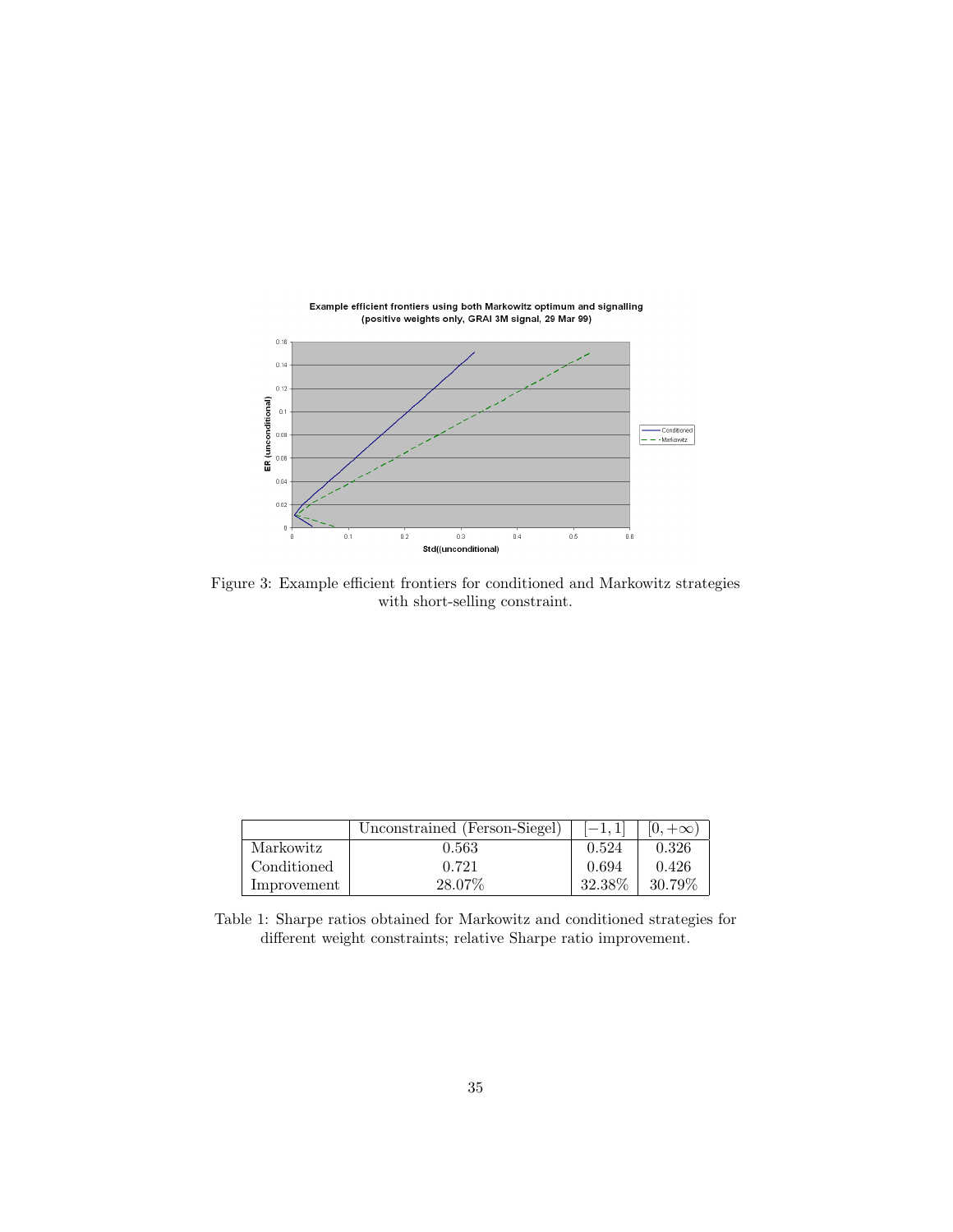Clearly, the absolute performance seen degrades significantly for the short sales constraint given that this limits portfolio possibilities very significantly. The degradation seen for the limit in absolute position size is much smaller given that the allocated interval is sufficient to cover most of the efficient frontier regions computed. Importantly, it can be seen that the relative a priori improvement seen with respect to the Markowitz strategy is essentially constant regardless of the constraint mode chosen.



Final excess return of signalling strategy over Markowitz

Figure 4: Relative additive excess returns of variously constrained investments with respect to their Markowitz equivalents.

Along with these ex ante considerations, the backtesting results were computed to examine the quite separate a posteriori question of the respective performances achieved. Figure 4 shows overall excess returns of conditioned optimisation strategies with respect to their Markowitz equivalents subject to the same portfolio weight constraints.

It is apparent that the improvements shown ex post (and detailed in table 2) by the conditioned strategies are somewhat disappointing with respect to the ex ante improvements seen in the respective Sharpe ratios. In particular, investors with strong risk appetites find that the classical Markowitz optimisation has outperformed conditioned optimisation for the given data set. For all other cases, including the important case of short sales prohibition over the entire range of risk aversion coefficients, a relative improvement of typically around 8% is obtained. However, considering the risk-return tradeoff provided in each case, it is still noticeable that the conditioned approach may be of interest in most cases. In particular, conditioned optimisation standard deviations are significantly lower than their Markowitz equivalents for low levels of risk aversion. This reflects the form of weight functionals optimal in the conditioned context,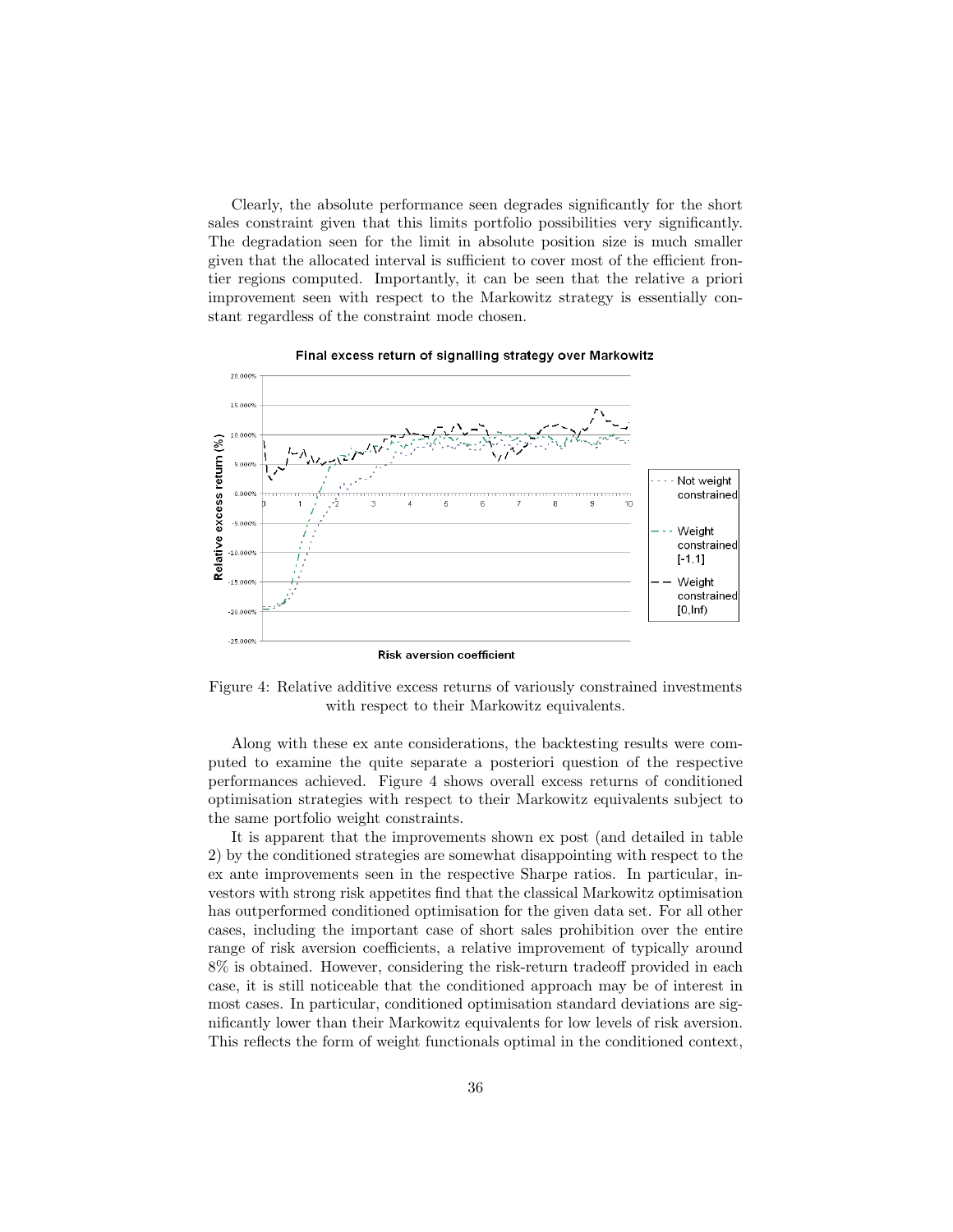which decrease leverage for extreme signal values - see [1] for the unconstrained weight closed form function, whose properties appear to carry across to the numerical cases.

It is further noticeable that the standard deviation risk metric shows relatively higher risk levels for the conditioned strategy as risk aversion increases. Whether this is positive or negative for an individual investor depends on their attitude toward the (lower) absolute risk levels seen for those risk aversion categories. It is, however, true that, as for return improvements, the relative levels of risk seen are significantly more attractive from the conditioned viewpoint for the case where short sales are prohibited compared to the other two cases. Whether this is generally the case, or specific to the problem setup used, is a topic for further research.

### 4 Conclusion

The present paper has started by discussing the family of portfolio problems conditioned on signalling information. The corresponding setup is intuitively appealing and has generally yielded excellent results in previous empirical studies. The theory of Section 2 allows for the optimal control interpretation of conditioned optimisation problems. This is translated to the case of the mean-variance optimisation problem, with weights both constrained and unconstrained, in Section 3, which then gives a numerical illustration of the algorithm on real-world data. This shows that the approach gives measurable improvements in a somewhat realistic context involving any type of weights constraints used in practice, and that the set of available numerical methods for the resolution of optimal control problems can be applied. It is argued that the ex post improvements, although disappointing with respect to the ex ante increase in the Sharpe ratios, are nevertheless interesting for any investor accepting of the conventions of the Markowitz framework, and that larger improvements can be expected if either other signals more adapted to the market are used or a more accurate model of the signal to returns relationship is introduced. However, the purpose of the present application was merely to illustrate the functionality of the approach. As such, further investigations will be left to a future empirical paper.

We underline that the numerical problem solution described is largely generic when using a direct method. Thus the optimal control formulation given can be used to obtain solutions to a number of variations of the basic mean-variance problem in their conditioned guise: in this way it provides a framework for conditioned portfolio optimisation problems regardless of whether a closed-form solution for those problems exists. To our knowledge, such a framework was not available before, and the interest of this theoretical innovation will be explored in our future research.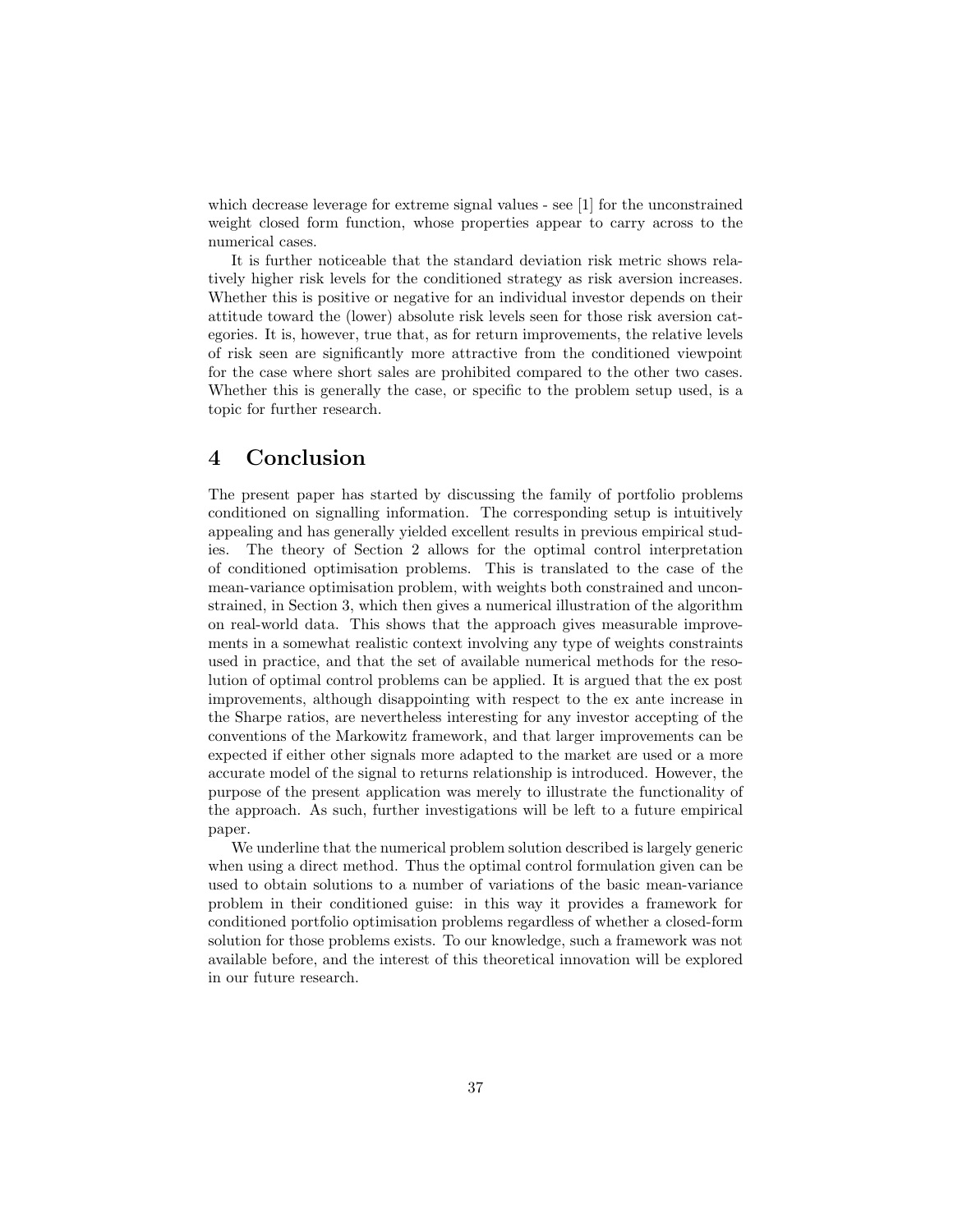| Markowitz return uncon.                    |                                                                                                                                                                                                                                                                                                                |                                                                                                                                                                                                                                                                 |                                                                                                                                                                                                                                                                      |                                                                                                                                                                                                                                                                          |                                                                                                                                                                                                                                                                      |                                                                                                                                                                                                                                                                  |                                                                                                                                                                                                                                                                      |                                                                                                                                                                                                                                                                                                   |                                                                                                                                                                                                                                                                     |                                                                                                                                                                                                                                                                                             |
|--------------------------------------------|----------------------------------------------------------------------------------------------------------------------------------------------------------------------------------------------------------------------------------------------------------------------------------------------------------------|-----------------------------------------------------------------------------------------------------------------------------------------------------------------------------------------------------------------------------------------------------------------|----------------------------------------------------------------------------------------------------------------------------------------------------------------------------------------------------------------------------------------------------------------------|--------------------------------------------------------------------------------------------------------------------------------------------------------------------------------------------------------------------------------------------------------------------------|----------------------------------------------------------------------------------------------------------------------------------------------------------------------------------------------------------------------------------------------------------------------|------------------------------------------------------------------------------------------------------------------------------------------------------------------------------------------------------------------------------------------------------------------|----------------------------------------------------------------------------------------------------------------------------------------------------------------------------------------------------------------------------------------------------------------------|---------------------------------------------------------------------------------------------------------------------------------------------------------------------------------------------------------------------------------------------------------------------------------------------------|---------------------------------------------------------------------------------------------------------------------------------------------------------------------------------------------------------------------------------------------------------------------|---------------------------------------------------------------------------------------------------------------------------------------------------------------------------------------------------------------------------------------------------------------------------------------------|
| Ferson-Siegel return uncon.                |                                                                                                                                                                                                                                                                                                                |                                                                                                                                                                                                                                                                 |                                                                                                                                                                                                                                                                      |                                                                                                                                                                                                                                                                          |                                                                                                                                                                                                                                                                      |                                                                                                                                                                                                                                                                  |                                                                                                                                                                                                                                                                      |                                                                                                                                                                                                                                                                                                   |                                                                                                                                                                                                                                                                     |                                                                                                                                                                                                                                                                                             |
| Relative return improvement uncon.         |                                                                                                                                                                                                                                                                                                                |                                                                                                                                                                                                                                                                 |                                                                                                                                                                                                                                                                      |                                                                                                                                                                                                                                                                          |                                                                                                                                                                                                                                                                      |                                                                                                                                                                                                                                                                  |                                                                                                                                                                                                                                                                      |                                                                                                                                                                                                                                                                                                   |                                                                                                                                                                                                                                                                     |                                                                                                                                                                                                                                                                                             |
| Markowitz std uncon.                       |                                                                                                                                                                                                                                                                                                                |                                                                                                                                                                                                                                                                 |                                                                                                                                                                                                                                                                      |                                                                                                                                                                                                                                                                          |                                                                                                                                                                                                                                                                      |                                                                                                                                                                                                                                                                  |                                                                                                                                                                                                                                                                      |                                                                                                                                                                                                                                                                                                   |                                                                                                                                                                                                                                                                     |                                                                                                                                                                                                                                                                                             |
| Conditioned std uncon.                     |                                                                                                                                                                                                                                                                                                                |                                                                                                                                                                                                                                                                 |                                                                                                                                                                                                                                                                      |                                                                                                                                                                                                                                                                          |                                                                                                                                                                                                                                                                      |                                                                                                                                                                                                                                                                  |                                                                                                                                                                                                                                                                      |                                                                                                                                                                                                                                                                                                   |                                                                                                                                                                                                                                                                     |                                                                                                                                                                                                                                                                                             |
| Std ratio uncon.                           | $\begin{array}{r} 0 \\ 264.66\% \\ 213.81\% \\ -19.21\% \\ -19.21\% \\ 0.798 \\ -0.798 \\ -0.798 \\ -0.798 \\ -0.780 \\ -0.780 \\ -0.780 \\ -0.780 \\ -0.780 \\ -0.780 \\ -0.780 \\ -0.646 \\ 0.646 \\ 0.642 \\ 0.646 \\ 0.646 \\ 0.646 \\ 0.646 \\ 0.646 \\ 0.646 \\ 0.646 \\ 0.646 \\ 0.646 \\ 0.646 \\ 0.6$ |                                                                                                                                                                                                                                                                 |                                                                                                                                                                                                                                                                      |                                                                                                                                                                                                                                                                          |                                                                                                                                                                                                                                                                      | $\begin{array}{r} 5\\118.93\%\\128.45\%\\20.99\\8.00\%\\6.0199\\0.131\\113.15\%\\124.8\%\\131.18\%\\131.18\%\\131.18\%\\131.19\%\\131.19\%\\131.19\%\\131.19\%\\131.19\%\\131.19\%\\131.19\%\\131.19\%\\131.19\%\\131.19\%\\131.19\%\\131.19\%\\131.19\%\\131.1$ |                                                                                                                                                                                                                                                                      |                                                                                                                                                                                                                                                                                                   | $\begin{array}{r} 8\\ 898\%\\ 9398\%\\ 95.33\%\\ 95.34\%\\ 95.11\\ 96\\ 115\\ 96\\ 111\\ 96\\ 113\\ 88.32\%\\ 96.32\%\\ 96.32\%\\ 96.32\%\\ 96.32\%\\ 96.32\%\\ 113\\ 96.32\%\\ 96.32\%\\ 96.32\%\\ 96.32\%\\ 96.32\%\\ 96.32\%\\ 96.32\%\\ 96.32\%\\ 96.32\%\\ 96$ | $\begin{array}{r} 10 \\ 79.22\% \\ 89.92\% \\ 89.45\% \\ 89.45\% \\ 99.123 \\ 117 \\ 89.123 \\ 123 \\ 138 \\ 14\% \\ 99.123 \\ 159.128 \\ 169.123 \\ 178.13\% \\ 99.123 \\ 189.123 \\ 199.123 \\ 199.123 \\ 199.123 \\ 199.123 \\ 199.123 \\ 199.123 \\ 199.123 \\ 199.123 \\ 199.123 \\ 1$ |
| Markowitz return $[-1, 1]$                 |                                                                                                                                                                                                                                                                                                                |                                                                                                                                                                                                                                                                 |                                                                                                                                                                                                                                                                      |                                                                                                                                                                                                                                                                          |                                                                                                                                                                                                                                                                      |                                                                                                                                                                                                                                                                  |                                                                                                                                                                                                                                                                      |                                                                                                                                                                                                                                                                                                   |                                                                                                                                                                                                                                                                     |                                                                                                                                                                                                                                                                                             |
| Conditioned return $[-1, 1]$               |                                                                                                                                                                                                                                                                                                                |                                                                                                                                                                                                                                                                 |                                                                                                                                                                                                                                                                      |                                                                                                                                                                                                                                                                          |                                                                                                                                                                                                                                                                      |                                                                                                                                                                                                                                                                  |                                                                                                                                                                                                                                                                      |                                                                                                                                                                                                                                                                                                   |                                                                                                                                                                                                                                                                     |                                                                                                                                                                                                                                                                                             |
| Relative return improvement $[-1, 1]$      |                                                                                                                                                                                                                                                                                                                |                                                                                                                                                                                                                                                                 |                                                                                                                                                                                                                                                                      |                                                                                                                                                                                                                                                                          |                                                                                                                                                                                                                                                                      |                                                                                                                                                                                                                                                                  |                                                                                                                                                                                                                                                                      |                                                                                                                                                                                                                                                                                                   |                                                                                                                                                                                                                                                                     |                                                                                                                                                                                                                                                                                             |
| Markowitz std $[-1, 1]$                    |                                                                                                                                                                                                                                                                                                                |                                                                                                                                                                                                                                                                 |                                                                                                                                                                                                                                                                      |                                                                                                                                                                                                                                                                          |                                                                                                                                                                                                                                                                      |                                                                                                                                                                                                                                                                  |                                                                                                                                                                                                                                                                      |                                                                                                                                                                                                                                                                                                   |                                                                                                                                                                                                                                                                     |                                                                                                                                                                                                                                                                                             |
| Conditioned std $[-1, 1]$                  |                                                                                                                                                                                                                                                                                                                |                                                                                                                                                                                                                                                                 |                                                                                                                                                                                                                                                                      |                                                                                                                                                                                                                                                                          |                                                                                                                                                                                                                                                                      |                                                                                                                                                                                                                                                                  |                                                                                                                                                                                                                                                                      |                                                                                                                                                                                                                                                                                                   |                                                                                                                                                                                                                                                                     |                                                                                                                                                                                                                                                                                             |
| Std ratio $[-1, 1]$                        |                                                                                                                                                                                                                                                                                                                |                                                                                                                                                                                                                                                                 |                                                                                                                                                                                                                                                                      |                                                                                                                                                                                                                                                                          |                                                                                                                                                                                                                                                                      |                                                                                                                                                                                                                                                                  |                                                                                                                                                                                                                                                                      |                                                                                                                                                                                                                                                                                                   |                                                                                                                                                                                                                                                                     |                                                                                                                                                                                                                                                                                             |
| Markowitz return $[0, +\infty)$            |                                                                                                                                                                                                                                                                                                                |                                                                                                                                                                                                                                                                 |                                                                                                                                                                                                                                                                      |                                                                                                                                                                                                                                                                          |                                                                                                                                                                                                                                                                      |                                                                                                                                                                                                                                                                  |                                                                                                                                                                                                                                                                      |                                                                                                                                                                                                                                                                                                   |                                                                                                                                                                                                                                                                     |                                                                                                                                                                                                                                                                                             |
| Conditioned return $[0, +\infty)$          |                                                                                                                                                                                                                                                                                                                |                                                                                                                                                                                                                                                                 |                                                                                                                                                                                                                                                                      |                                                                                                                                                                                                                                                                          |                                                                                                                                                                                                                                                                      |                                                                                                                                                                                                                                                                  |                                                                                                                                                                                                                                                                      |                                                                                                                                                                                                                                                                                                   |                                                                                                                                                                                                                                                                     |                                                                                                                                                                                                                                                                                             |
| Relative return improvement $[0, +\infty)$ |                                                                                                                                                                                                                                                                                                                |                                                                                                                                                                                                                                                                 |                                                                                                                                                                                                                                                                      |                                                                                                                                                                                                                                                                          |                                                                                                                                                                                                                                                                      |                                                                                                                                                                                                                                                                  |                                                                                                                                                                                                                                                                      |                                                                                                                                                                                                                                                                                                   |                                                                                                                                                                                                                                                                     |                                                                                                                                                                                                                                                                                             |
| Markowitz std $[0, +\infty)$               |                                                                                                                                                                                                                                                                                                                |                                                                                                                                                                                                                                                                 |                                                                                                                                                                                                                                                                      |                                                                                                                                                                                                                                                                          |                                                                                                                                                                                                                                                                      |                                                                                                                                                                                                                                                                  |                                                                                                                                                                                                                                                                      |                                                                                                                                                                                                                                                                                                   |                                                                                                                                                                                                                                                                     |                                                                                                                                                                                                                                                                                             |
| Conditioned std $[0, +\infty)$             |                                                                                                                                                                                                                                                                                                                |                                                                                                                                                                                                                                                                 |                                                                                                                                                                                                                                                                      |                                                                                                                                                                                                                                                                          |                                                                                                                                                                                                                                                                      |                                                                                                                                                                                                                                                                  |                                                                                                                                                                                                                                                                      |                                                                                                                                                                                                                                                                                                   |                                                                                                                                                                                                                                                                     |                                                                                                                                                                                                                                                                                             |
| Std ratio $[0, +\infty)$                   |                                                                                                                                                                                                                                                                                                                | $\begin{array}{r} 1\\246.01\%\\212.66\%\\-13.56\%\\-13.56\%\\-13.56\%\\-13.08\%\\-13.08\%\\-13.08\%\\-13.08\%\\-13.08\%\\-13.08\%\\-13.08\%\\-13.08\%\\-13.08\%\\-13.08\%\\-13.08\%\\-13.08\%\\-13.08\%\\-13.08\%\\-13.08\%\\-13.08\%\\-13.08\%\\-13.08\%\\-13$ | $\begin{array}{r} 2\\195.63\%\\194.70\%\\194.70\%\\-0.375\\0.375\\178.28\%\\1178.28\%\\-0.333\\1178.333\\-0.350\\-0.350\\-0.59\\-0.59\\-0.274\\-0.271\\-0.271\\-0.271\\-0.271\\-0.271\\-0.271\\-0.271\\-0.271\\-0.273\\-0.274\\-0.271\\-0.271\\-0.271\\-0.271\\-0.2$ | $\begin{array}{r} 3\\162.01\%\\167.63\%\\3.47\%\\ 0.301\\147.08\%\\167.63\%\\0.301\\147.08\%\\8.01\%\\0.264\\0.286\\0.286\\0.214\\0.230\\0.24\\0.214\\0.320\\0.313\\0.214\\0.320\\0.313\\0.320\\0.314\\0.320\\0.320\\0.321\\0.320\\0.320\\0.321\\0.320\\0.321\\0.320\\0$ | $\begin{array}{r} 4\\137.08\%\\146.18\%\\6.64\%\\6.0249\\0.267\\128.01\%\\7.98\%\\7.98\%\\0.219\\1103.11\%\\1103.10\%\\1.103\\103.17\%\\1.103\\103.17\%\\0.183\\10.17\%\\0.183\\0.0183\\0.0183\\0.0183\\0.0183\\0.0183\\0.0183\\0.0183\\0.0183\\0.0183\\0.0183\\0.0$ |                                                                                                                                                                                                                                                                  | $\begin{array}{r} 6\\ 106.36\%\\ 114.88\%\\ 8.01\%\\ 0.196\\ 0.196\\ 0.196\\ 102.92\%\\ 0.182\\ 0.183\\ 0.184\\ 0.149\\ 0.180\\ 0.184\\ 0.131\\ 0.131\\ 0.131\\ 0.131\\ 0.131\\ 0.131\\ 1.42\%\\ 0.131\\ 0.131\\ 1.42\%\\ 0.131\\ 1.43\\ 0.131\\ 1.43\\ 0.131\\ 1.4$ | $\begin{array}{r} 7 \\ 96.86\% \\ 105.54\% \\ 8.96\% \\ 8.96\% \\ 9.145 \\ 10.169 \\ 9.39\% \\ 103.8\% \\ 9.38\% \\ 103.8\% \\ 104.39\% \\ 10141 \\ 1151 \\ 168.8\% \\ 10000 \\ 1111 \\ 1151 \\ 180\% \\ 10000 \\ 1114 \\ 1151 \\ 1800 \\ 1100 \\ 1114 \\ 11000 \\ 1114 \\ 11000 \\ 1114 \\ 1100$ |                                                                                                                                                                                                                                                                     |                                                                                                                                                                                                                                                                                             |
|                                            |                                                                                                                                                                                                                                                                                                                |                                                                                                                                                                                                                                                                 |                                                                                                                                                                                                                                                                      |                                                                                                                                                                                                                                                                          |                                                                                                                                                                                                                                                                      |                                                                                                                                                                                                                                                                  | $\ddot{c}$                                                                                                                                                                                                                                                           | $\ddot{\cdot}$                                                                                                                                                                                                                                                                                    | $\overline{\cdot}$                                                                                                                                                                                                                                                  |                                                                                                                                                                                                                                                                                             |

|   | $C1$ $C2$ $C3$ $C4$ $C5$ $C6$                           |   |
|---|---------------------------------------------------------|---|
|   |                                                         |   |
|   | $\frac{1}{2}$<br>l                                      |   |
|   | $\frac{1}{2}$                                           |   |
|   |                                                         |   |
|   | i<br>S                                                  |   |
|   |                                                         |   |
|   | to state of our control<br>$\frac{1}{2}$                |   |
|   | į<br>١                                                  |   |
|   |                                                         |   |
|   | which is a company<br>いきそく きそくりり そく くそそくそう              |   |
|   | J                                                       | j |
|   | I                                                       |   |
|   | i<br>$\overline{\phantom{a}}$<br>l                      |   |
|   | $\frac{1}{2}$<br>ı<br>l<br>i                            |   |
|   |                                                         |   |
|   | -<br>-<br>-<br>-<br>I                                   |   |
|   | i<br>Co<br>ı<br>i<br>$\overline{\phantom{a}}$<br>l<br>l |   |
|   | í<br>֚֘֝<br>l                                           |   |
|   | l                                                       |   |
| I | ı<br>1<br>ֺ֚<br>I                                       |   |
|   |                                                         |   |

coefficient  $\lambda$ .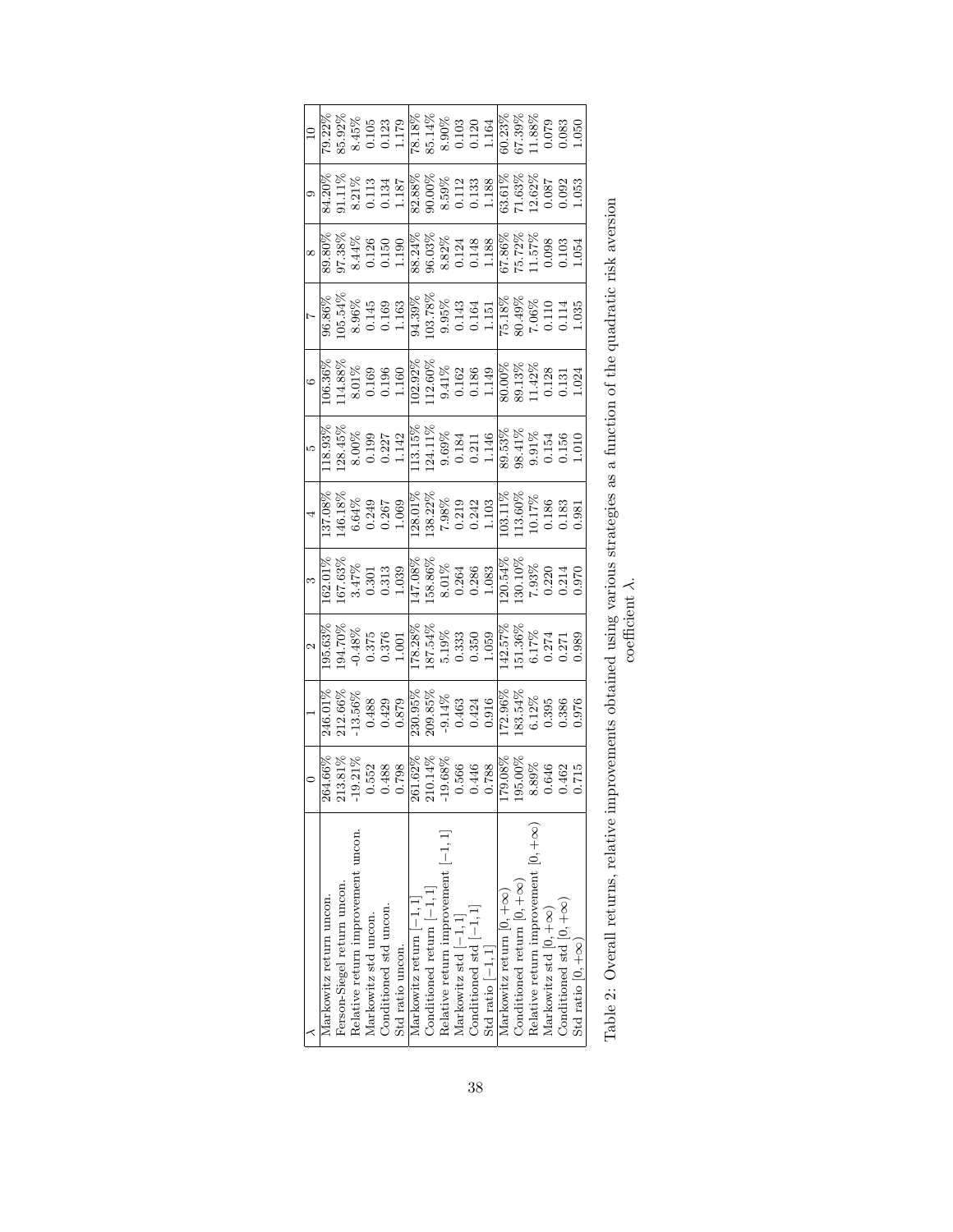### References

- [1] Wayne E. Ferson and Andrew F. Siegel. The efficient use of conditioning information in portfolios. The Journal of Finance, 56(3):967–982, 2001. ISSN 00221082. URL http://www.jstor.org/stable/222538.
- [2] Jr. Lucas, Robert E. Asset prices in an exchange economy. Econometrica, 46(6):pp. 1429–1445, 1978. ISSN 00129682. URL http://www.jstor.org/stable/1913837.
- [3] Lars Peter Hansen and Scott F. Richard. The role of conditioning information in deducing testable restrictions implied by dynamic asset pricing models. Econometrica, 55(3):587–613, 1987. ISSN 0012-9682. doi: 10.2307/1913601. URL http://dx.doi.org/10.2307/1913601.
- [4] Stephen A. Ross. The arbitrage theory of capital asset pricing. Journal of Economic Theory, 13(3):341–360, December 1976. URL http://ideas.repec.org/a/eee/jetheo/v13y1976i3p341-360.html.
- [5] Harold J. Kushner. On stochastic extremum problems: Calculus. J. Math. Anal. Appl., 10:354–367, 1965. ISSN 0022-247x.
- [6] Harold J. Kushner. On the stochastic maximum principle: Fixed time of control. J. Math. Anal. Appl., 11:78–92, 1965. ISSN 0022-247x.
- [7] I-Hsuan Ethan Chiang. Modern Portfolio Management with Conditioning Information. SSRN eLibrary, 2008.
- [8] Guofu Zhou. On the fundamental law of active portfolio management: How to make conditional investments unconditionally optimal. Journal of Portfolio Management, 35(1):12 – 21, 2008. ISSN 00954918.
- [9] Richard C. Grinold. The fundamental law of active management. Journal of Portfolio Management, 15(3):30 – 37, 1989. ISSN 00954918.
- [10] Devraj Basu, Chi-Hsiou Hung, Roel C. Oomen, and Alexander Stremme. When to Pick the Losers: Do Sentiment Indicators Improve Dynamic Asset Allocation? SSRN eLibrary, 2006.
- [11] Devraj Basu, Roel C. Oomen, and Alexander Stremme. Exploiting the Informational Content of the Linkages between Spot and Derivatives Markets? Warwick Business School Working Paper Series, 2006.
- [12] Robert E. Whaley. Understanding the vix. Journal of Portfolio Management,  $35(3):98 - 105$ ,  $2009$ . ISSN 00954918.
- [13] Jinhui Luo, Philip Saks, and Steve Satchell. Implementing risk appetite in the management of currency portfolios. Journal of Asset Management, 9:380–397(18), February 2009. URL http://www.ingentaconnect.com/content/pal/jam/2009/00000009/00000006/art00003.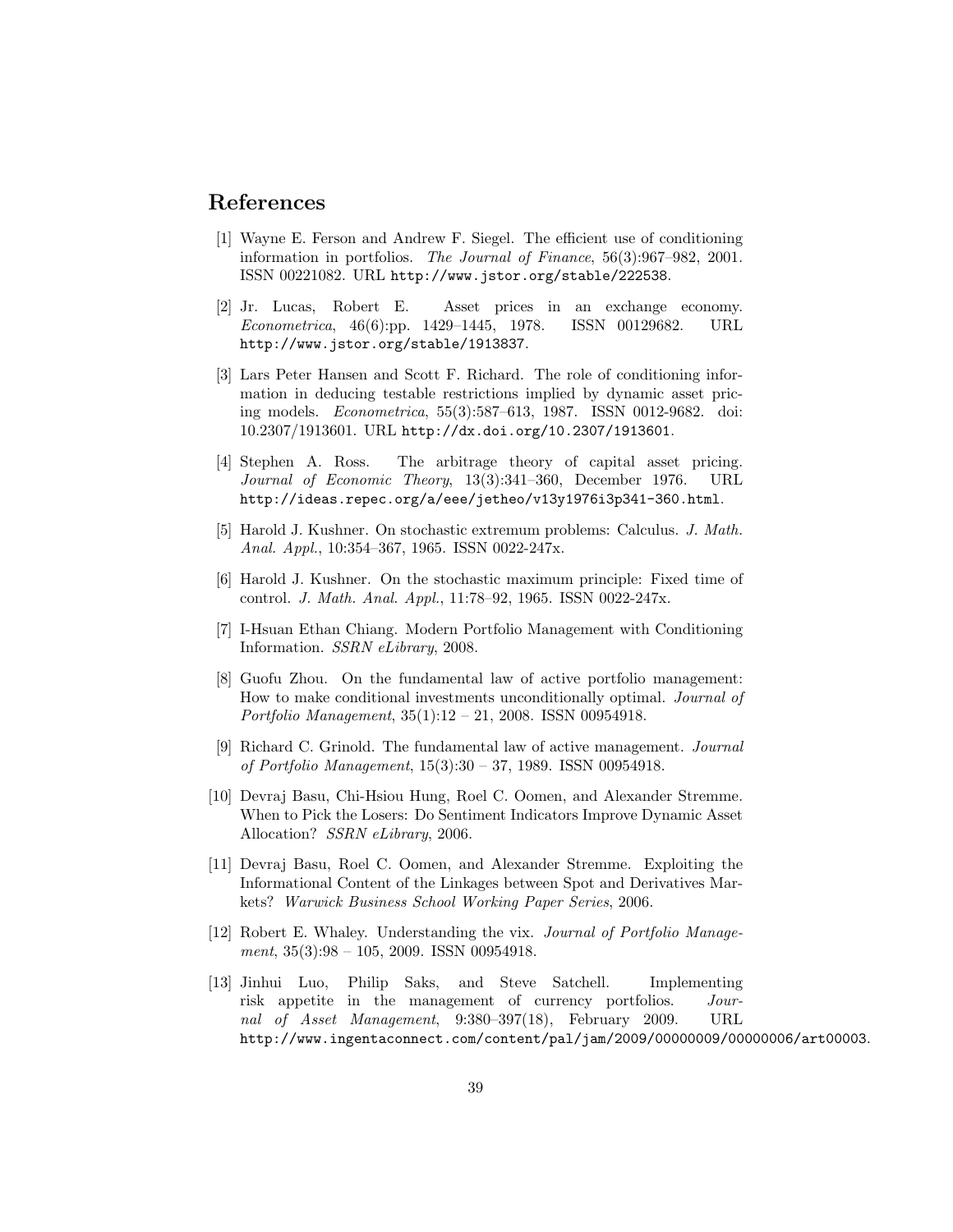- [14] Prasanna Gai and Nicholas Vause. Measuring investors' risk appetite. International Journal of Central Banking, 2(1), March 2006. URL http://ideas.repec.org/a/ijc/ijcjou/y2006q1a5.html.
- [15] Jonathan E. Ingersoll. Theory of Financial Decision Making. Studies in Financial Economics. Rowman Littlefield, April 1987. ISBN 0-8476-7359-6.
- [16] Virginie Coudert and Mathieu Gex. Does risk aversion drive financial crises? testing the predictive power of empirical indicators. Journal of Empirical Finance, 15(2):167–184, March 2008. URL http://ideas.repec.org/a/eee/empfin/v15y2008i2p167-184.html.
- [17] Manmohan S Kumar and Avinash Persaud. Pure contagion and investors' shifting risk appetite: Analytical issues and empirical evidence. International Finance, 5(3):401–36, Winter 2002. URL http://ideas.repec.org/a/bla/intfin/v5y2002i3p401-36.html.
- [18] Miroslav Misina. What does the risk-appetite index measure? (03-23), 2003. URL http://ideas.repec.org/p/bca/bocawp/03-23.html.
- [19] Miroslav Misina. Benchmark index of risk appetite. (06-16), 2006. URL http://ideas.repec.org/p/bca/bocawp/06-16.html.
- [20] Michael Athans and Peter L. Falb. Optimal control. An introduction to the theory and its applications. McGraw-Hill Book Co., New York, 1966.
- [21] Arthur E. Bryson, Jr. and Yu Chi Ho. Applied optimal control. Hemisphere Publishing Corp. Washington, D. C., 1975. Optimization, estimation, and control, Revised printing.
- [22] Volker Michel. Singular optimal control the state of the art. Technical report, University of Kaiserslautern, 169, 1996. URL http://kluedo.ub.uni-kl.de/volltexte/2000/609/.
- [23] A. Leizarowitz and V. J. Mizel. One dimensional infinite-horizon variational problems arising in continuum mechanics. Archive for Rational Mechanics and Analysis, 106:161–194, June 1989. doi: 10.1007/BF00251430.
- [24] Suresh P. Sethi. Dynamic optimal control models in advertising: A survey. SIAM Review, 19(4):685–725, 1977. ISSN 00361445. URL http://www.jstor.org/stable/2030250.
- [25] Gustav Feichtinger, Richard F. Hartl, and Suresh P. Sethi. Dynamic optimal control models in advertising: Recent developments. Management Science, 40(2):195–226, 1994. ISSN 00251909. URL http://www.jstor.org/stable/2632762.
- [26] F. P. Ramsey. A mathematical theory of saving. The Economic Journal, 38(152):543–559, 1928. ISSN 00130133. URL http://www.jstor.org/stable/2224098.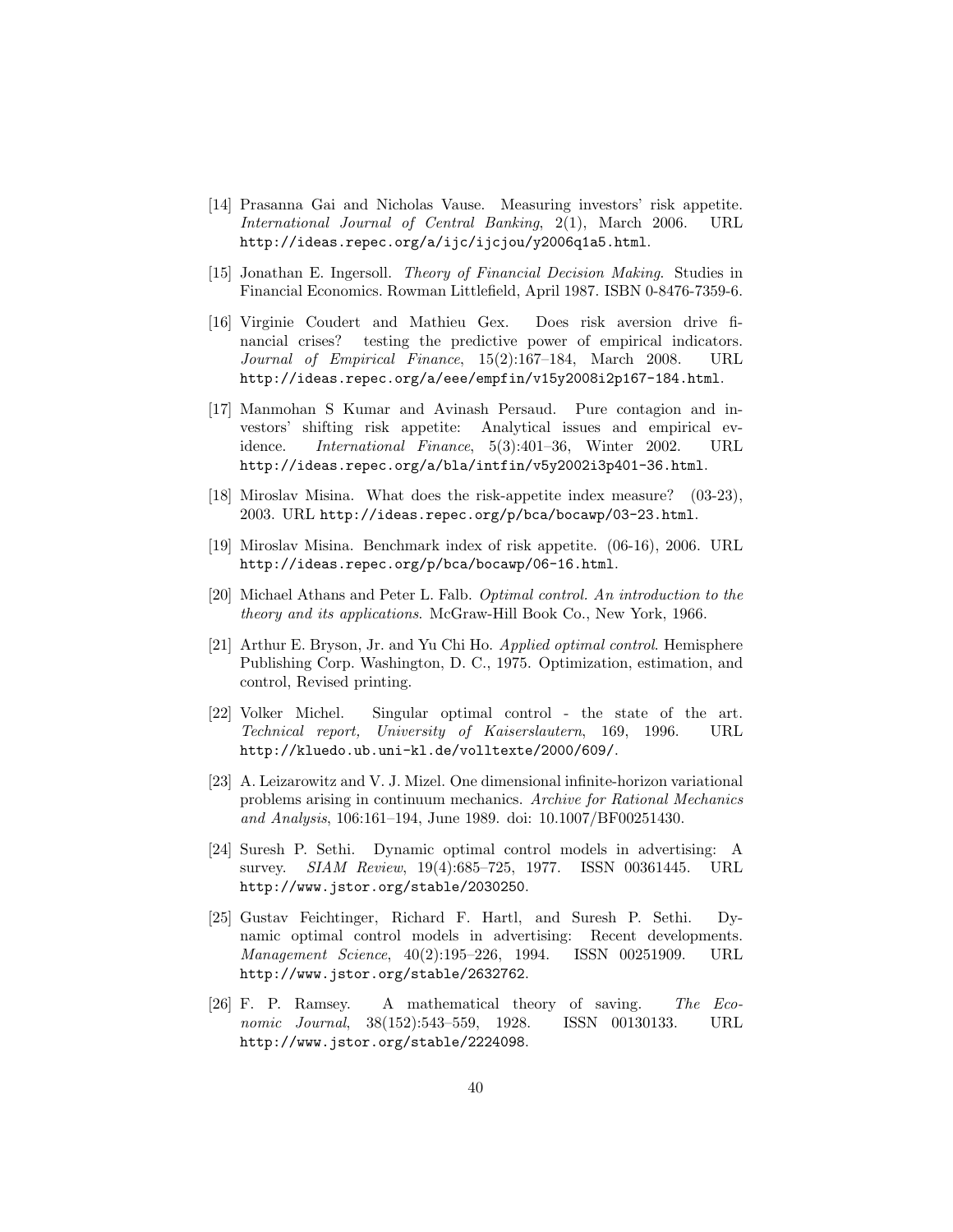- [27] Atle Seierstad and Knut Sydsaeter. Sufficient conditions in optimal control theory. International Economic Review, 18(2):367–391, 1977. ISSN 00206598. URL http://www.jstor.org/stable/2525753.
- [28] Atle Seierstad and Knut Sydsæter. Optimal control theory with economic applications, volume 24 of Advanced Textbooks in Economics. North-Holland Publishing Co., Amsterdam, 1987. ISBN 0-444-87923-4.
- [29] Harry Markowitz. Portfolio selection. The Journal of Finance, 7(1):77–91, 1952. ISSN 00221082. URL http://www.jstor.org/stable/2975974.
- [30] Gustavo Athayde and Renato Flores. Incorporating skewness and kurtosis in portfolio optimization: a multidimensional efficient set. In Advances in Portfolio Construction and Implementation, pages 243–257. Butterworth-Heinemann, Boston, EUA, 2003.
- [31] Gustavo Athayde and Renato Flores. Finding a maximum skewness portfolio. (273), April 2001. URL http://ideas.repec.org/p/sce/scecf1/273.html.
- [32] Vladimir A. Zorich. Mathematical analysis. I. Universitext. Springer-Verlag, Berlin, 2004. ISBN 3-540-40386-8. Translated from the 2002 fourth Russian edition by Roger Cooke.
- [33] D. A. Carlson and A. Haurie. Infinite horizon optimal control, volume 290 of Lecture Notes in Economics and Mathematical Systems. Springer-Verlag, Berlin, 1987. ISBN 3-540-17824-4. Theory and applications.
- [34] Atle Seierstad. Necessary conditions for infinite horizon optimal control problems with state space constraints. Proceedings of 25th Conference on Decision and Control, Athens, Greece, 25:512–513, 1986.
- [35] L S Pontryagin, V G Boltyanskii, R V Gamkrelidze, E F Mishchenko, and K N Trirogoff (translation). The Mathematical Theory of Optimal Processes. 1962.
- [36] Philippe Michel. On the transversality condition in infinite horizon optimal problems. Econometrica, 50(4):975–985, 1982. ISSN 0012-9682. doi: 10.2307/1912772. URL http://dx.doi.org/10.2307/1912772.
- [37] Hubert Halkin. Necessary conditions for optimal control problems with infinite horizons. Econometrica, 42(2):267–272, 1974. ISSN 00129682. URL http://www.jstor.org/stable/1911976.
- [38] Sergei M. Aseev and Arkady V. Kryazhimskiy. The pontryagin maximum principle and transversality conditions for a class of optimal control problems with infinite time horizons. SIAM J. Control Optim., 43(3):1094–1119, 2004. ISSN 0363-0129. doi: http://dx.doi.org/10.1137/S0363012903427518.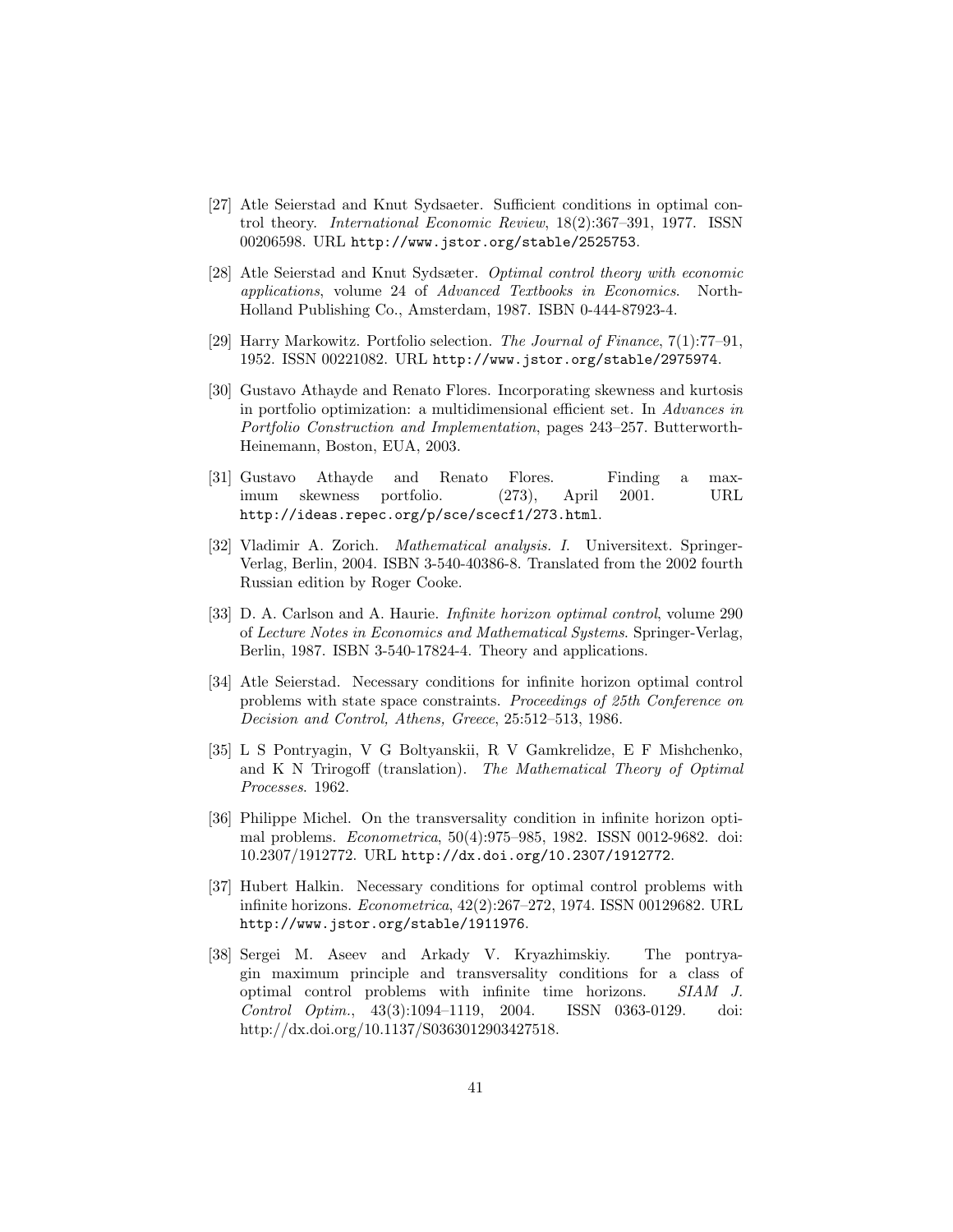- [39] Valeriano Antunes de Oliveira and Geraldo Nunes Silva. Optimality conditions for infinite horizon control problems with state constraints. Nonlinear Analysis: Theory, Methods And Applications, 71(12):e1788 – e1795, 2009. ISSN 0362-546X. doi: DOI: 10.1016/j.na.2009.02.052. URL http://www.sciencedirect.com/science/article/B6V0Y-4VM9K7S-1/2/74cf812ef71406e4bf4d6d633
- [40] Sergei Aseev, Arkadii Kryazhimskii, and Alexander Tarasyev. First order necessary optimality conditions for a class of infinite-horizon optimal control problems. In PROCEEDINGS OF THE STEKLOV INSTITUTE OF MATHEMATICS, pages 64–80, 2001.
- [41] Richard Bellman. Dynamic programming. Dover Publications Inc., Mineola, NY, 2003. ISBN 0-486-42809-5. Reprint of the sixth (1972) edition, With an introduction by Eric V. Denardo.
- [42] Carmen Chicone. Ordinary differential equations with applications, volume 34 of Texts in Applied Mathematics. Springer, New York, second edition, 2006. ISBN 978-0387-30769-5; 0-387-30769-9.
- [43] O. L. Mangasarian. Sufficient conditions for the optimal control of nonlinear systems. SIAM J. Control, 4:139–152, 1966. ISSN 0363-0129.
- [44] Kenneth J. Arrow. Applications of control theory to economic growth. In Mathematics of the Decision Sciences, Part 2, pages 85–119. American Mathematical Society, Providence, R.I., 1968.
- [45] Commission de surveillance du secteur financier. Loi du 13 juillet 2005 relative aux institutions de retraite professionnelle sous forme de société d'épargne-pension. 2005.
- [46] D. Goldfarb and A. Idnani. A numerically stable dual method for solving strictly convex quadratic programs. Math. Programming, 27 (1):1–33, 1983. ISSN 0025-5610. doi: 10.1007/BF02591962. URL http://dx.doi.org/10.1007/BF02591962.
- [47] Harry M. Markowitz. Mean-variance analysis in portfolio choice and capital markets. Basil Blackwell, Oxford, 1987. ISBN 0-631-15381-0.
- [48] Robert C. Merton. An analytic derivation of the efficient portfolio frontier. Journal of Financial  $\mathcal B$  Quantitative Analysis, 7(4):1851 – 1872, 1972. ISSN 00221090.
- [49] Jean-Luc Prigent. Portfolio optimization and performance analysis. Chapman & Hall/CRC Financial Mathematics Series. Chapman & Hall/CRC, Boca Raton, FL, 2007. ISBN 978-1-58488-578-8; 1-58488-578-5.
- [50] John T. Betts. Practical methods for optimal control and estimation using nonlinear programming, volume 19 of Advances in Design and Control. Society for Industrial and Applied Mathematics (SIAM), Philadelphia, PA, first edition, 2001. ISBN 0-89871-488-5.